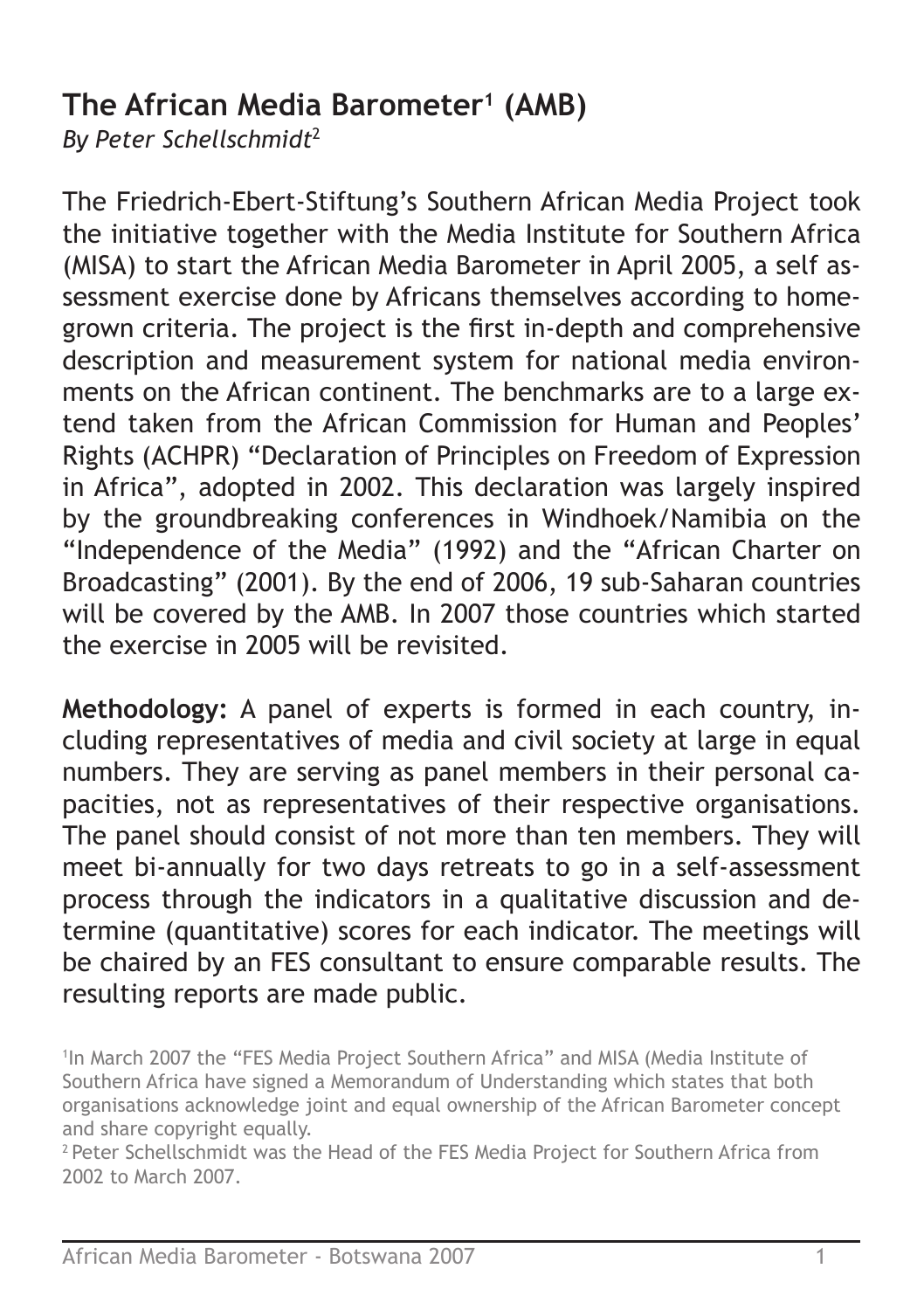**Scoring system:** Panel members are asked to allocate their individual scores to the respective indicators after the qualitative discussion in an anonymous vote according to the following scale:

- **1** Country does not meet indicator.
- **2** Country minimally meets aspects of the indicator.
- **3** Country meets many aspects of indicator but progress may be too recent to judge.
- **4** Country meets most aspects of indicator.
- **5** Country meets all aspects of the indicator and has been doing so over time.

Scores for each sector are determined as follows: Members of the panel will, after a qualitative group discussion, attach their individual point-score (1 – 5) to each sub-indicator of a sector. The sum of all individual scores will be divided by the number of panel members. The result will then be considered the final score for the subindicator.

This qualitative report, including the scores, serves the purpose of measuring over time (based on bi-annual repetitions of the panel meetings) the progress or otherwise of developments in the media landscape.

Rolf Paasch **Hendrik Bussiek** Head of Media Project for Southern Africa AMB Facilitator Friedrich-Ebert-Stiftung Cape Town / South Africa Windhoek / Namibia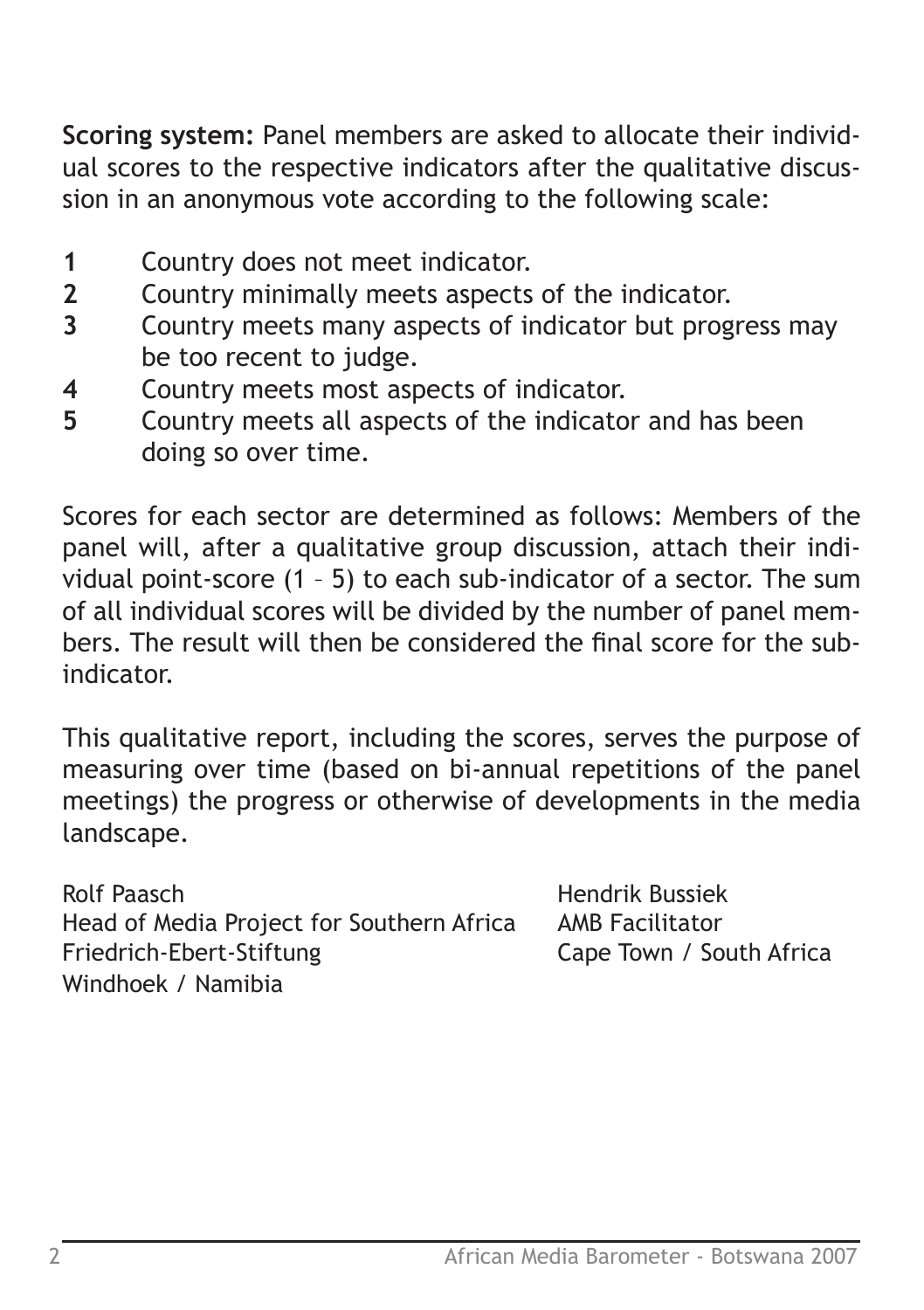# **AFRICAN MEDIA BAROMETER BOTSWANA, 2007**

| Sector 1: | Freedom of expression, including freedom of the |
|-----------|-------------------------------------------------|
|           | media, are effectively protected and promoted.  |

1.1 *Freedom of expression, including freedom of the media, is guaranteed in the constitution and protected by other pieces of legislation* 

### ANALYSIS:

Section 12 (1) of the Botswana Constitution states that "except with his consent, no person shall be hindered in the enjoyment of his freedom of expression, freedom to hold opinions without interference, freedom to receive ideas and information without interference, freedom to communicate ideas and information without interference and freedom from interference with his correspondence." It is therefore assumed that freedom of the media is also guaranteed by the constitution, in line with a High Court judgment that acknowledges that the freedom of expression clause in the constitution includes freedom of the media and that this is similar to Article 10 of the European Union Convention on Human Rights.

While there are general guarantees for freedom of expression in the constitution, there are also a number of legal restrictions and exemptions which limit these rights and freedoms in the name of national security, to protect the rights of other people, to protect the freedom of civil servants to perform their duties and where public order is threatened. There is concern, therefore, over whether the constitutional provisions do indeed provide sufficient protection for the right to freedom of expression and whether all the exemptions do indeed serve a legitimate interest and can be deemed necessary in a democratic society.

Among the laws which make it difficult for the Botswana media to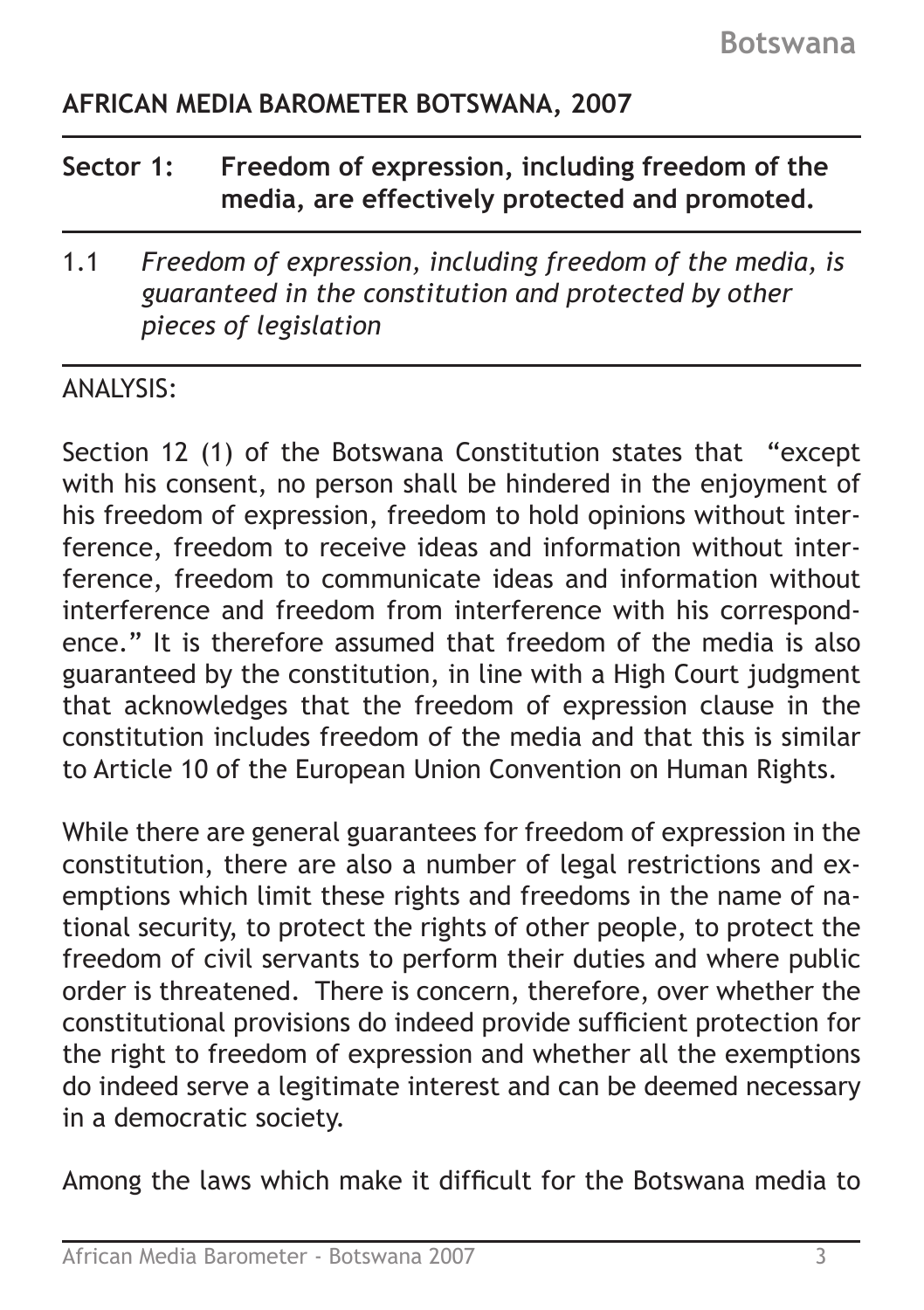operate are: The Directorate on Corruption and Economic Crime Act, which bars the director from giving information on any person who is being investigated; the Public Service Act and the National Security Act, which make accessing information by journalists very difficult; the Official Secrets Act and the Cinematography Act 1975.

Under the Cinematography Act, all film scripts must be submitted to the minister responsible for the media for approval (in theory, this would even apply to the videoing of private functions). Any deviations from the original script and changes to be made during the production process must similarly be submitted and await the minister's permission before they can be implemented.

MISA has long been pressing for this Act to be scrapped but it still remains in place, even though it is impossible to implement. It is presently being used in conjunction with the Anthropological Research Act. One panelist said she was recently expected to apply for permission under both laws even for doing research on broadcasting in the country. It was established that almost any kind of research involving human subjects requires previous permission from the Office of the President (OP) – especially if the researcher intends to interview government officials as well.

Both Acts are proving to be a nightmare as all stages of the filming are being controlled. They were used two years ago against two journalists who wanted to cover a story on refugees. This confirmed that the Cinematography and the Anthropological Research Act are being applied together – especially in the case of research in regard to Basarwa or San people.

Besides the fact that all these pieces of legislation could lead to the media in Botswana practising self-censorship for fear of being on the wrong side of the law, the situation is made worse by the many far-reaching powers given Botswana's President under the Constitu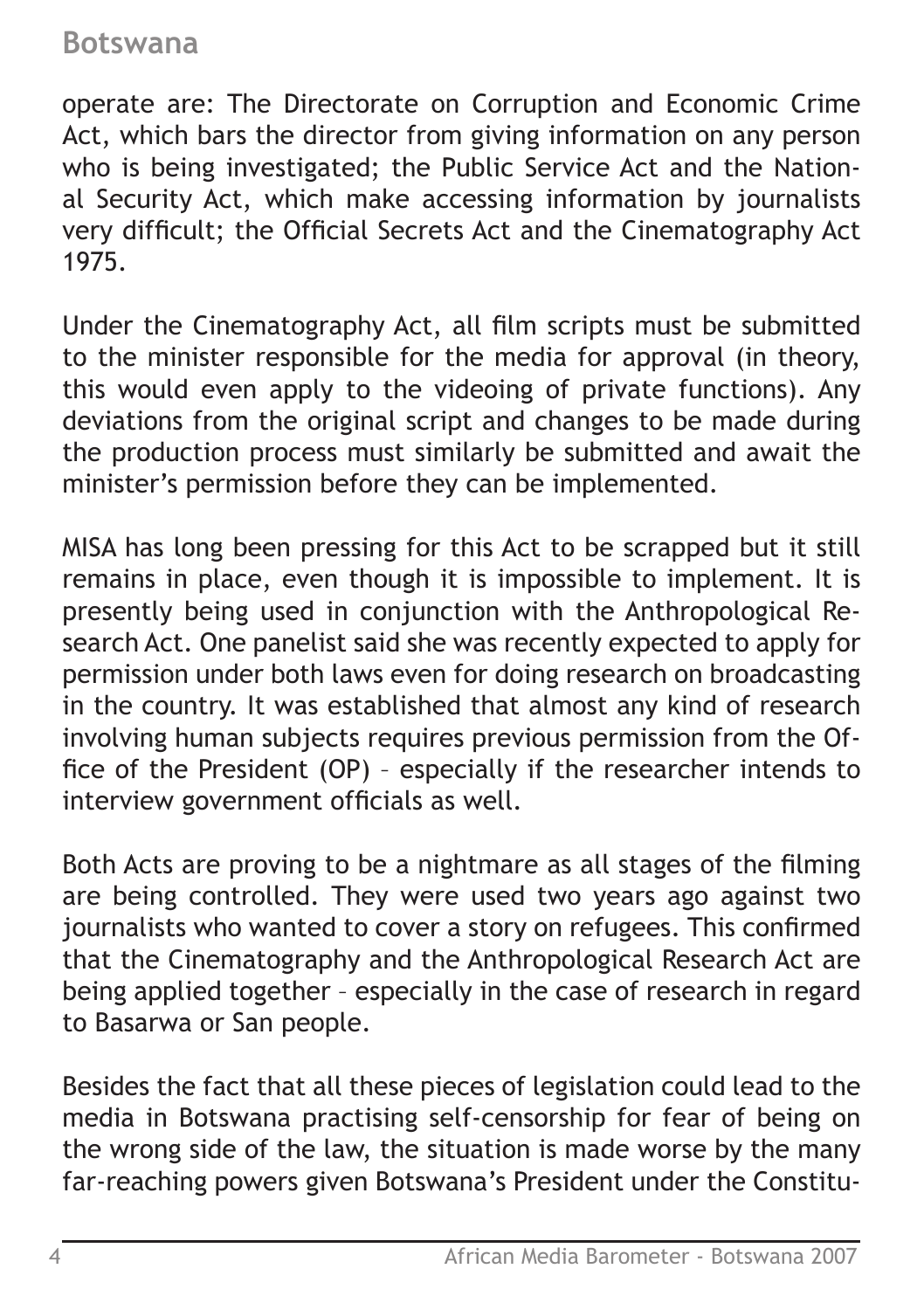tion. These powers are more or less unlimited and extend to many aspects of Botswana's public life.

The case of Professor Ken Good (an Australian lecturer at the University of Botswana) – where the President used his powers to declare him a Prohibited Immigrant (PI) – is seen as proof that these powers are still being exercised from time to time.

Government also still upholds the need for the National Security Act (NSA) as a defense against anything which might threaten the security of the country or – even more broadly - any other act that is against the interests of the country.

Now it is widely expected that the NSA is going to be bolstered even further by the proposed Security and Intelligence Services Bill, which provides for the possibility of greater incursions into citizens' privacy. Already the Police Act allows the police to monitor people's land line and cellular phones.

#### SCORES:

Individual scores: 2, 3, 3, 3, 2, 1, 2, 2

Average score: 2.3 (2005 = 2.6)

1.2 *The right to freedom of expression is practiced and citizens, including journalists, are asserting their rights without fear.*

ANALYSIS:

Most media workers are concerned not so much about freedom of expression as such but rather about the control of the free flow of information in the country. A lot of information is being classified as privileged by the authorities even though it may be quite innocu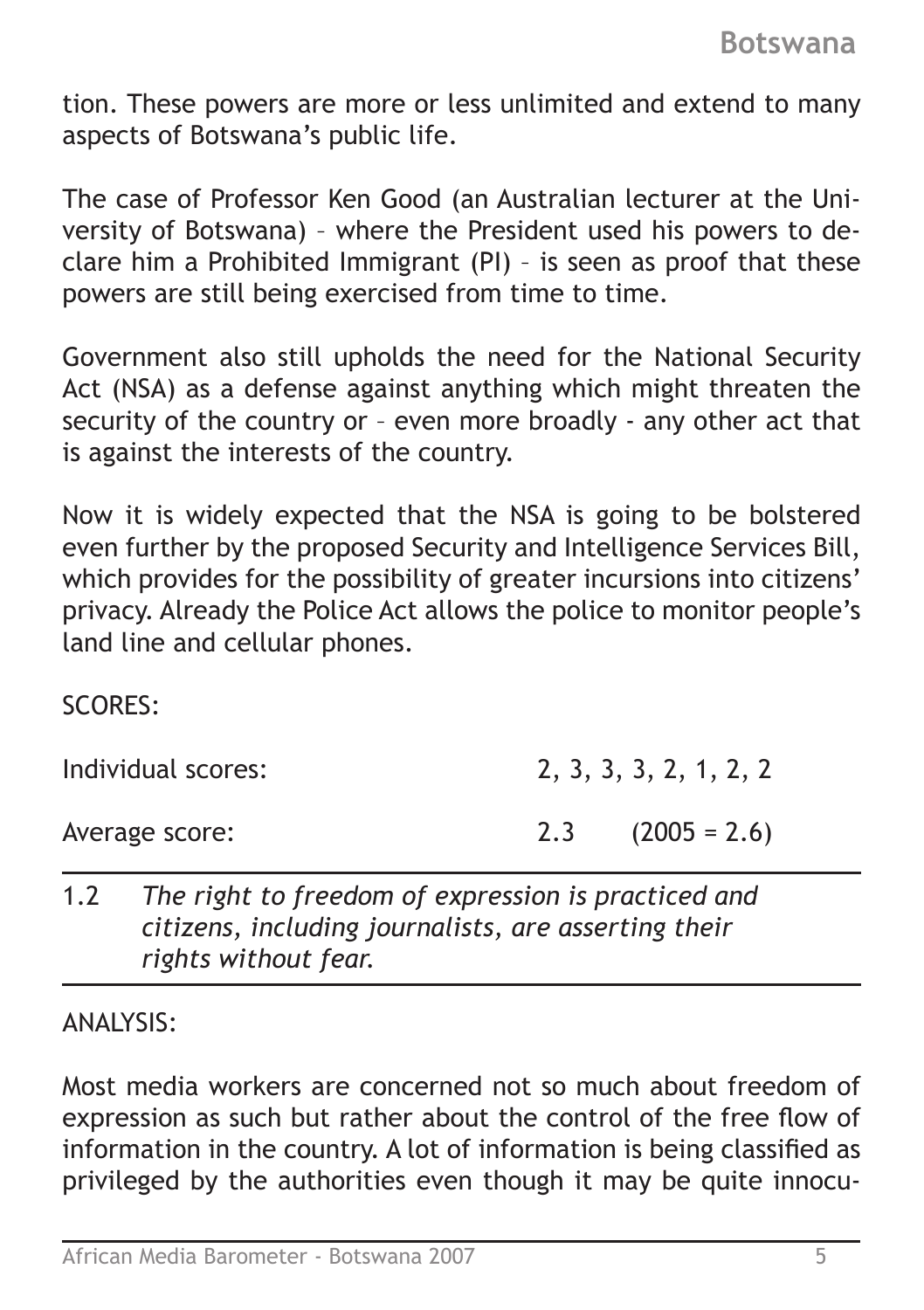ous.

There is hardly any litigation between citizens over freedom of expression issues (e.g. defamation) but numerous lawsuits against the media in this regard have been brought before the courts. Although their number has declined significantly in recent years, demands for damages to be paid have increased steeply, due to the tendency of the courts to award high amounts where the matter involves prominent people after a precedent was set in a case brought by a High Court judge.

Some people are just taking their chances as they know that they can win on legal technicalities. Often cases are withdrawn after putting the media through a lot of unnecessary legal expenses. Meanwhile, most publications are becoming increasingly proactive by counter suing.

Too many lawsuits against the media are due to the carelessness of editors and absence of monitoring tools and internal controls. Most newspaper houses do not pursue cases to the end but instead readily settle out of court even when they have a strong case. The media should stand by their stories more – provided they are convinced of the correctness of these stories. Some are being encouraged to do that by their media lawyers.

There are still not enough good test cases for the media law to be better defined and developed in the country. Lawyers generally should apply their minds more thoroughly to the role of the media in a democracy and thus help to campaign for media freedom by vigorously fighting against litigation levied against the media. More media scholars should also assist the media in their cause.

It is always difficult to get enough information from the media about the nature and the number of cases they are facing at any one time. Given its mandate, though, MISA Botswana should take a stronger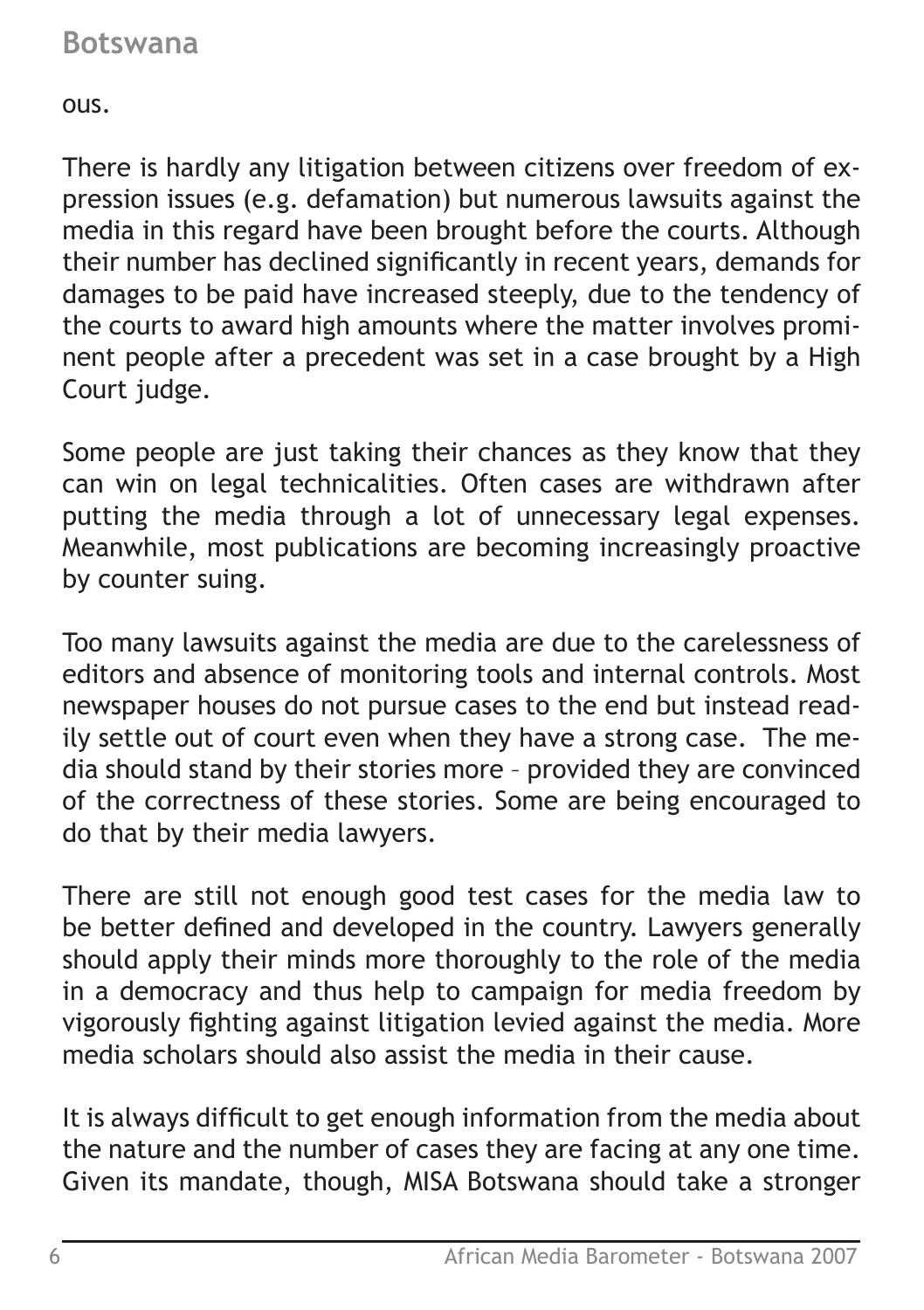position to help get a good test case through the Botswana courts, even as a friend of the court, especially where a fundamental right is being threatened or general human rights issues are involved. The example of Tanzania was quoted in this regard, where the Media Council always takes its position as a friend of the court whenever the media in that country is dragged before the courts by litigants.

MISA should do more to educate the media about these matters as they can ultimately affect press freedom and freedom of expression and have a chilling effect on the investigative media. There should also be more proactive-ness on the part of the media – for example by making greater use of the Babegi Legal Defense Fund to fight their cases in the courts.

Generally, professionalism needs to be improved to avoid lawsuits as a result of misquoting and other mistakes made by the media themselves. They are expected to report responsibly and involve their in-house lawyers more in their daily operations to ensure that their reports are beyond legal reproach. They should also invest more money in protecting themselves and taking out professional insurance against litigation.

Participants agreed that the mere fact of litigation being brought against the media is not necessarily a hindrance to their being able to work freely. It is only when the right to sue is being abused for example by people in positions of authority that there is cause for concern.

Another point of concern is the use of the Immigration Act to curtail freedom of expression. The deportation of Professor Good was cited as one worrying example. There have also been two other cases where the relevant clause in the Act has been used to expel foreign journalists from the country. This means that the Immigration Act can be used by government to intimidate foreign journalists working in Botswana.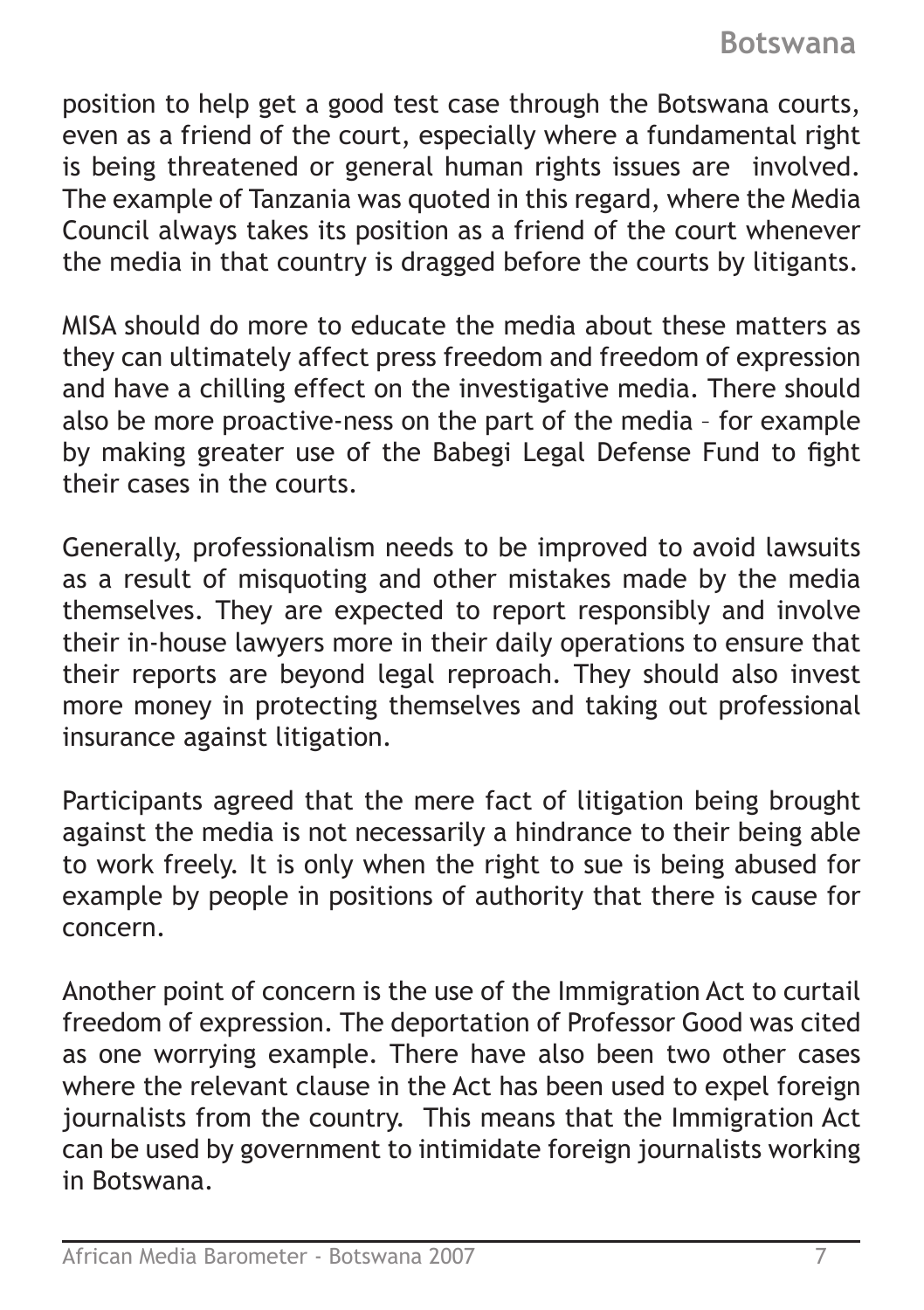On a more general level there is a tendency among government authorities and certain economic players not to listen to and even to suppress divergent views. Many people are afraid to freely express themselves for fear of losing tenders or employment. Economic and other sanctions can be applied in order for people to toe the line. "In Botswana, sometimes you have to get drunk before you can freely express yourself", said one participant.

There is also a general culture of suppressing freedom of expression in the case of children and young people who are not allowed to express themselves creatively and freely. For example, it is regarded as rude for a young person to criticize someone older than him- or herself or someone in a position of authority.

Over the last two years, there have been persistent reports of secret agents being active against politicians and trade unionists – especially during the time of heightened factional tensions within the ruling party.

The general consensus was that free expression among citizens is also not being enhanced because of the absence of a strong civic movement to monitor citizens' freedom of expression.

As noted during the first Barometer two years ago, there is still general confusion over the difference between 'government' and 'public', with the two often taken to be one and the same thing: public interest equals government interest and vice versa – hence who is against government is against the public.

The same applies in the case of the government and the ruling Botswana Democratic Party (BDP) which are also regarded as one and the same thing. This means that if you criticize the party you are often taken to be criticising the people of Botswana as a whole. The people are regarded as subjects and not as citizens who have rights and towards whom the government has obligations.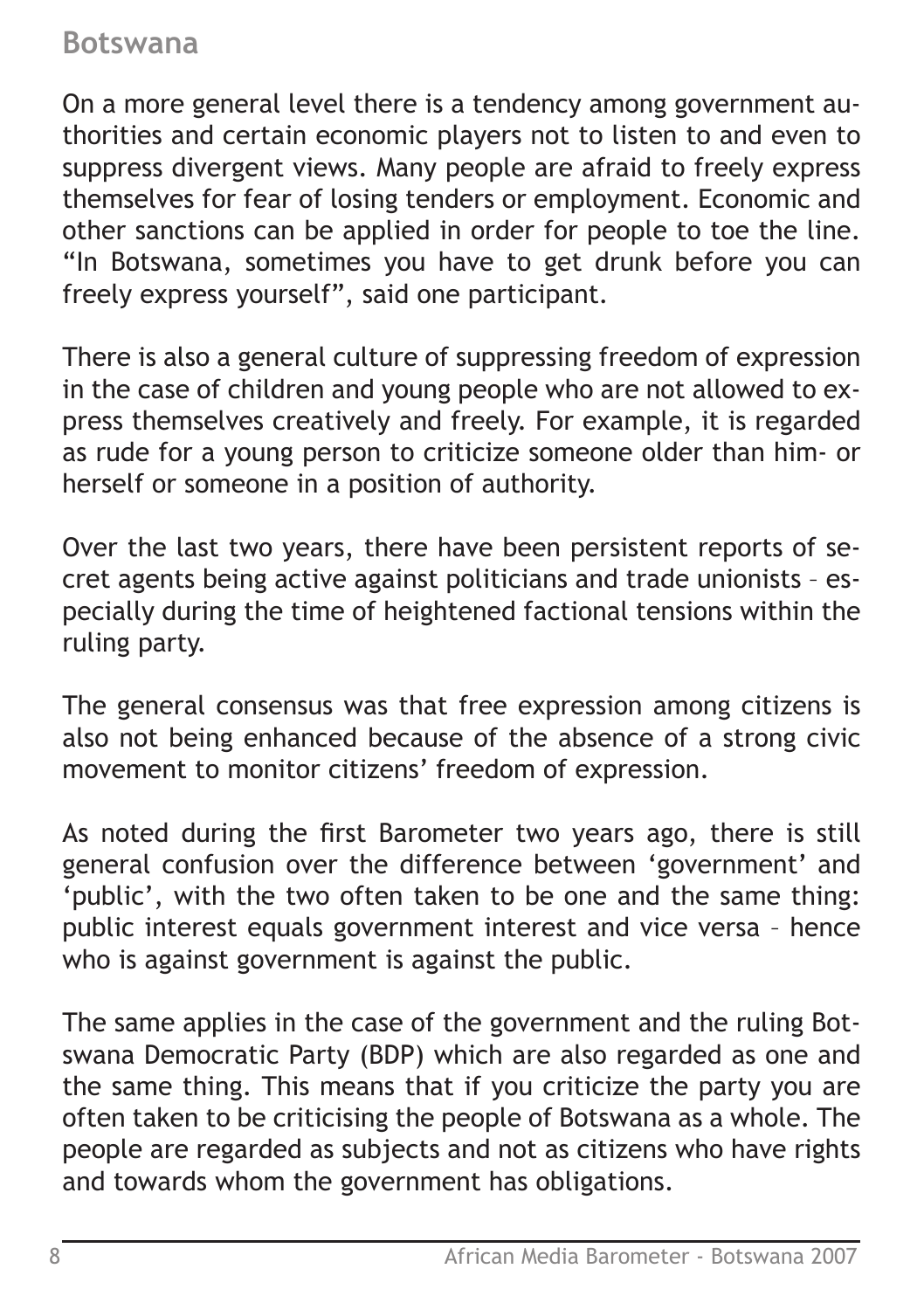Other factors and conditions that make it difficult for freedom of expression to be practised freely and without fear range from cultural taboos, often gender-related ("women should not be talkative"), to intimidation and harassment by state operatives like the police, security officers and the army to stifle dissent from groups of civil society, NGOs or journalists. In general, there is no culture of encouraging creative and free thinking.

But it was also noted that despite all these threats, the Botswana media still continue to publish what they want.

SCORES:

| Individual scores: |     | 1, 4, 2, 2, 1, 1, 2, 2 |
|--------------------|-----|------------------------|
| Average score:     | 1.9 | $(2005 = 1.9)$         |

1.3 *There are no laws restricting freedom of expression such as excessive official secrets or libel acts, or laws that unreasonably interfere with the responsibilities of the media.*

ANALYSIS:

There are provisions in the Penal Code for criminal libel, sedition and the publishing of "false news" or news that might "alarm" the public. Government wants to keep the criminal libel and other restrictive laws on the statute books under the pretext of protecting citizens.

Section 20 of the proposed Security and Intelligence Services Act will restrict the work of the media by – among other things – making whistle-blowing an offence.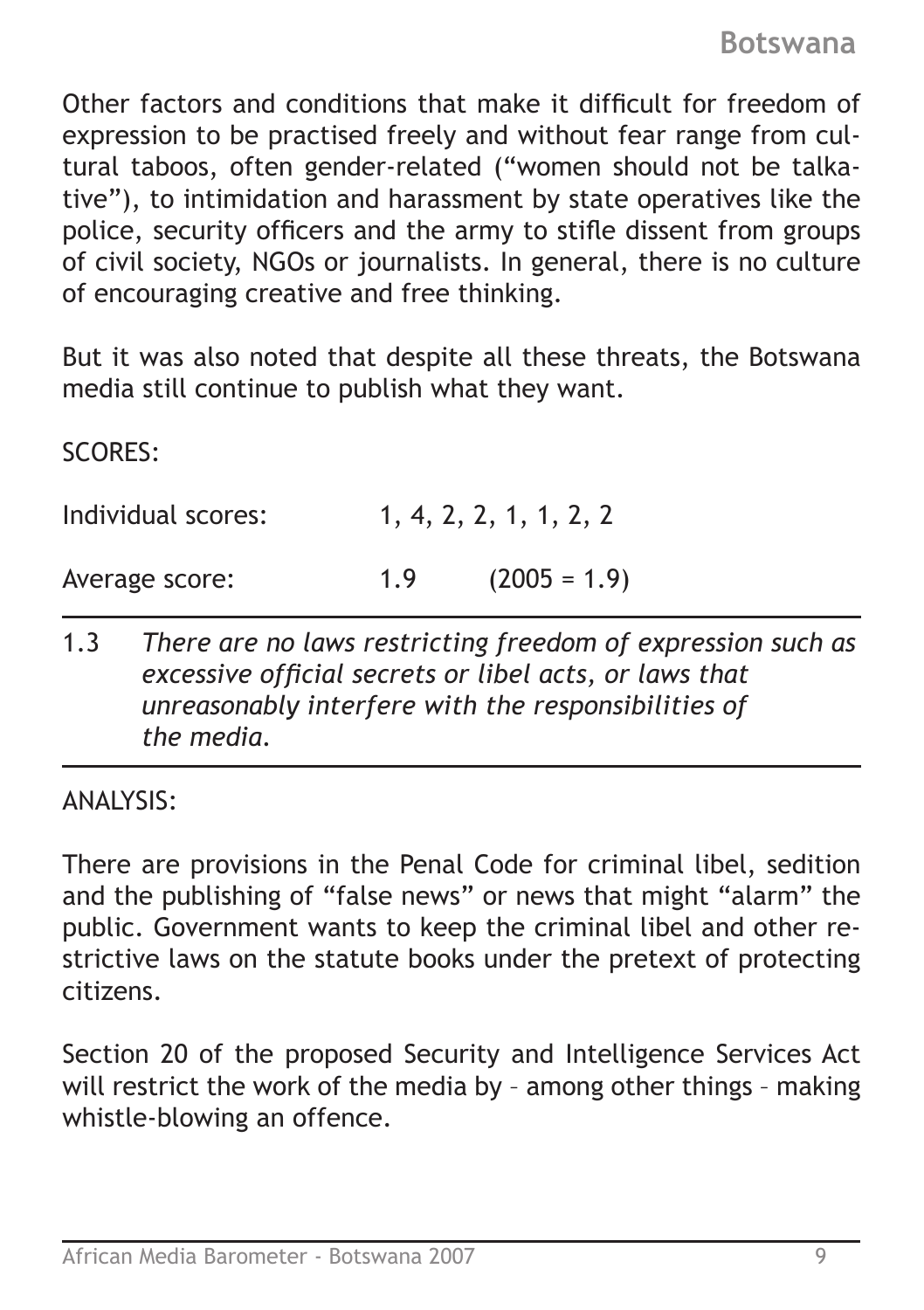SCORING:

Individual scores: 2, 1, 2, 1, 1, 1, 1, 1

Average score: 1.3 (2005 = 1.3)

1.4 *Entry into and practice of the journalistic profession is legally unrestricted.*

ANALYSIS:

Presently, there are no legal restrictions on becoming and working as a journalist. A new Mass Media Bill, however, recommends minimum qualifications for practising journalists, which will be determined by a statutory Press Council to be set up under this proposed piece of legislation.

It was pointed out that the right to express oneself freely applies equally to all citizens – including journalists. The matter of professional ethics needs to be determined separately and without infringing on this basic right. Minimum qualifications should be set by the media professionals themselves as happens in other professions.

SCORING:

Individual scores: 4, 5, 5, 5, 5, 5, 5, 5, 5, 5

Average score: 4.9 (2005 = 5.0)

1.5 *Protection of confidential sources of information is guaranteed by law.*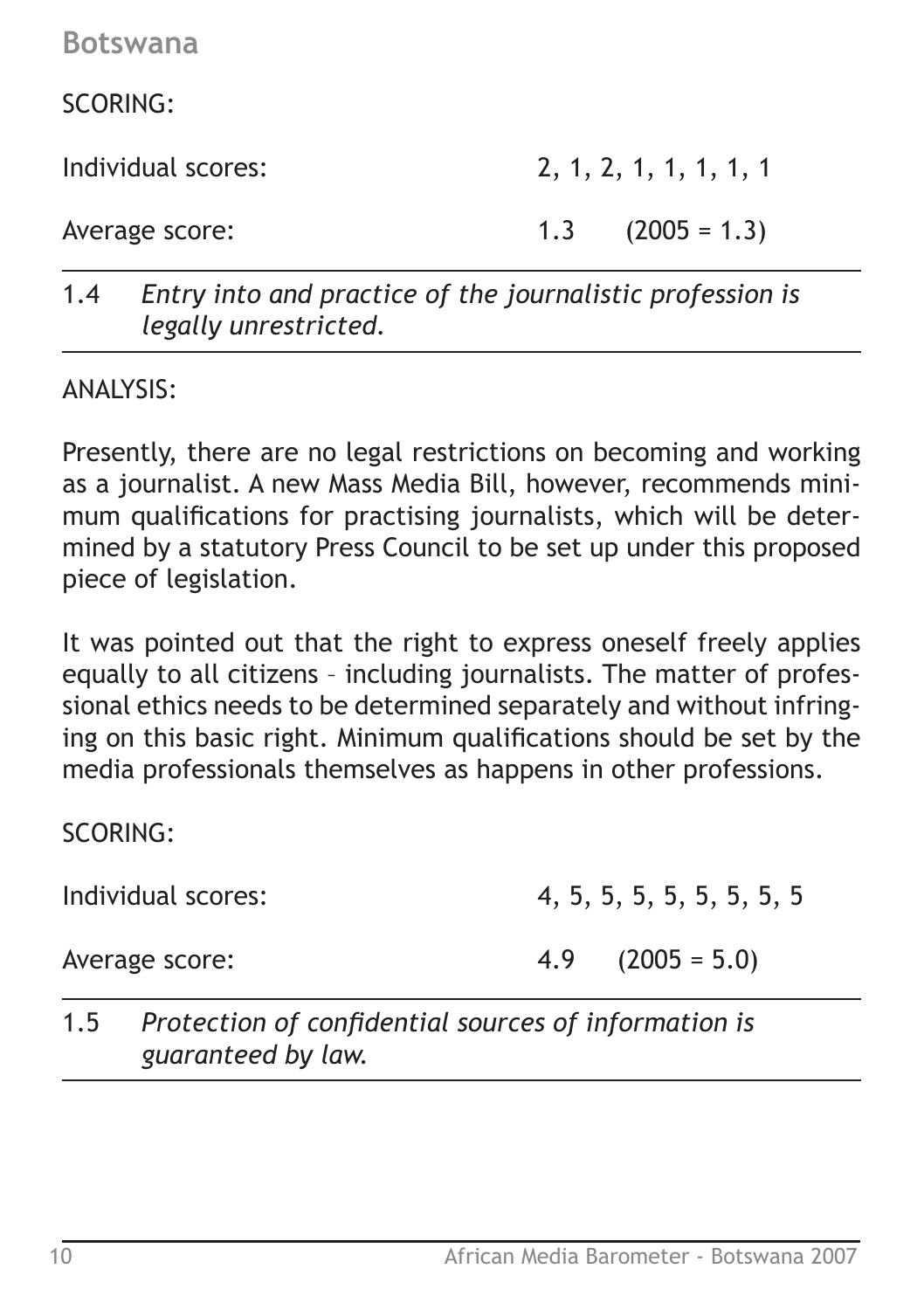# ANALYSIS:

This is not the case in Botswana. There is, however, a desire for this to happen as expressed in Vision 2016, a set of long term policies for the country. Vision 2016's Council and the Directorate on Corruption and Economic Crime are calling for whistle-blower legislation to be put in place.

SCORING:

Individual scores: 2, 1, 1, 1, 1, 1, 1, 1, 1, 1

Average score: 1.1 (2005 = 1.1)

# 1.6 *Public information is easily accessible, guaranteed by law, to all citizens including journalists.*

#### ANALYSIS:

Although the freedom to receive information is constitutionally guaranteed, there is no freedom to seek information from government. The Civil Service Act provides that no one except the Permanent Secretary in government departments can give information to the press. There is a lot of arrogance within the civil service whose members regard themselves as gate-keepers. This attitude – rather than that of politicians - is proving to be the biggest obstacle to access information.

The Vision 2016 document says that Botswana should have a Freedom of Information Act (FIOA) in place by 2016, but government has publicly stated that the country is not yet ready for this type of legislation.

The Vision 2016 Council, however, is trying to expedite the process. There is also a chance that back-benchers in Parliament might push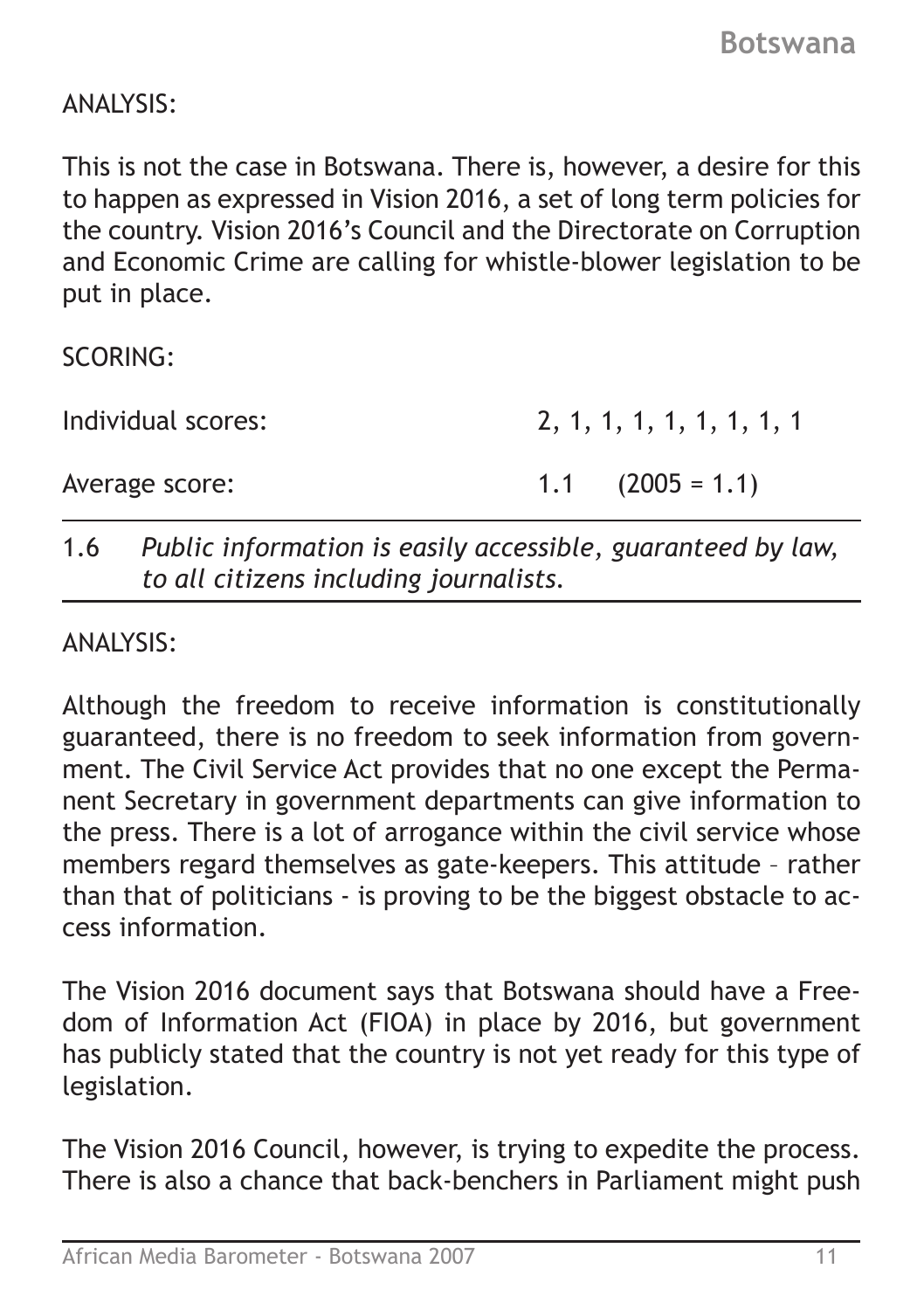for freedom of information legislation as many of them are unhappy with the status quo. At the level of the executive, though, there is no real political will to bring about change.

SCORING:

Individual scores: 1, 1, 1, 1, 1, 2, 1, 1, 1, 1, 1

Average score: 1.1 (2005 = 1.0)

1.7 *Civil society in general and media lobby groups actively advance the cause of media freedom.*

ANALYSIS:

The Botswana Council of NGOs (BOCONGO), some Members of Parliament and faith-based organizations (FBOs) have been supportive of this cause but they merely represent the elite and urban-based members of society. Ordinary people in the rural areas and at the grassroots are more interested in basic needs critical for their survival. It is the responsibility of the media to woo the grassroots to this cause.

There has been a change in attitude over recent years, though, also on the part of government, with a line ministry that deals with the media now in place. Government has become more receptive to ideas coming from the private media. There is a relatively more constructive working relationship between the two and relations are no longer confrontational and hostile. But change takes time and patience for it to evolve and take root. MISA and BOCONGO should be credited for that.

Botswana's civil society organizations should do more to mobilize and lobby together and not leave MISA Botswana solely responsible for fighting for freedom of expression and the freedom of the media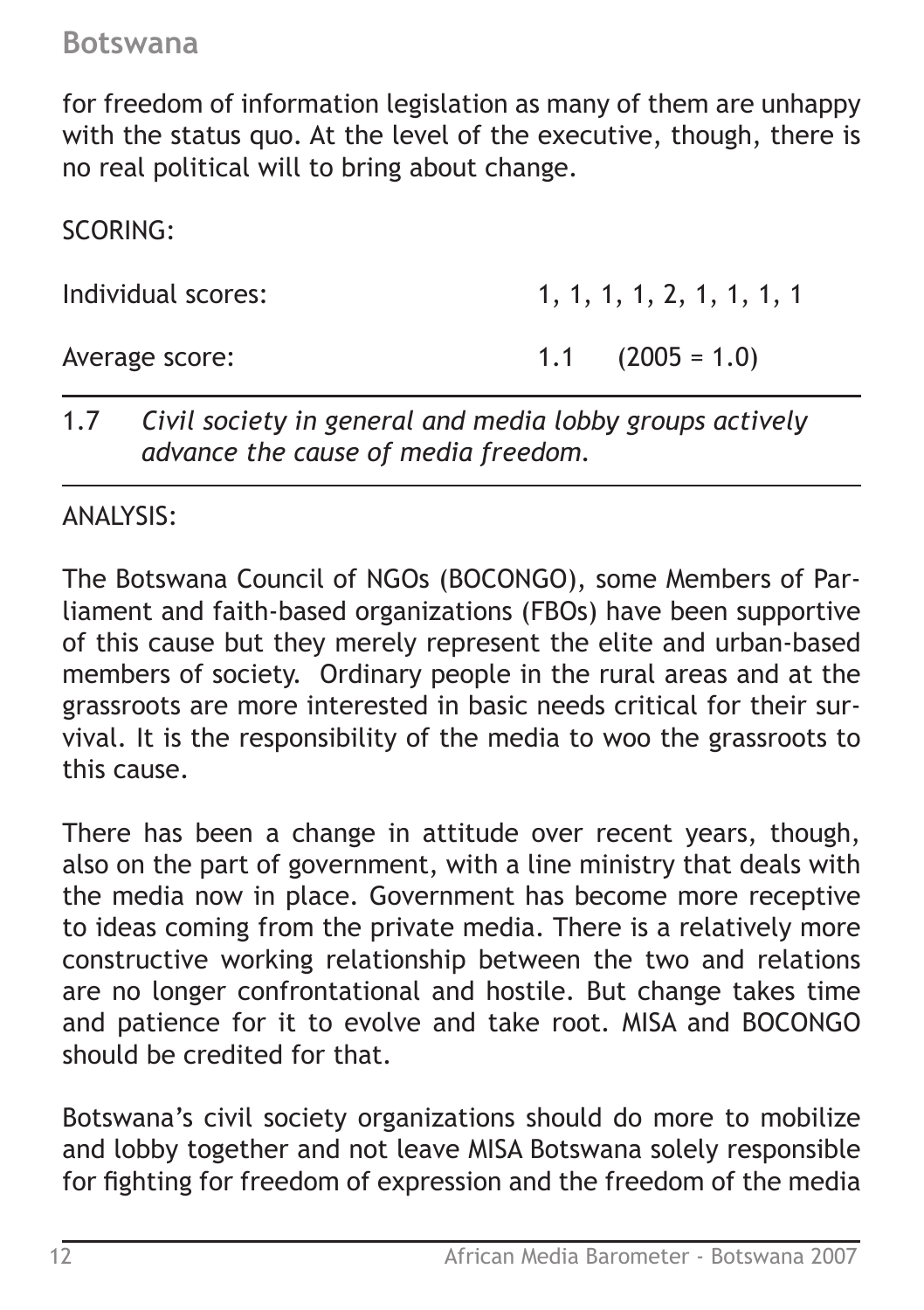in the country.

There is also still concern over the fact that civil society organizations in the country have become more of 'government NGOs', since most of them are now indeed funded by the government, following the exodus of traditional NGO-funders after Botswana was declared a middle-income country in 1994 by the international community. There is a danger of government funding being used to bring about censorship and political control and the line between public influence and government interference being blurred. Truly independent civil society bodies are needed to ensure the continued institutionalization of democracy and good governance.

SCORING:

| Individual scores:                 | 2, 3, 5, 3, 3, 2, 2, 2, 2 |
|------------------------------------|---------------------------|
| Average score:                     | $2.8$ $(2005 = 2.4)$      |
| <b>OVERALL SCORE FOR SECTOR 1:</b> | <b>2.2</b> $(2005 = 2.2)$ |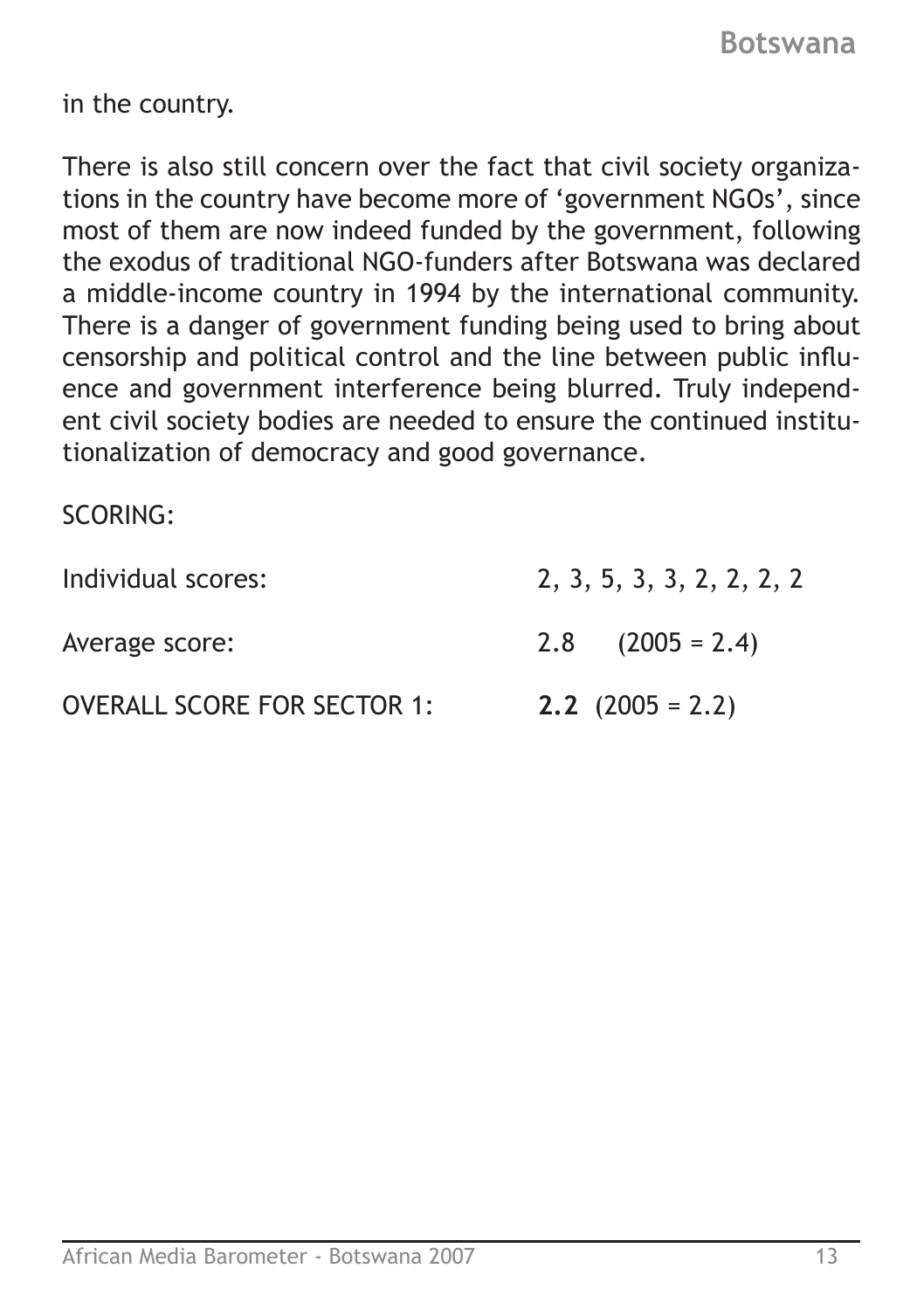# **Sector 2: The media landscape is characterised by diversity, independence and sustainability.**

2.1 *A wide range of sources of information (print, broadcasting, internet) is available and affordable to citizens.*

# ANALYSIS:

There is no longer any vernacular language newspaper in the country as the only previously existing one (Mokgosi), closed shop at the end of 2005 after operating for three years. The closure has been attributed to the fact that the newspaper did not get enough advertisements and support from the market. It started out as a fortnightly broadsheet and then changed into a weekly, with an original print-run of 10,000 - a number which it did not manage to grow and which had fallen to 4, 000 by the time it folded.

Newspapers survive on a growing or steady readership The Mokgosi management tried to position the newspaper as a mass circulation paper, given that the majority of the population are Setswanaspeaking. But there has now been a clear realisation that Setswana is on the wane as the main language of choice. Many Setswana speakers have difficulties reading their own language because they have been brought up in English. There is no political commitment to preserve Setswana – nor is there a national language policy that might help protect it from extinction. The newspaper could have been a mobilizing tool for language rights. But there is no longer any prospect that the initiators will revive the paper.

As for English language papers the market still appears to be saturated with a large number of offerings. The country has a high literacy rate (84%) and papers are generally affordable at prices below that of a loaf of bread, an internationally accepted form of measuring the affordability of newspapers.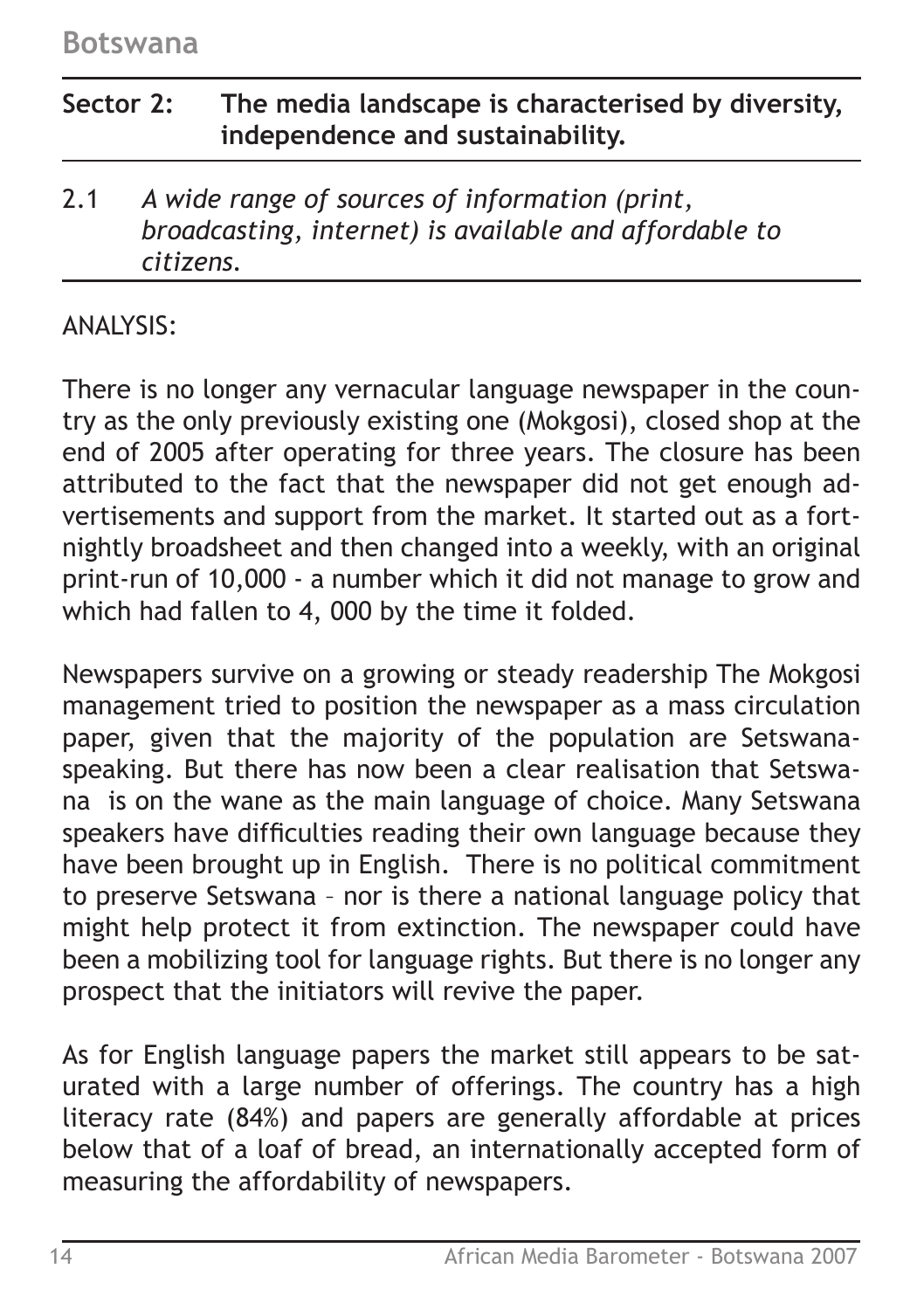Given the sparsely distributed population, distribution remains the greatest challenge. Most publications are centered in urban areas or places with high population concentrations. Most newspaper houses either distribute their newspapers themselves or use other means such as subscriptions, use of courier services and various forms of public transport. BONESA, a company from the Mmegi stable which had been established in 2005 as a distribution agency, is still operating and has shown great potential to grow. But there is a need for more capital investment as the company is presently too dependent on the goodwill of its previous owner. It also needs new vehicles as the present fleet is old.

There is also a clear need for the company to change its concept and become more inclusive. Its distribution vehicles and personnel still carry the original company name and colours. Quite understandably, papers like The Voice have a problem with being distributed by the same vehicle that is advertising their competition. Talks are presently under way to make more general use of the new name and trademark BONESA which might bring more of the other publications on board.

Presently, the government-owned and controlled Daily News is the paper reaching the widest section of the reading public.

For a time, South African newspapers appeared to enjoy better distribution than the local papers, e.g. through South African owned trading outlets. This has changed because customers have been demanding their local newspapers.

Regarding internet, urban areas have better access than rural areas – especially remote areas with no electricity or those not being reached by the national grid. But the number of villages with access to electricity has been growing in recent years. Nteletsa II, an accelerated village electrification project, has just been announced and will extend electricity supply to more villages and ensure wider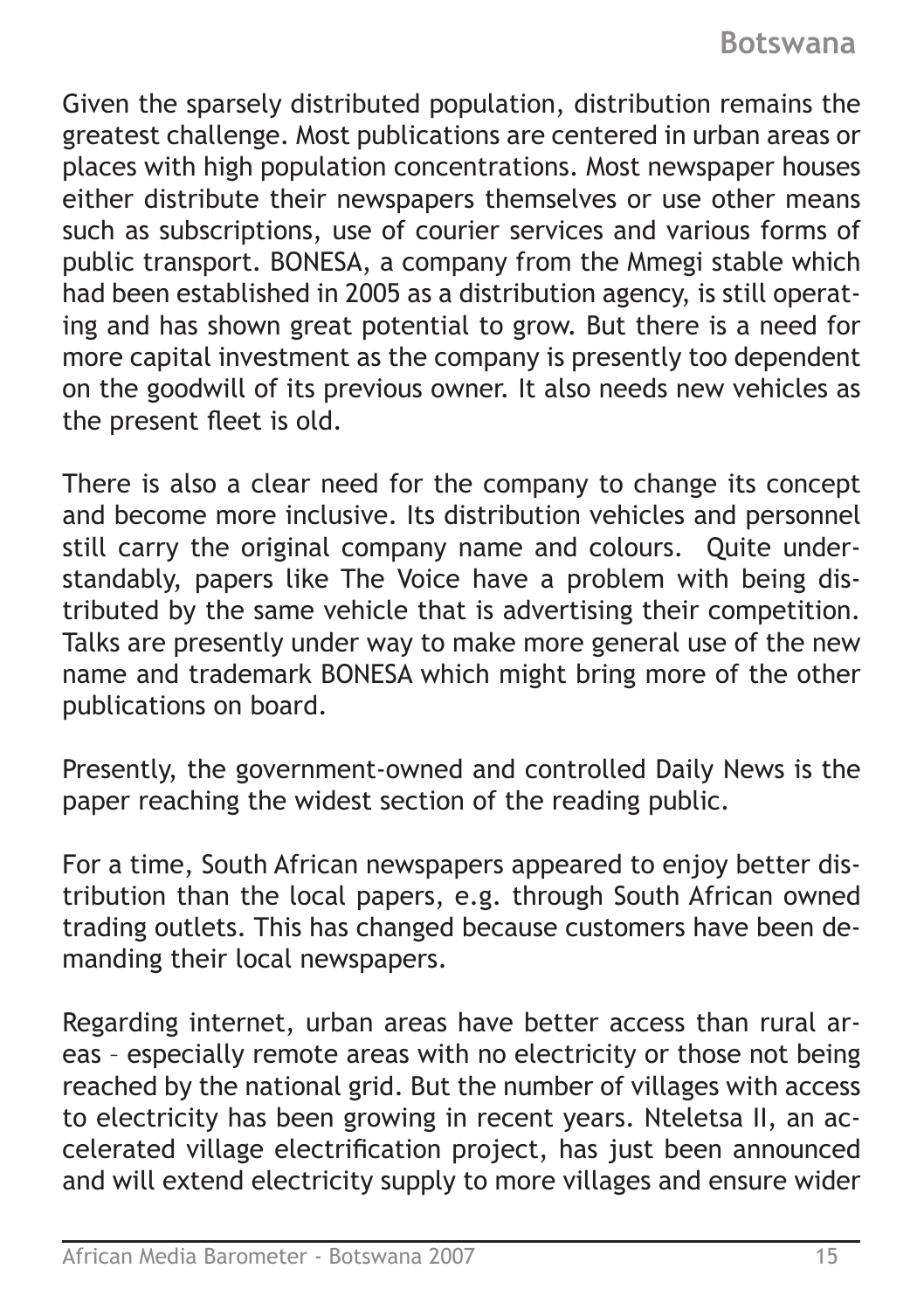access to electricity needed for communication technologies.

Charges of Internet Service Providers (ISPs) in the country have gone down dramatically and this has further increased access to the Internet. The opening-up of the market also helped as the Botswana Telecommunications Corporation (BTC) no longer has the monopoly of access to the international gateways. ISPs can now offer their own services directly without going through BTC.

Broadcasting has also been extended to more – and more remote - rural areas, even though there are still many parts of the country without good reception. But there is still no access to diverse broadcasting. Only the state broadcaster has extended its reach and most of the independent broadcasters are restricted to Greater Gaborone. State-owned Radio Botswana presently reaches 80 percent of the population, with RB2 standing at 65 percent. Botswana Television (BTV) reaches 40 percent of the people terrestrially and there is 100 percent accessibility by satellite. Access to TV is limited, though, because many people can not afford to buy TV sets.

There are still no community-based newspapers or radio stations. As the introduction of community radio is currently a highly controversial issue, the NBB has so far not awarded any licences to this sector.

The use of cellular phones has vastly increased and the network is reaching most parts of the country. It is estimated that the number of subscribers stands at over 600,000.

SCORING:

| Individual scores: | 3, 4, 2, 2, 2, 3, 4, 2, 3 |  |  |  |  |
|--------------------|---------------------------|--|--|--|--|
| Average score:     | $2.8$ $(2005 = 2.2)$      |  |  |  |  |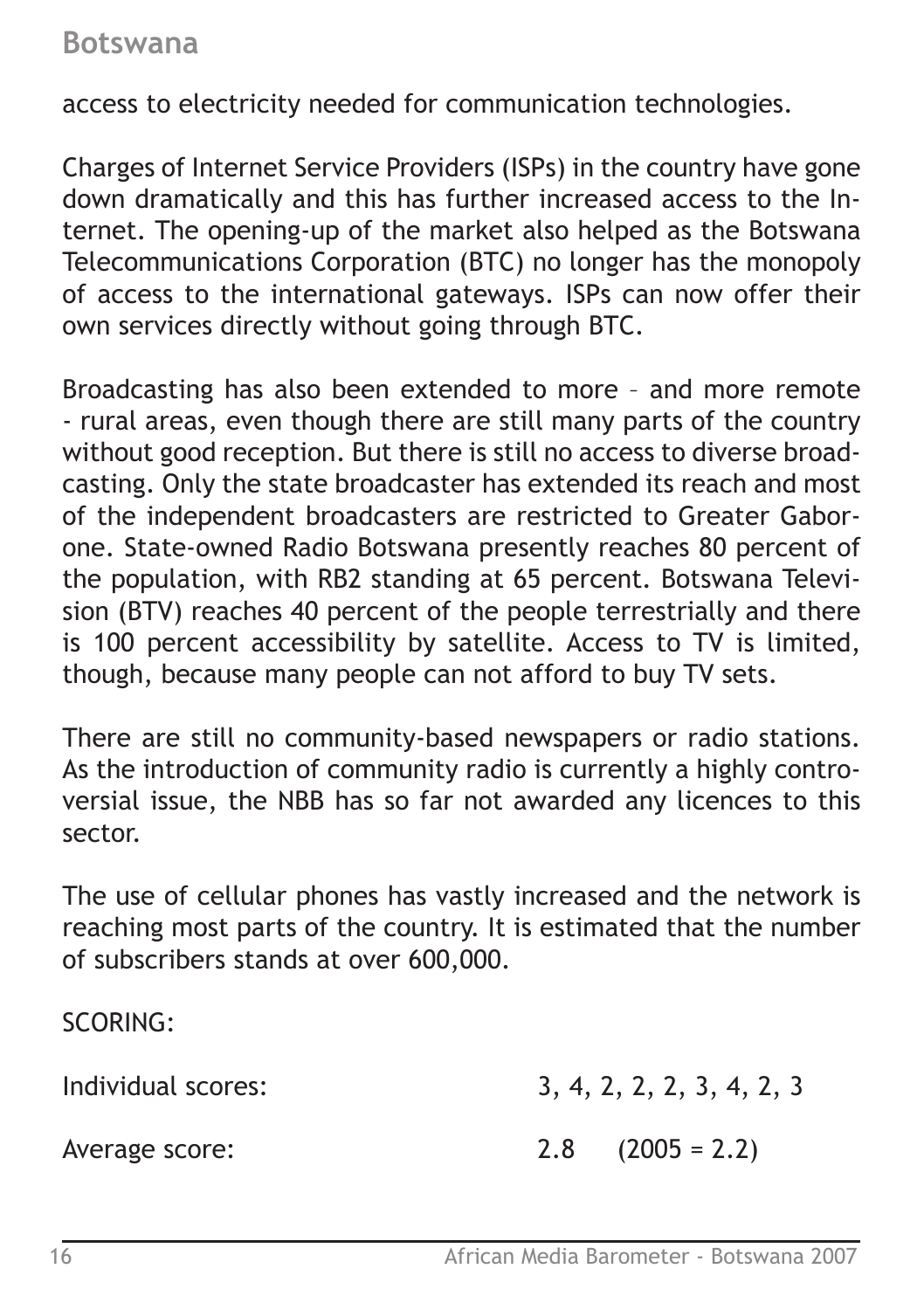# 2.2 *Citizens' access to domestic and international media sources is not restricted by state authorities.*

### ANALYSIS:

Access to media sources is not restricted.

SCORING:

Individual scores: 5, 5, 5, 5, 4, 5, 5, 4, 5 Average score: 4.8 (2005 = 4.5)

2.3 *Efforts are undertaken to increase the scope of circulation of the media, particularly to rural communities.*

ANALYSIS:

The Daily News has engaged private couriers and the newspaper is now reaching remote areas. Private newspapers are outsourcing distribution services to buses and other forms of transport in order to extend their circulation reach.

The Voice, with a print-run of currently 35.000, is presently regarded as the private paper with the highest circulation, with figures still rising. It tends to appeal to the youth – which is a growing market. But its scope of circulation is still limited to urban centres and large villages. The circulation of other newspapers is generally declining.

Many private publications have increasingly become available – to those who can afford it - through the internet.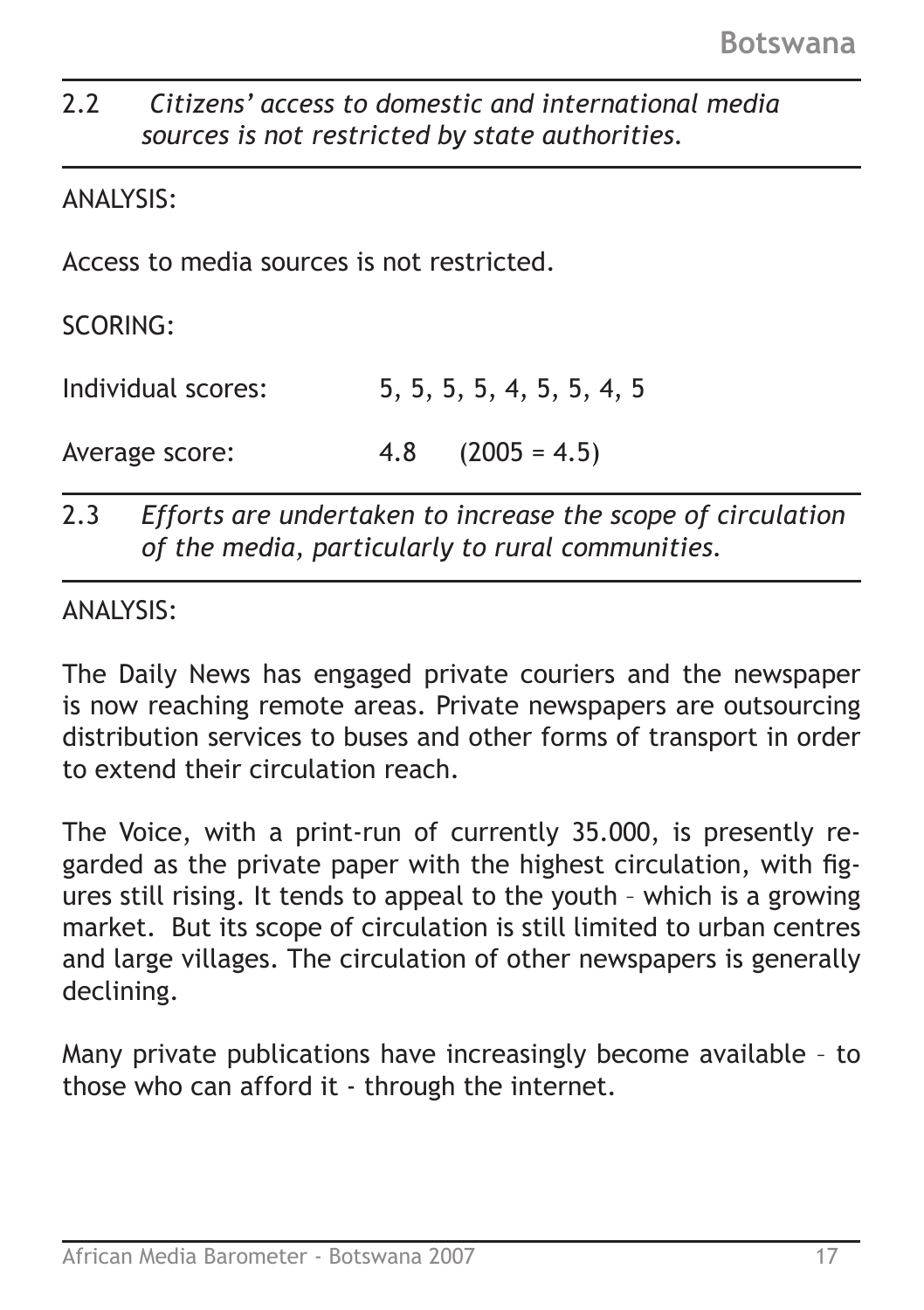SCORING:

Individual scores: 3, 4, 3, 4, 4, 4, 3, 3, 3

Average score: 3.4 (2005 = 2.9)

## 2.4 *Broadcasting legislation has been passed and is implemented that provides for a conducive environment for public, commercial and community broadcasting.*

-ANALYSIS:

The Broadcasting Act 1998 provides for public, private and community broadcasting services. A Draft Broadcasting Policy, developed by the National Broadcasting Board (NBB) since 2002 in a broad public consultation process, was tabled in Parliament in 2006. The House decided to defer any decision on it because of issues that needed to be clarified further. In particular, there was a lot of debate and confusion about the public broadcasting service and what it entails.

The recommendations on this sector were a watered-down version of the original NBB draft and some parliamentarians felt that the policy now allows government too much leeway by suggesting that the broadcasting services currently run by it should develop a concept of public broadcasting for themselves. Instead they insist that the policy needs to spell out clearly that these services be transformed from state into truly public broadcasting services. The government, however, is still not willing to give up control over Botswana Television and Radio Botswana.

Another contentious issue in parliament was the community broadcasting sector (see under 2.5).

In regard to commercial broadcasting, the NBB is about to grant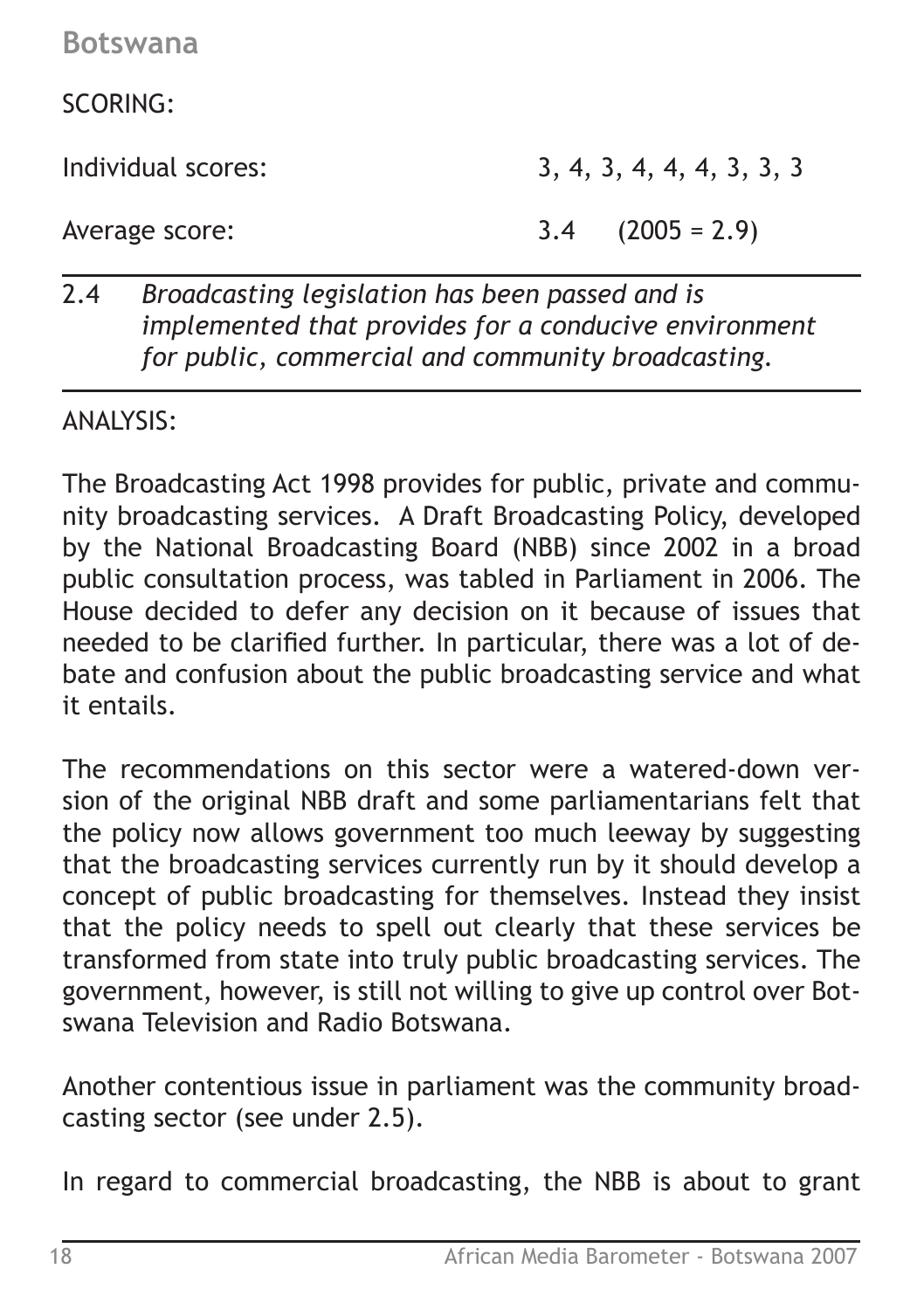national licences to three private radio stations.

SCORING:

Individual scores: 2, 1, 1, 1, 2, 2, 3, 1, 2

Average score: 1.7 (2005 = 1.8)

### 2.5 *Community broadcasting enjoys special promotion given its potential to broaden access by poor and rural communities.*

ANALYSIS:

The introduction of community radio in Botswana still seems to be a distant prospect. While there was no resistance to community radios during the public consultation process for the development of the broadcasting policy mentioned under 2.4, the chapter on community broadcasting in the draft policy was hotly debated in Parliament, with widely divergent views expressed across party affiliations. Some MPs thought that this was the right way to go while others – on all sides of the political divide - felt that Botswana was not yet ready for what they saw as a potentially divisive service.

What has emerged from the debate of the policy so far is that there are many misconceptions about community radio and television broadcasting and that the issue has been highly politicised. This has been made worse by the fact that one of the communities wishing to set up a community radio station is the Basarwa from around the Gantsi area in the North of the country. There seems to be a fear in government circles that an international NGO - Survival International – which has been campaigning against the removal of San people from their original home in the Central Kalahari Game Reserve, could use community radios to promote its cause. Some MPs felt that community stations would bring about tribal tensions and even quoted the example of the genocide in Rwanda to make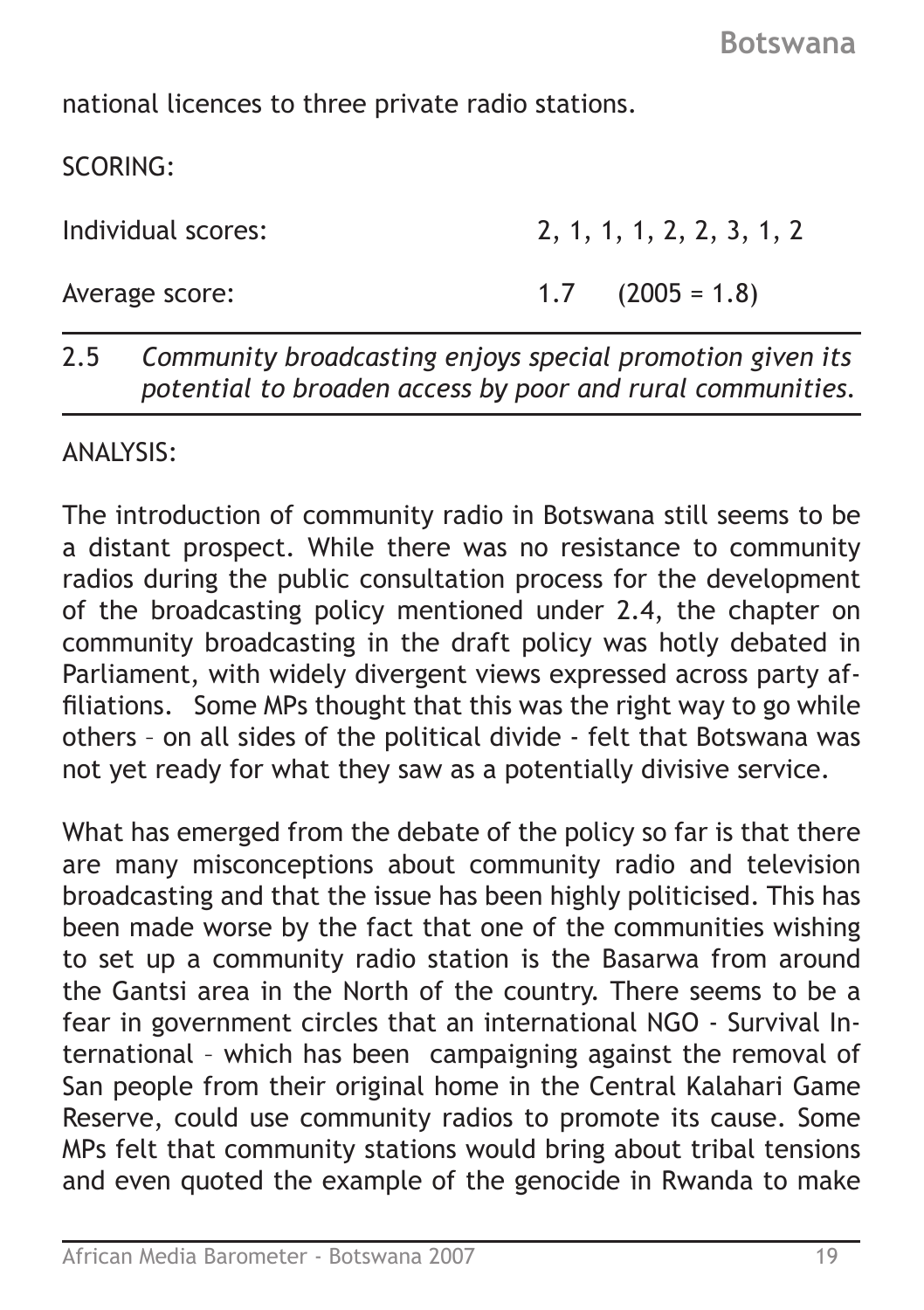their point.

Efforts to de-mystify community radio and make parliamentarians and government aware of the potential of this sector as a development tool have so far been in vain. To the contrary: there appears to be a hardening of attitudes on the part of the political establishment and an increased unwillingness to allow for the opening up of the airwaves to communities.

In light of developments in the ICT sector and the ongoing convergence in communication technologies this seems to be a shortsighted stance to take. With Internet access becoming more widely available and affordable, more and more people will be able to listen to radio stations on the Net anyway, including in Botswana where at present this is still a privilege of the elite.

The fact that there was no outright rejection but merely a postponement of the new broadcasting policy in Parliament can perhaps be taken as a small sign of hope. It is not clear, though, how civil society groups and others interested in the establishment of community broadcasting intend to take the matter forward and prepare the ground for a more favourable decision in the future.

SCORING:

Individual scores: 1, 1, 1, 1, 1, 1, 1, 1, 1, 1, 1

Average score: 1.0 (2005 = 1.0)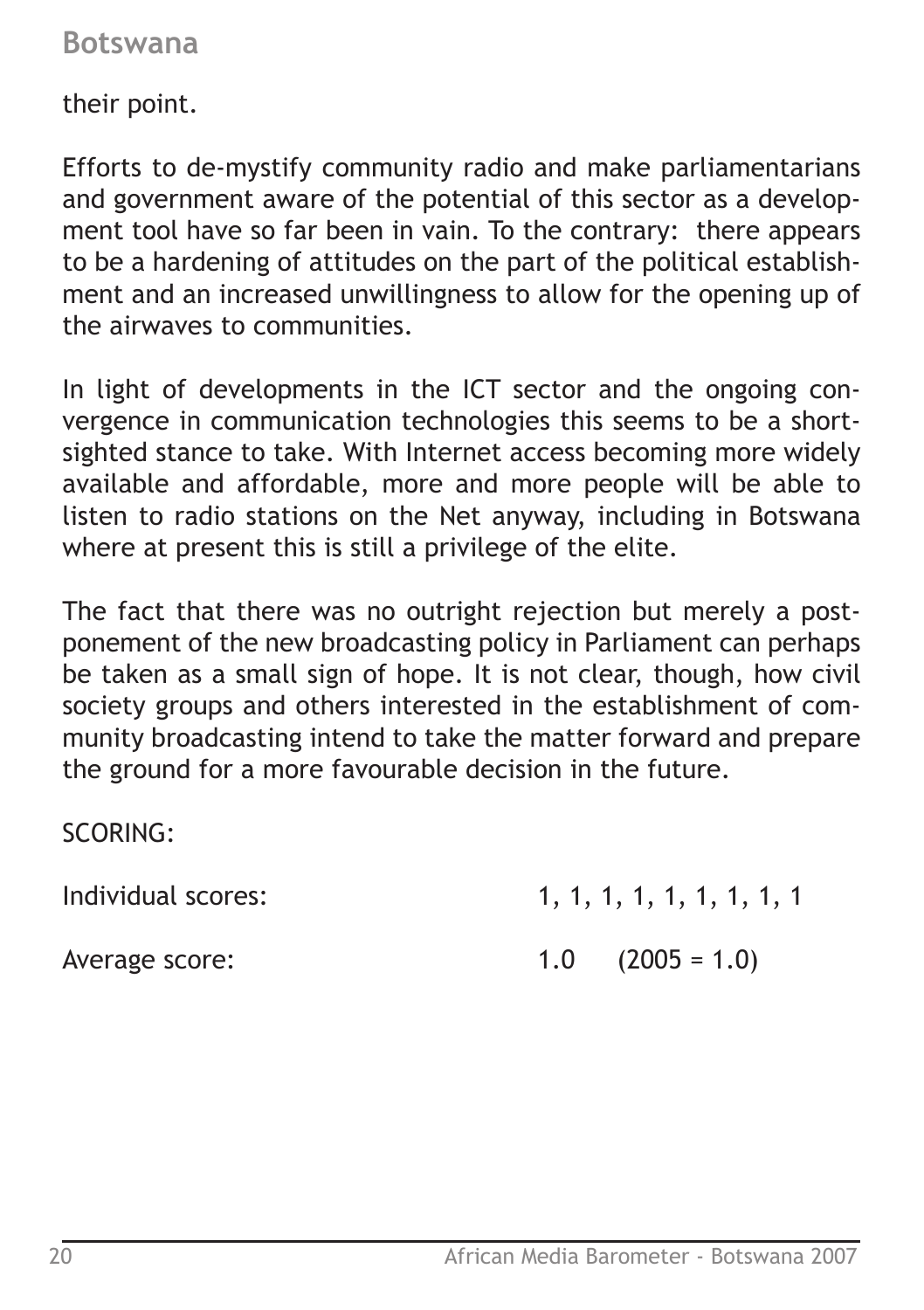# 2.6 *The editorial independence of print media published by a public authority is protected adequately against undue political interference.*

ANALYSIS:

The government media is under the direct control of the minister responsible for the media – the Minister of Communications, Science and Technology. Government journalists are seen more as government officials and not as journalists per se. There is little independence and a lot of interference.

The one positive development is the fact that the Department of Broadcasting has recently published more progressive editorial guidelines which proclaim "editorial independence" for its publications. Bold steps are still needed to bring about a more satisfactory situation.

SCORING:

| Individual scores: | 1, 1, 2, 1, 1, 2, 3, 1, 2 |
|--------------------|---------------------------|
| Average score:     | $1.6$ $(2005 = 1.2)$      |

2.7 *Local or regional independent news agencies gather and distribute information for all media.*

ANALYSIS:

Sila News Agency, an independent agency which was set up in 2005, is still operating and offering news to all publications. A newcomer is Front Page News, which specializes mainly in feature stories.

The government-owned Botswana Press Agency (BOPA) has always made its material available to the private media as well. Most pri-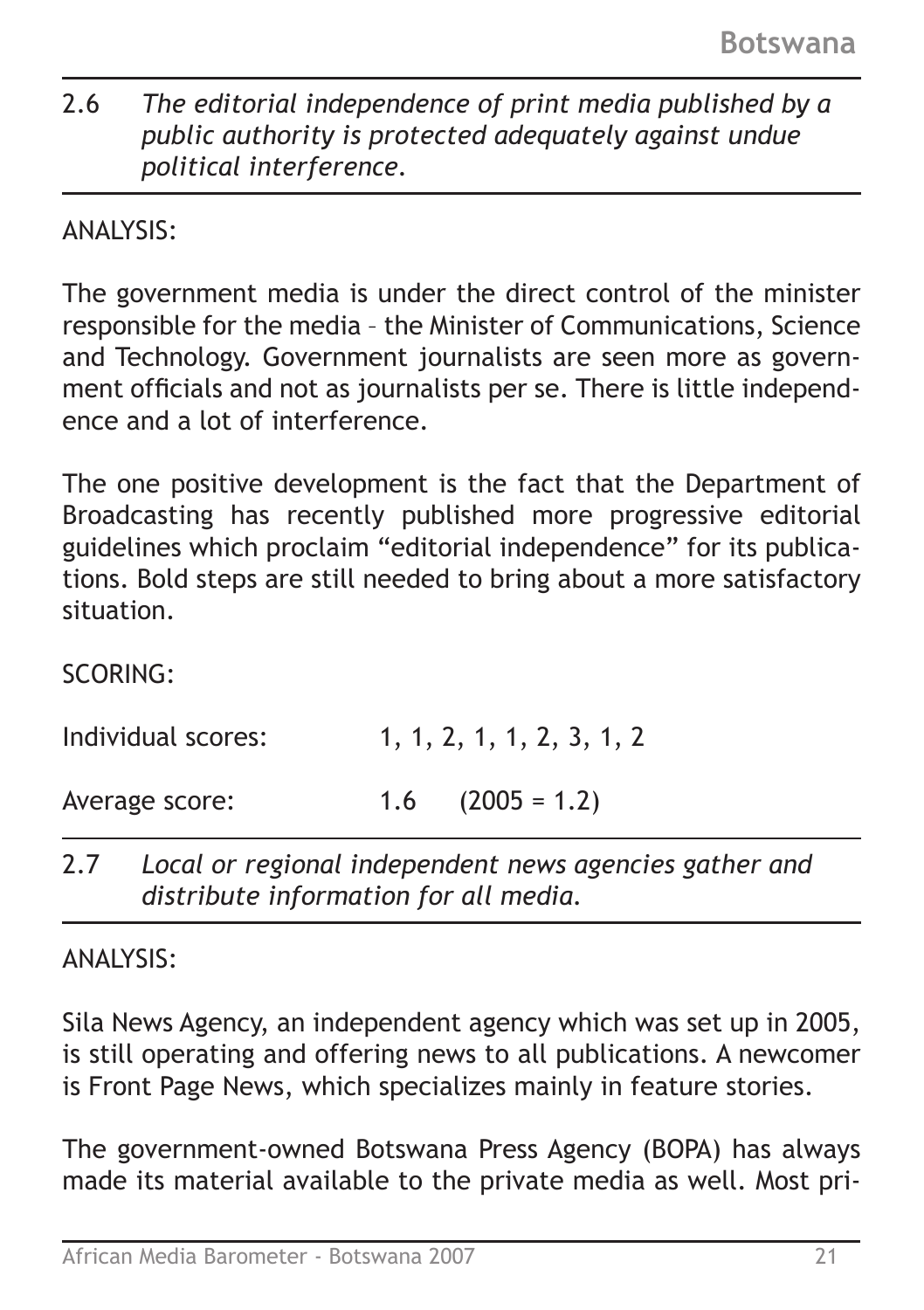vate newspapers do not use it, however, because on the whole it is sanitized and not well researched. The Agency is likely to be more independent if and when the general principle of transforming state into public media is accepted by adopting the draft broadcasting policy.

SCORING:

Individual scores: 3, 2, 3, 1, 3, 4, 3, 2, 2

Average score: 2.6 (2005 = 1.6)

2.8 *Media diversity is promoted through adequate competition regulation/legislation.*

ANALYSIS:

There is no regulation of competition – either for the economy as a whole or for the media industry. The government's intention to come up with a competition policy has still not materialized although the Botswana Confederation of Commerce and Industry (BOCCIM) is presently pursuing the matter.

The proposed broadcasting policy – now deferred until further notice - deals with the issue of competition in the media sector-specifically and might offer some useful guidelines.

SCORING:

| Individual scores: | 1, 1, 1, 1, 1, 1, 2, 1, 1 |  |  |  |  |
|--------------------|---------------------------|--|--|--|--|
|                    |                           |  |  |  |  |

Average score: 1.1 (2005 = 1.2)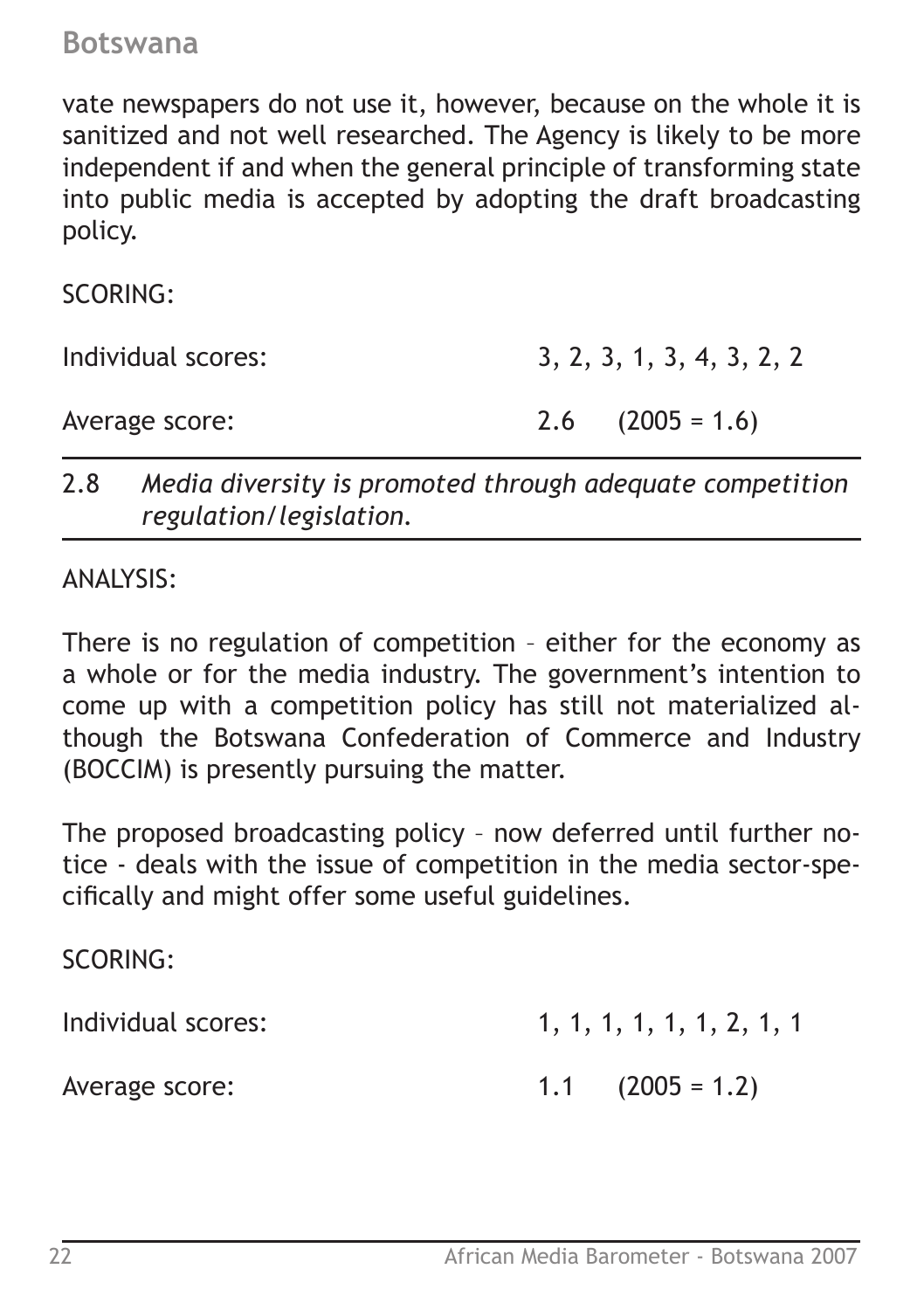# 2.9 *Government promotes a political and economic environment which allows a diverse media landscape.*

# ANALYSIS:

No incentives are being given to private media and media enterprises are even taxed. The playing field between government and private media is not level – not just because the state media rely on tax-payers money and do not have to worry about many operational and commercial challenges which affect the private media. Government also competes with the private sector for advertising in print and broadcasting media.

Due to its adoption of cost-recovery initiatives, this competition for ad spend has become even fiercer. The government broadcasting media have the largest reach but charge lower advertising rates than the commercial broadcasters. The Daily News with an estimated print-run between 60 and 70.000 is distributed for free and also charges lower rates than the private media, which means that it is undercutting their advertising market. This is exacerbated by the fact that the Daily News does not collect advertising revenue efficiently.

There has been an attempt to increase collection by demanding payment upfront. This has affected smaller advertising agencies in particular who do not have a large enough revenue base to afford this kind of payment. As a result more work has moved to larger advertising agencies, closing out the up-and-coming new ones.

The private media could – ironically – benefit from government's demand for payment upfront. They also have a competitive edge over the state-controlled media which lack credibility.

The new national private radio stations expected to be licensed soon will probably increase competition for the commercialized govern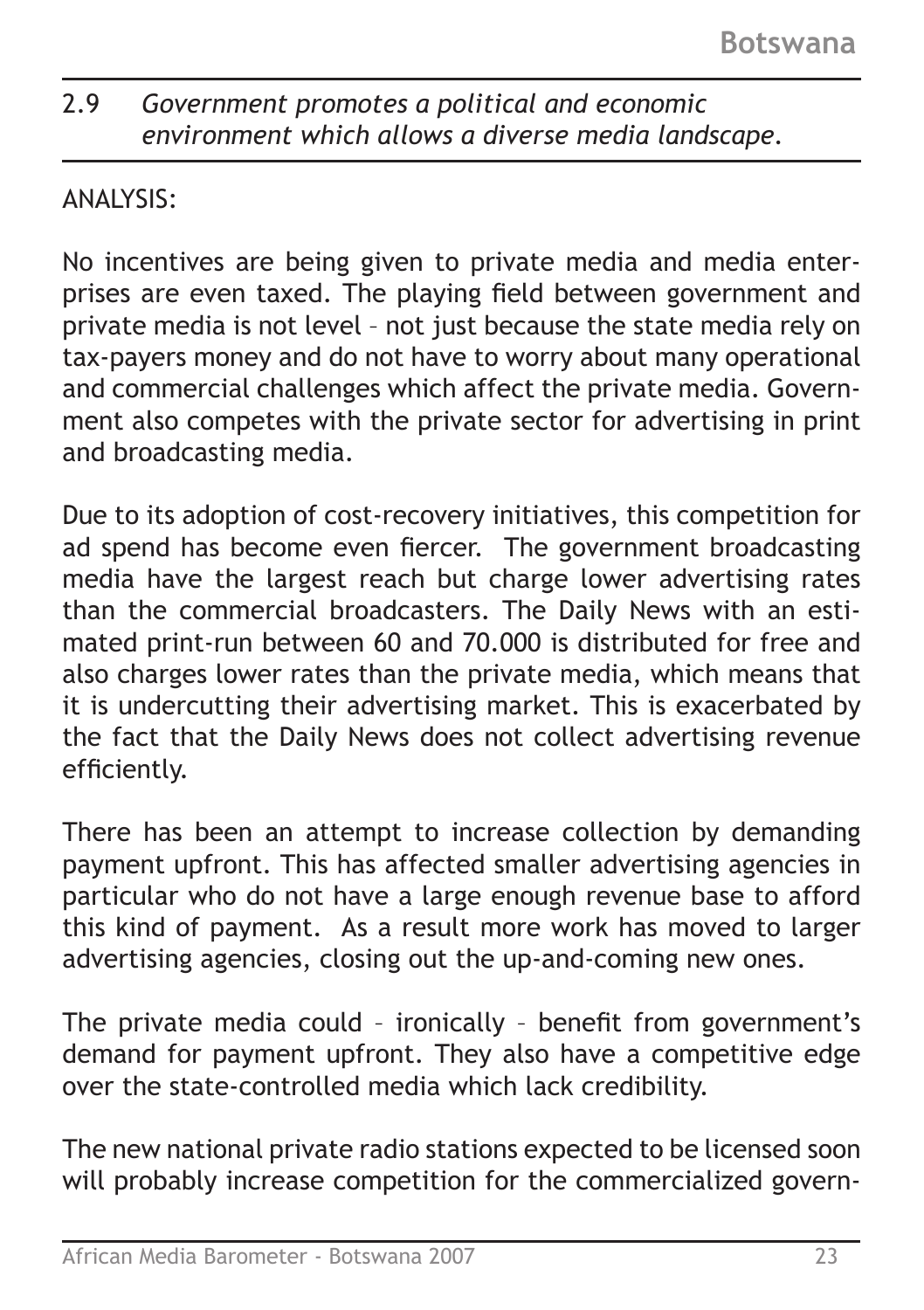ment radio station. The market will eventually determine what will happen.

Overall, there is no political will on the part of the government to improve the existing media environment. This can be attributed to mistrust of the private media on the part of politicians. Government is not giving any consideration to the support of small and struggling media as is being done in South Africa, for example, through the Media Diversity Development Agency.

The proposed broadcasting policy suggests that a fund be set up to help the independent broadcasting sector to survive. At present CEDA provides relatively cheap loans to the independent media.

SCORING:

Individual scores: 2, 1, 2, 2, 3, 2, 2, 2, 2

Average score: 2.0 (2005 = 1.2)

2.10 *Private media outlets operate as efficient and professional businesses.*

ANALYSIS:

Most private media outfits are operating efficiently and as professional businesses. In the print sector, compared to the poor quality of the government news products, standards are high and this has enabled private papers to retain their share of the market.

The quality of radio programming seems to have gone down in order to control operating costs.

There has been increased diversification, especially in the telecommunications (e.g. headline news via SMS) and local music sectors. However, these have been increases in volume mostly while quality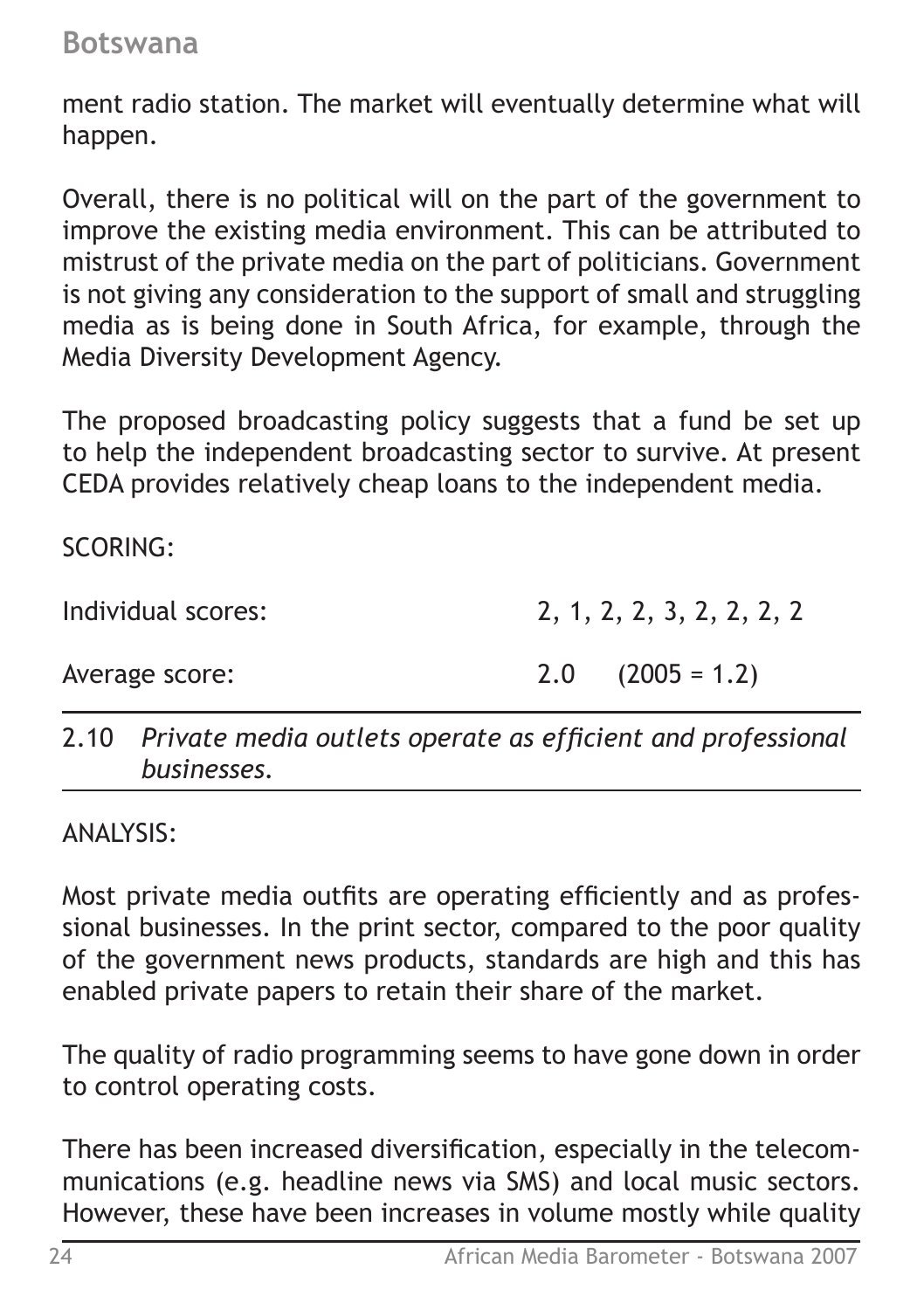often is not yet up to scratch.

Generally, the private media outlets do not have any choice but to operate efficiently if they are to continue to survive in a small market. All media houses are trying hard to diversify sources of revenue instead of depending on advertising only. In the future they will need to invest more to keep their businesses afloat. More market research is needed in order to establish whether pricing levels are competitive. They could also do more to train their own people in management and leadership and become more creative in developing their production and editorial capacity.

SCORING:

Individual scores: 4, 4, 3, 4, 5, 3, 3, 3, 3

Average score: 3.6 (2005 = 3.2)

2.11 *State print media are not subsidized with tax payers' money.*

ANALYSIS:

The government-owned Daily News is still fully and directly funded by the government.

SCORING:

| Individual scores: | 1, 1, 1, 1, 1, 1, 1, 1, 1 |  |  |  |  |
|--------------------|---------------------------|--|--|--|--|
| Average score:     | $1.0$ $(2005 = 1.0)$      |  |  |  |  |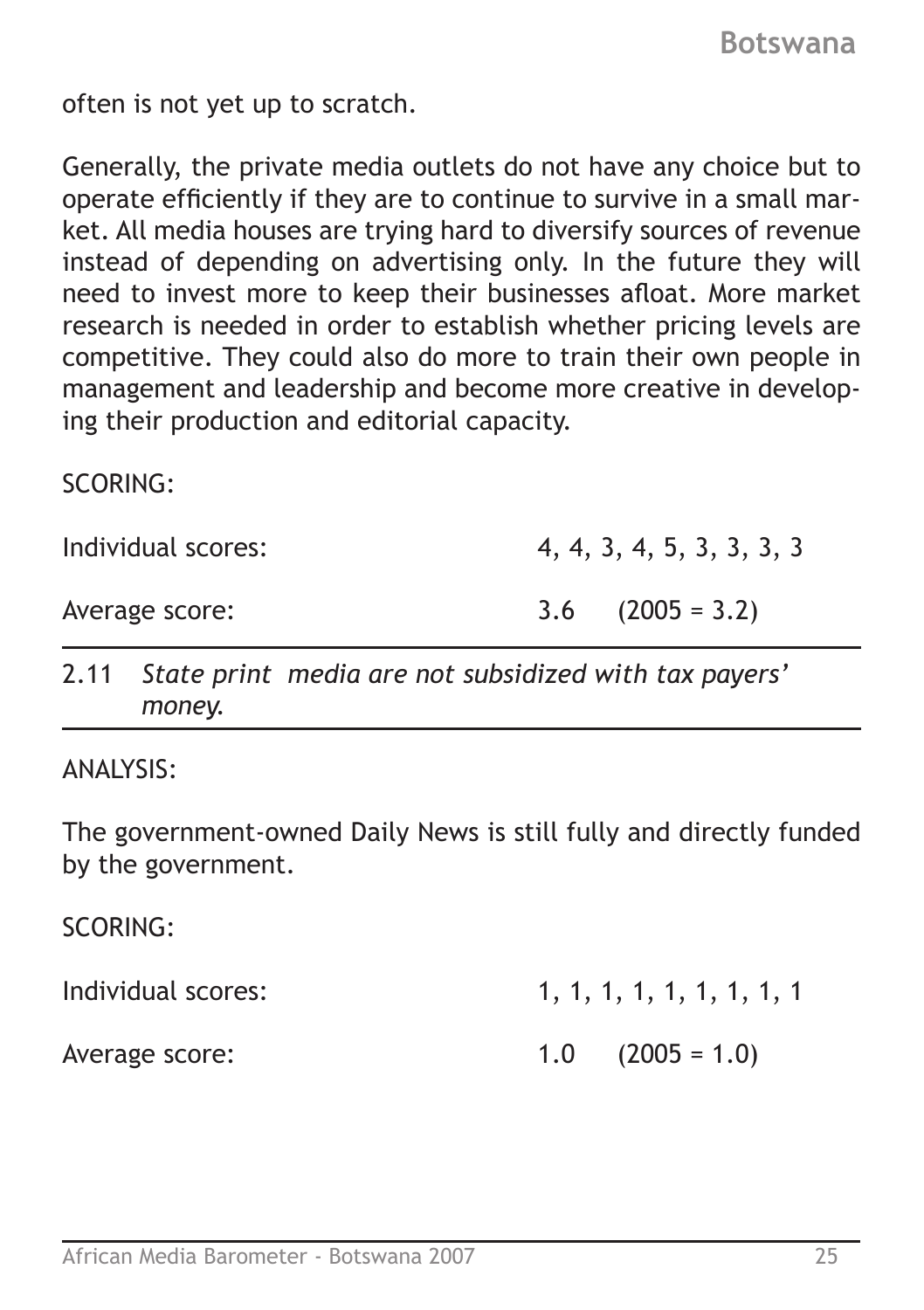2.12 *Government does not use its power over the placement of advertisements as a means to interfere with media content.*

# ANALYSIS:

Ever since the Botswana High Court in 2001 declared unconstitutional a government instruction to all its departments and enterprises to stop advertising in The Botswana Guardian and the Midweek Sun because of their "persistent negative and often hostile reportage on government and its institutions", the government has not openly discriminated against the private media in the placement of advertising. There is a perception, though, that if you do not speak well of the ruling party, it can come back to haunt you in a subtle way. The media are not as dependent on government for advertising as they used to be. But there is still not enough openness about the use of public funds to prop up the government media.

An earlier study by Dr T. Balule on public sector advertising in the private media showed that there is need for safeguards against government manipulation of the private media. It also found that most government advertising is being placed in government and not the private media. Government should make the process more transparent.

SCORING:

Individual scores: 3, 1, 3, 3, 3, 2, 2, 2, 3

Average score: 2.4 (2005 = 1.3)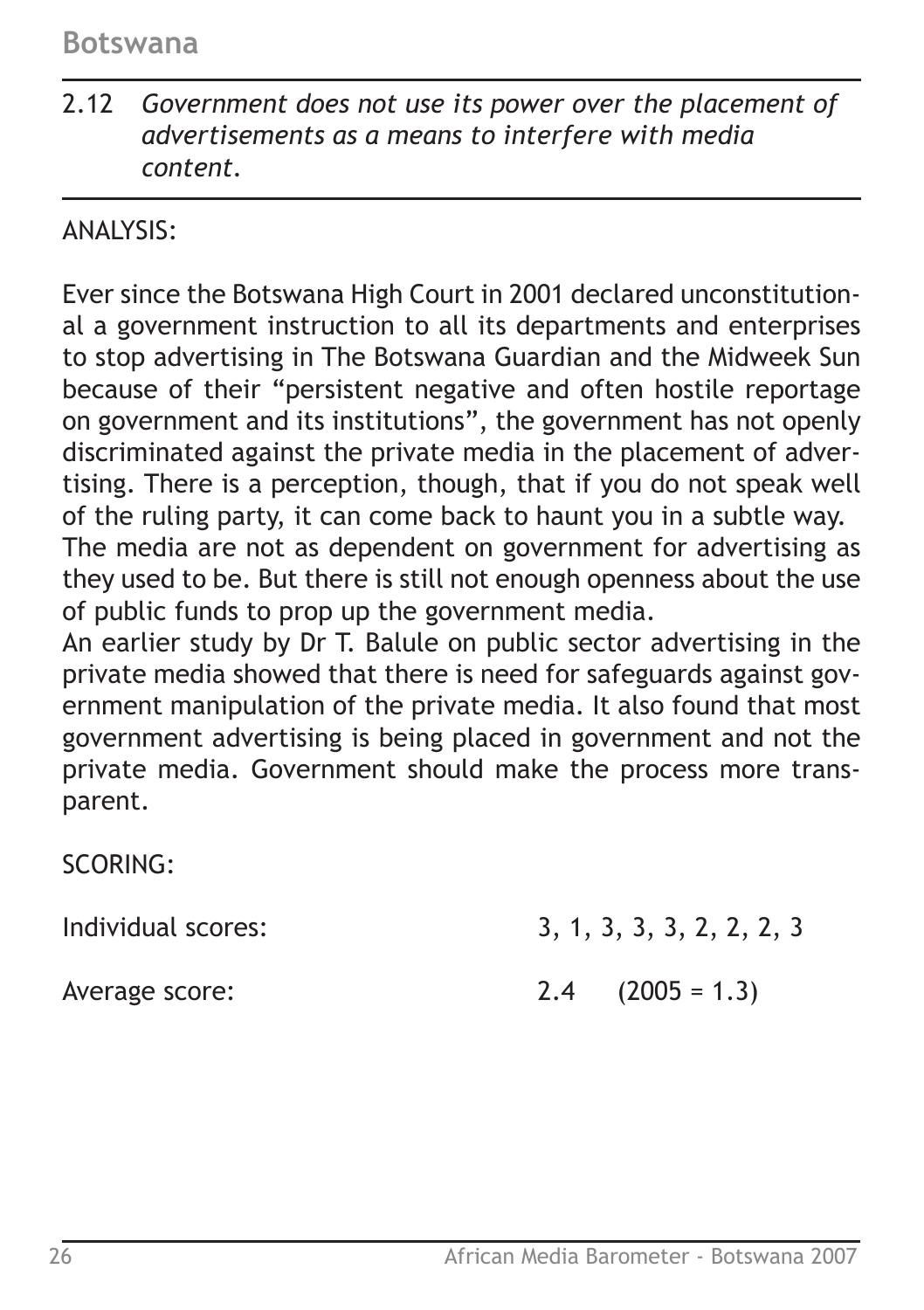# 2.13 *The advertising market is large enough to maintain a diversity of media outlets.*

### ANALYSIS:

The advertising market is large enough and new titles are coming up all the time. The estimated figure of P400 million for the total amount of ad spend given in 2005 is actually conservative. P300 million is the figure arrived at in a study done by Methaetsile Leepile but this seems to exclude the book industry and ad spend from South Africa.

Titles which have long been on the market and have developed a brand for themselves manage to survive more easily than new entries into the field. Internet, radio and others have not yet explored the advertising market thoroughly enough. Overall, there is enough money out there to sustain the industry which is growing.

SCORING:

| Individual scores:                 | 4, 4, 4, 2, 3, 4, 5, 4, 4 |
|------------------------------------|---------------------------|
| Average score:                     | $3.8$ $(2005 = 3.0)$      |
| <b>OVERALL SCORE FOR SECTOR 2:</b> | $2.4$ (2005 = 2.0)        |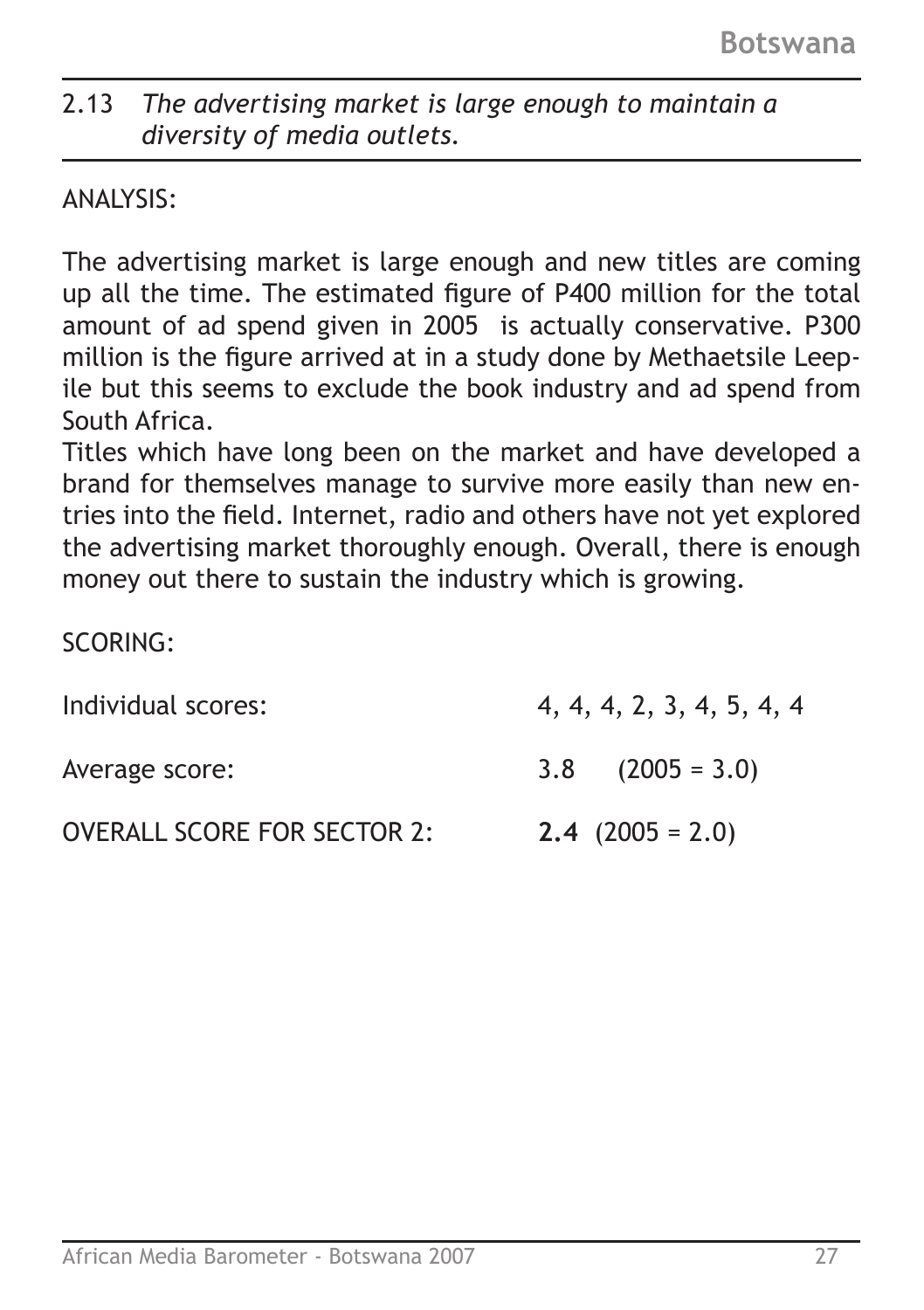- **Sector 3: Broadcasting regulation is transparent and independent, the stare broadcaster is transformed into a truly public broadcaster.**
- 3.1 *Broadcasting is regulated by an independent body adequately protected against interference, particularly of a political and economic nature.*

### ANALYSIS:

According to the 1998 Broadcasting Act, the National Broadcasting Board (NBB) is appointed by the minister in charge of broadcasting. The board comprises an officer from the Office of the President, an officer from the Ministry of Commerce and Industry, an officer from the Department of Cultural and Social Welfare, a representative of the Botswana Telecommunications Authority (BTA), and seven persons appointed from a list of 10 candidates nominated by a Nominating Committee. This Committee consists of a member of the Law Society, the Vice-Chancellor of the University and a representative of the Office of the President. The Board is funded by the ministry, reports to the ministry, and the BTA serves as the Secretariat to the Board.

Especially the role of the BTA as Secretariat was questioned, given that it creates the possibility of the BTA dominating the Board in its decision-making. The Board would need to have its own independent staff to do its work without direct interference from the BTA in order to be really independent and seen to be so.

There are plans to merge BTA and NBB to set up a combined body to deal with all aspects of broadcasting and ICT. The present minister regards such a merger as a matter of priority. Currently stakeholders have no information on the nature and structure of the envisaged Botswana Communications Regulatory Authority.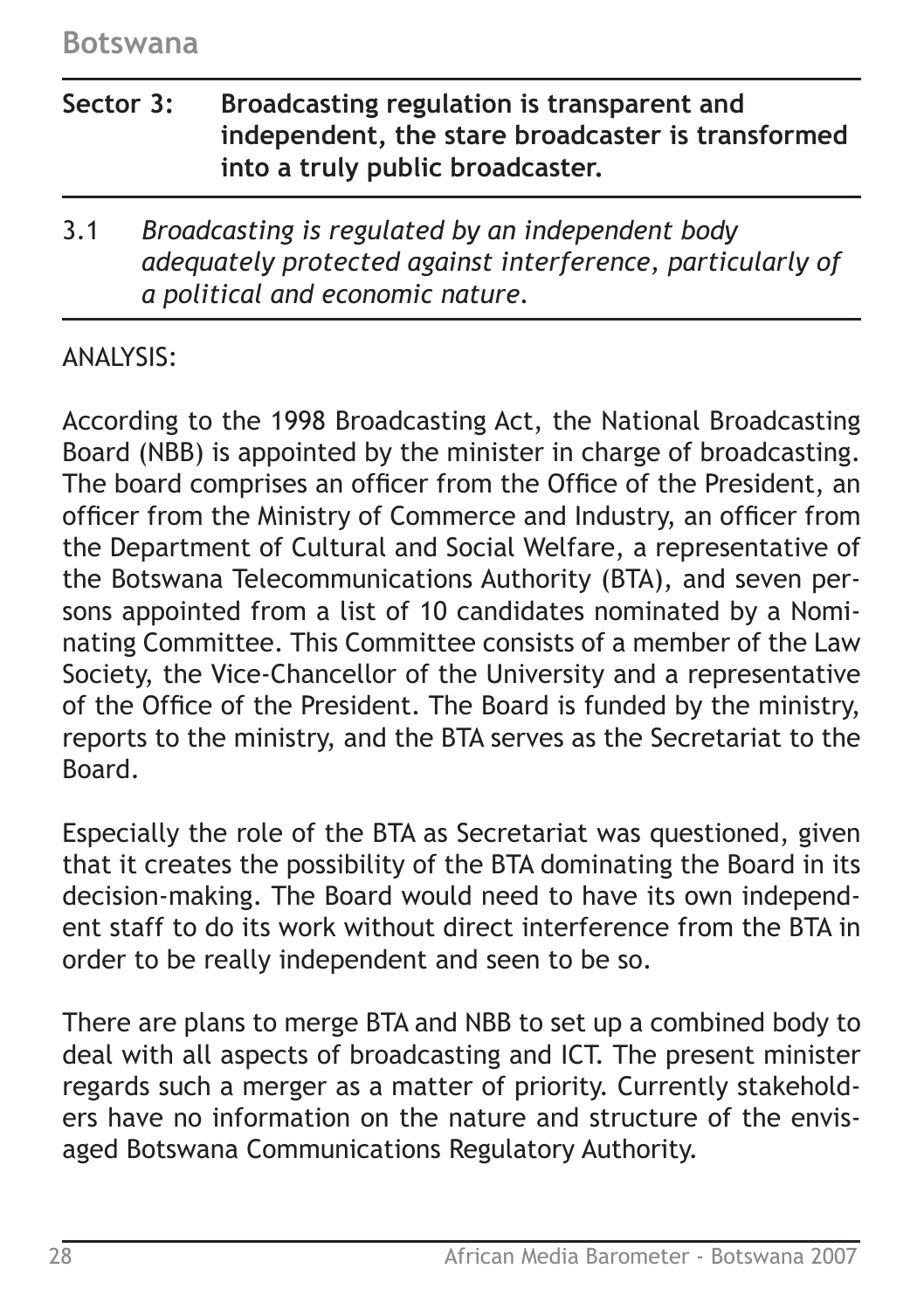SCORING:

Individual scores: 2, 2, 2, 2, 1, 1, 2, 1, 2

Average score: 1.7 (2005 = 1.5)

3.2 *The appointments procedure for members of the regulatory body is open and transparent and involves civil society.*

#### ANALYSIS:

As outlined under 3.1 appointments are made by the minister. The composition of the Nominating Committee might be seen as biased towards government, with two of its three members being a representative of the president's office and the Vice Chancellor of the university who is himself a government appointee.

An example for an alternative way of doing things is the Press Council of Botswana, where a Selection Committee invited people to apply and these were interviewed with the public and media present.

Interviews for NBB candidates took place behind closed doors. The names of potential members were not published and so the whole process was not open and transparent.

Despite this appointments procedure, some panelists saw the actual performance of the NBB members as proof of their acting with an independent mind.

SCORING:

Individual scores: 2, 4, 2, 3, 1, 1, 4, 1, 3

Average score: 2.3 (2005 = 2.0)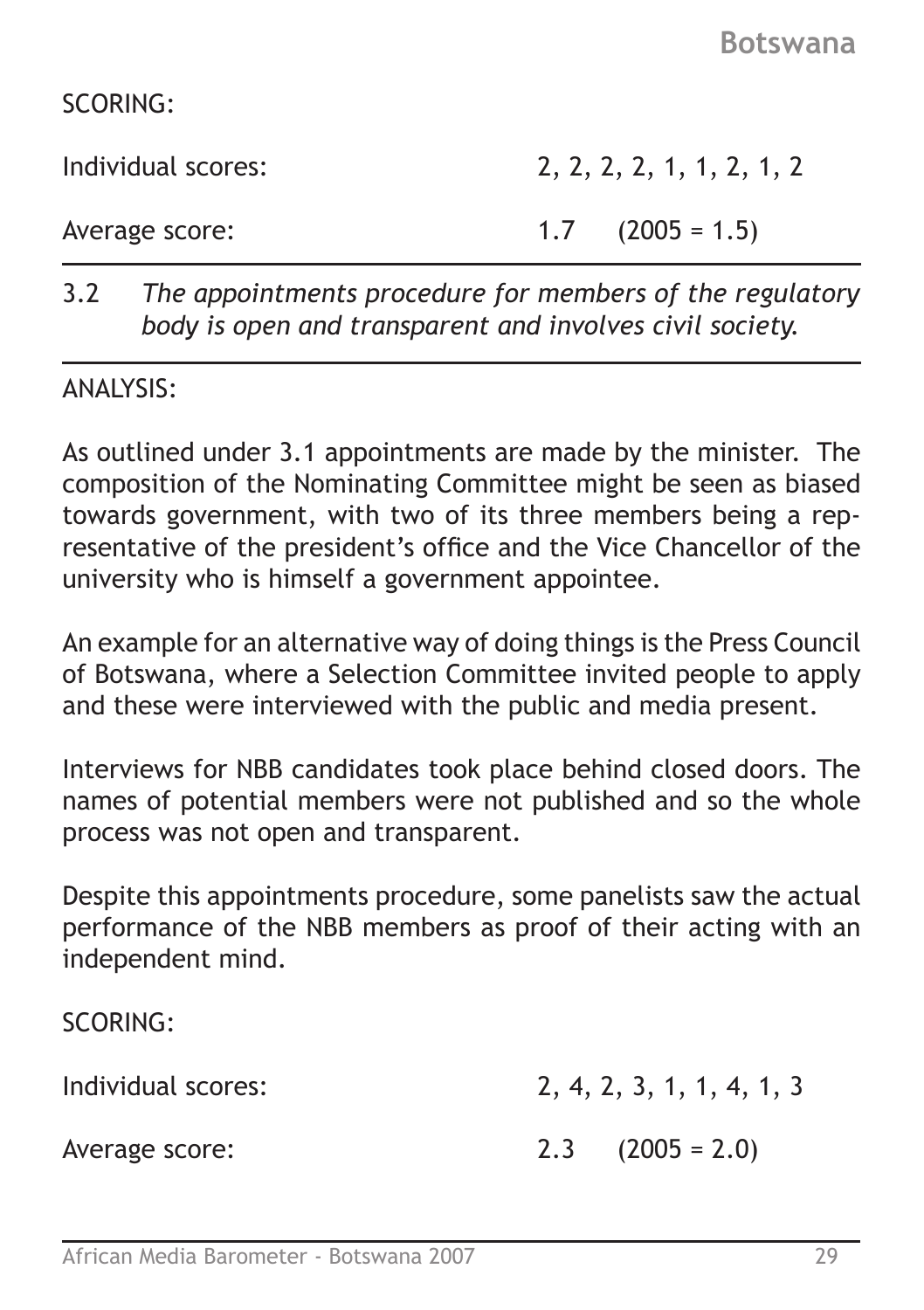3.3 *The body regulates broadcasting in the public interest and ensures fairness and diversity of views broadly representing society at large.*

ANALYSIS:

With the new broadcasting policy not in place, the interests of the state continue to take precedence over those of the public, and government still has a strong political and economic grip on the state media – particularly the broadcast media.

Although regulations for licensing broadcasters were issued in October 2004, the NBB's work is hampered by the absence of a broadcasting policy. The Board, however, is free to implement these regulations regardless and issue licences. So far, it has granted licences to Radio Botswana and two commercial operators (GBC and MultiChoice). Licences for national private radio stations are to be awarded in the very near future.

One of the licence conditions for Radio Botswana is that it should have an independent board. However, the station was not given any time frame within which to transform into a public broadcaster, and the duration of the licence is ten years.

SCORING:

Individual scores: 1, 2, 1, 3, 2, 3, 3, 2, 2

Average score: 2.1 (2005 = 1.3)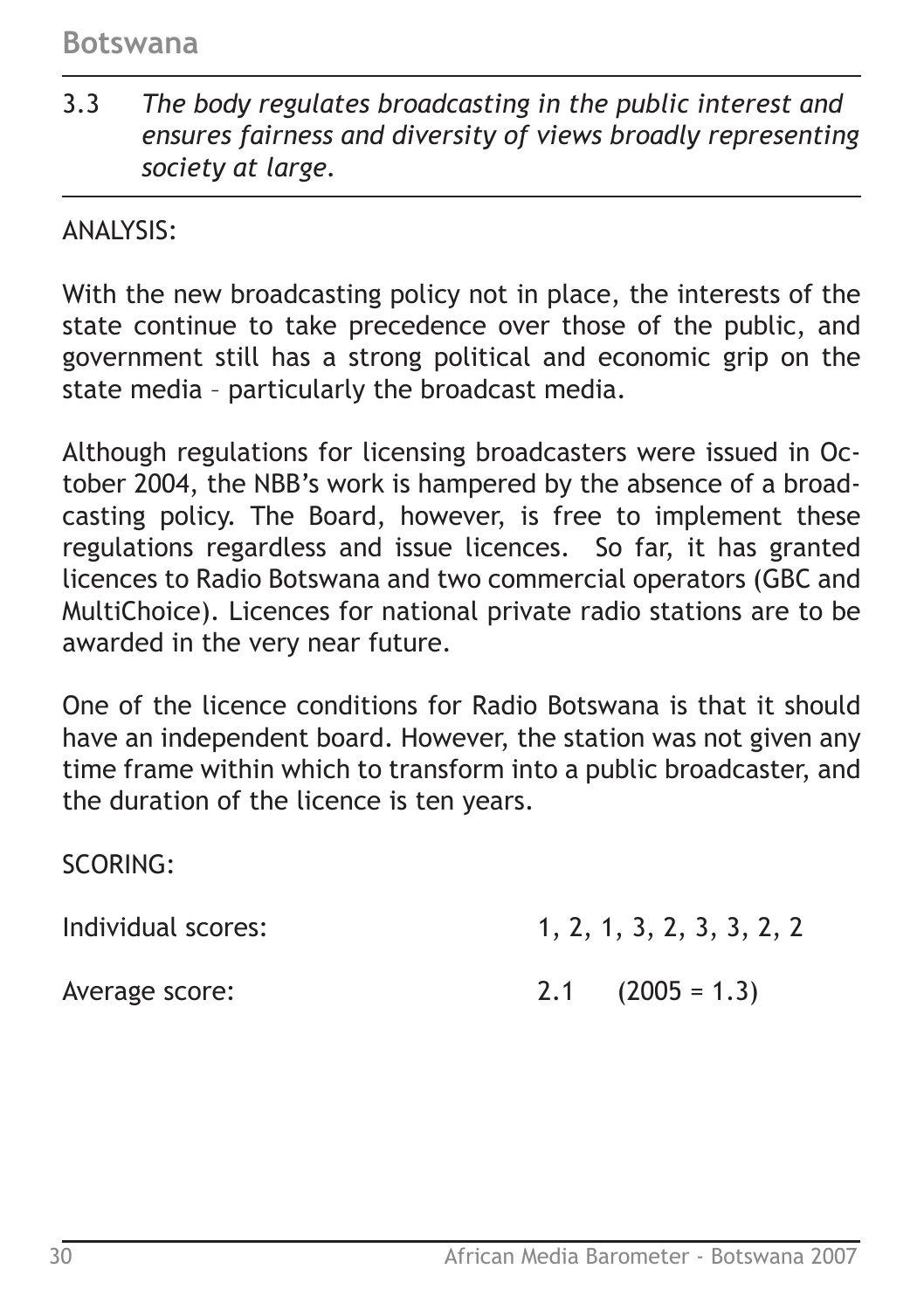3.4 *The body's decisions on licensing in particular are informed by a broadcasting policy developed in a transparent and inclusive manner.*

ANALYSIS:

The broadcasting policy was developed in an open and transparent manner. The public had a chance to submit proposals and comments and there was an extensive public consultation process. However, the policy has not been adopted by parliament and it can thus not yet serve as a basis for decisions of the NBB. Moreover, the existing document is widely regarded as a watered-down version of the original draft, in particular in regard to public broadcasting (see 2.4).

SCORING:

Individual scores: 2, 1, 1, 3, 1, 1, 1, 1, 1

Average score: 1.3 (2005 = 1.0)

3.5 *The public broadcaster is accountable to the public through a board representative of society at large and selected in an independent, open and transparent manner.*

ANALYSIS:

Botswana does not have a public broadcaster and there is no board representative of society at large to oversee the operations of the service. Radio Botswana and Botswana Television continue to be directly controlled and managed by the Minister of Communications, Science and Technology.

The existing Broadcasting Act defines the "public broadcasting service" as "any statutory body which is funded either wholly or partly through State revenues". This definition differs widely from all gen-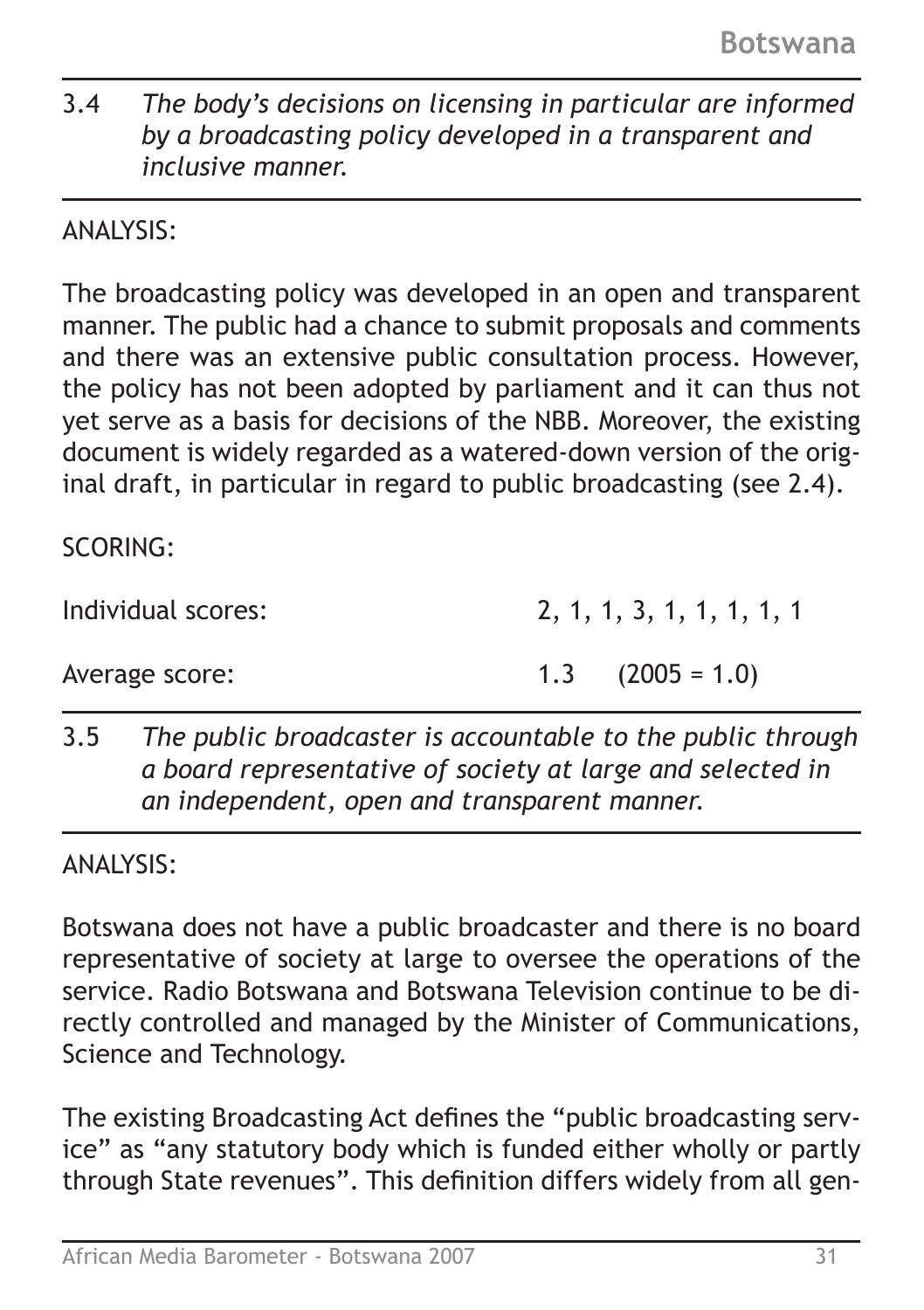erally accepted definitions of Public Broadcasting.

SCORING:

| Individual scores: | 1, 1, 1, 1, 1, 1, 1, 1, 1 |  |  |  |  |
|--------------------|---------------------------|--|--|--|--|
| Average score:     | $1.0$ $(2005 = 1.0)$      |  |  |  |  |

3.6 *Persons who have vested interests of a political or commercial nature are excluded from possible membership in the board, i.e. office bearers with the state or political parties as well as those with a financial interest in the broadcasting industry.*

ANALYSIS:

This requirement does not even begin to apply because there is no public broadcaster and no independent board to control it in the first place.

SCORING:

Individual scores: 2, 1, 1, 1, 1, 1, 1, 1, 1, 1

Average score: 1.1 (2005 = 1.0)

3.7 *The editorial independence of the public broadcaster from commercial pressure and political influence is guaranteed by law and practised.*

ANALYSIS:

There is no law on public broadcasting in Botswana and thus no guarantee of editorial independence of any sort.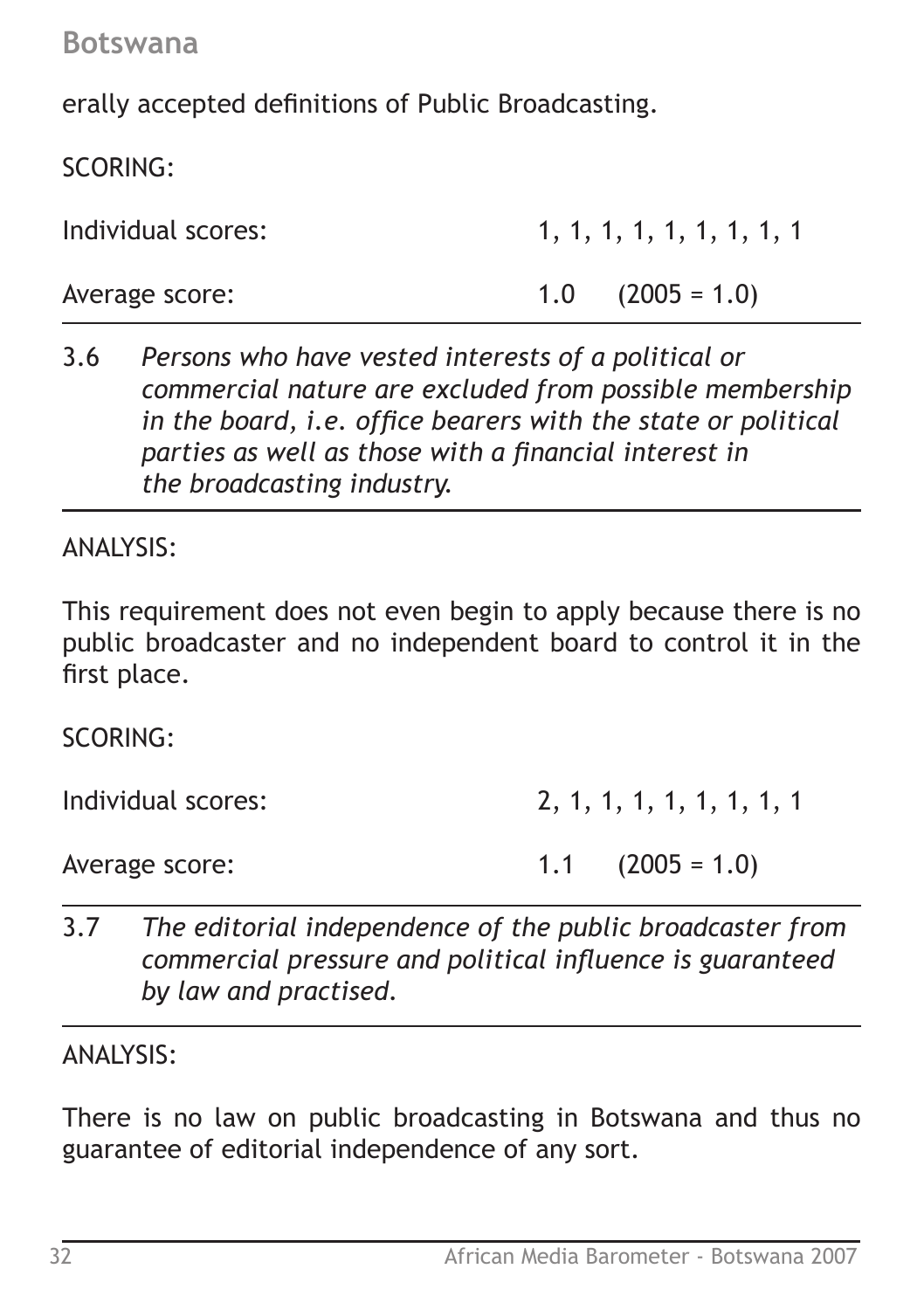SCORING:

Individual scores: 1, 1, 1, 1, 1, 1, 1, 1, 1

Average score: 1.0 (2005 = 1.0)

3.8 *The public broadcaster is adequately funded in a manner that protects it from arbitrary interference with its budget.*

ANALYSIS:

There is no such protection against arbitrary interference. The state broadcaster is funded by the government, which can cut or increase funding at its discretion.

SCORING:

Individual scores: 1, 1, 1, 1, 1, 1, 1, 1, 1 Average score: 1.0 (2005 = 1.0)

3.9 *The public broadcaster is technically accessible in the entire country.*

ANALYSIS:

Botswana does not have a public broadcasting service.

85 percent of the population has access to national radio. For television the figures are 40 percent via terrestrial signals and 100 percent via satellite. Accessibility is being improved continuously.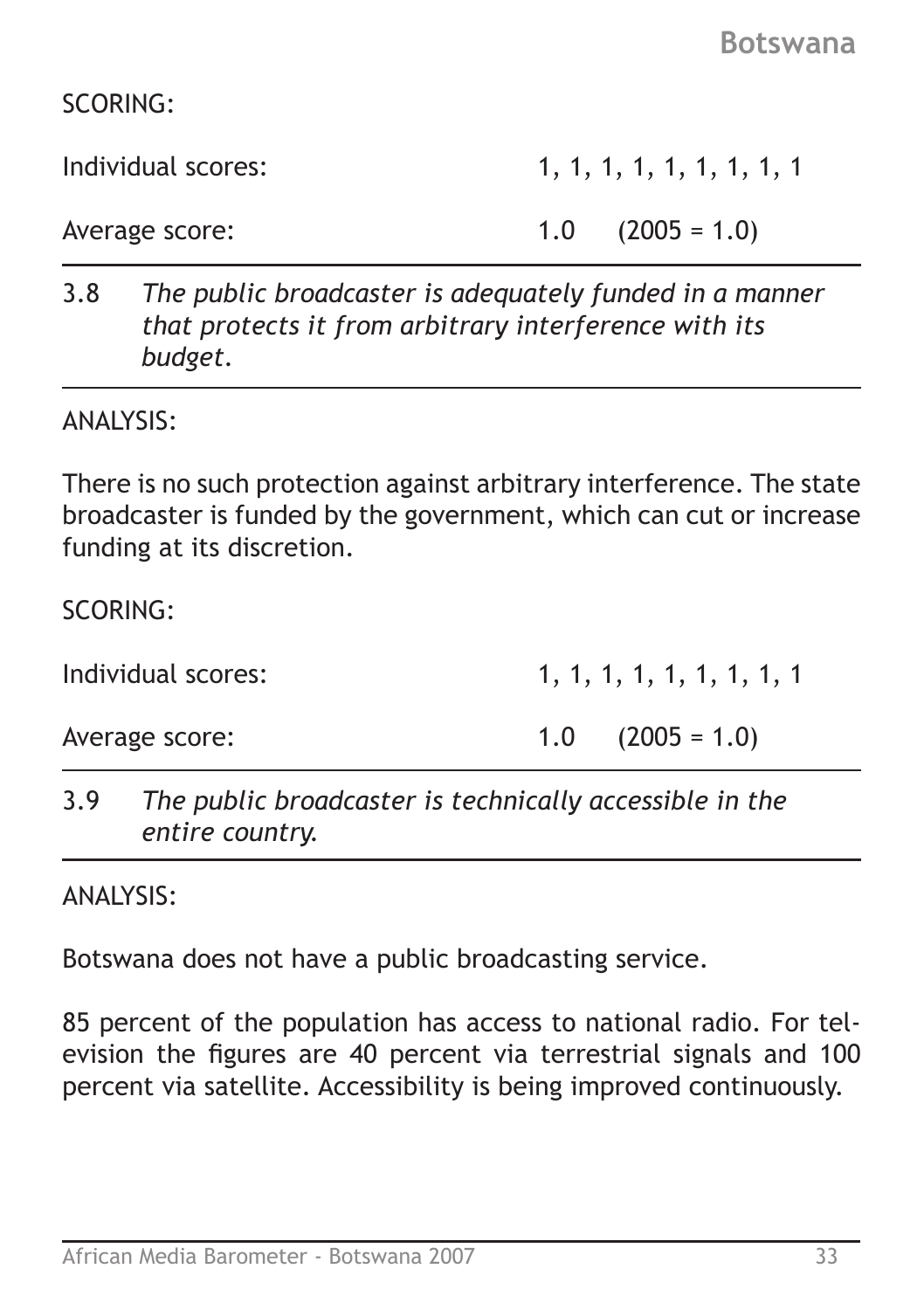SCORING:

Individual scores: 4, 4, 4, 4, 4, 4, 4, 3, 4

Average score: 3.9 (2005 = 3.1)

3.10 *The public broadcaster offers diverse programming for all interests.*

ANALYSIS:

Although Botswana does not have a public broadcast service, it was conceded that the state broadcaster offers diverse programming. Overall, programming on radio seems more diverse than that on television. The two radio stations offer programming for most interests, news every hour (in both main languages), current affairs, entertainment, local music, sports, and call-in shows. On BTV local content has increased, with the station catering for youth interests, broadcasting local music programmes on most days of the week, and covering local sports.

There is no language diversity as no languages other than English and Setswana are being catered for.

SCORING:

Individual scores: 4, 3, 2, 2, 2, 3, 3, 2, 3

Average score: 2.7 (2005 = 2.6)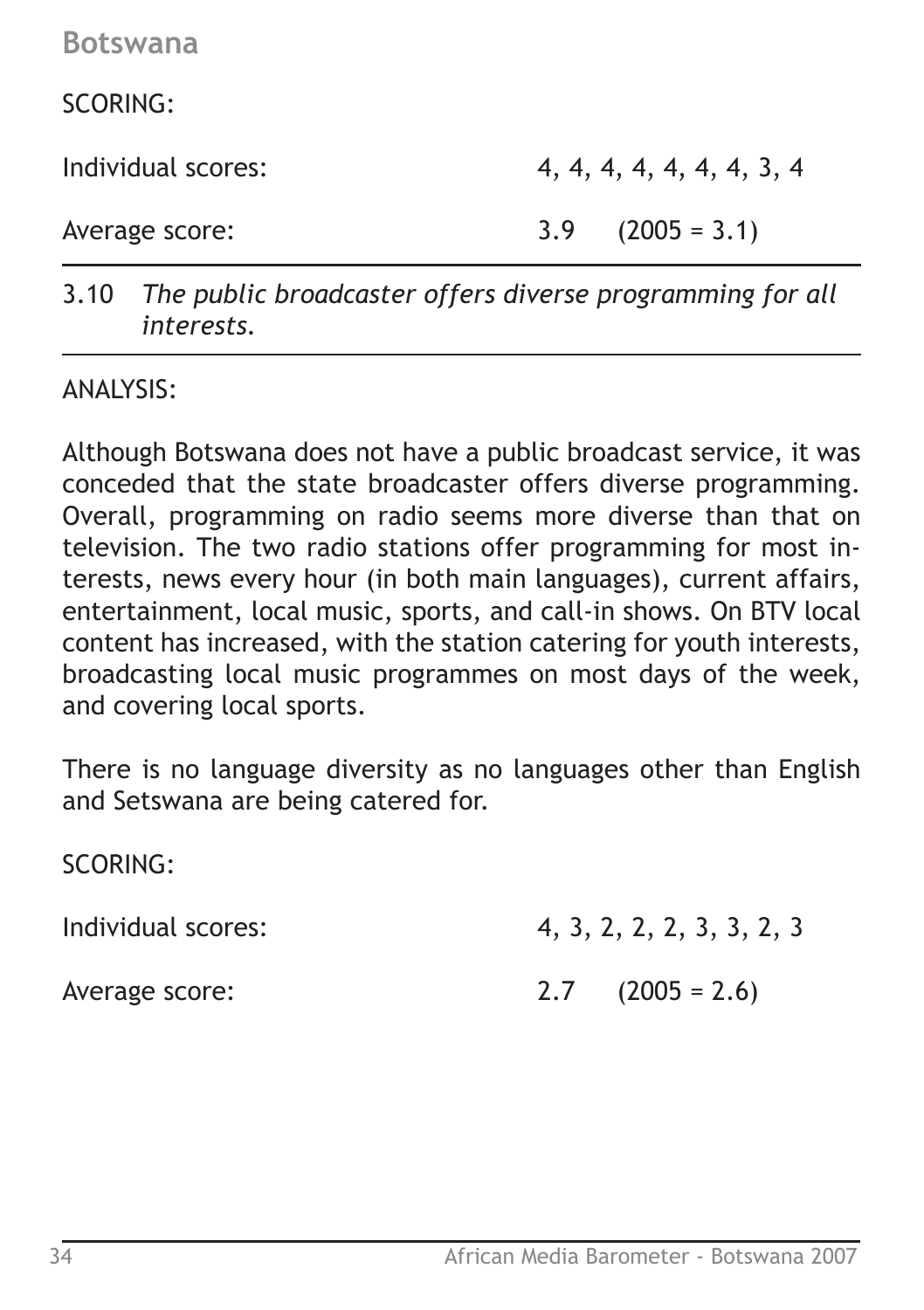# 3.11 *The public broadcaster offers balanced and fair information reflecting the full spectrum of diverse views and opinion.*

# ANALYSIS:

Given the direct control by government it is difficult for Radio Botswana and Botswana Television to offer fair and balanced information. There is bias towards the state rather than the public interest, with TV news being obliged to cover each and every minister's activities while paying little attention to stories about civil society (BTV is nicknamed "President Mogae's TV"). In radio, efforts are made to broadcast reasonably balanced news bulletins, and morning phone chat shows give space to all views and opinions.

# SCORING:

Individual scores: 4, 3, 3, 2, 1, 2, 3, 2, 3

Average score: 2.6 (2005 = 2.6)

3.12 *The public broadcaster offers as much diverse and creative local content as economically achievable.* 

ANALYSIS:

Local content on BTV has increased across the board, in particular in regard to local music. But there are still too few other local productions, such as dramas or talk shows.

Radio Botswana promotes local folk music and folk musicians. Royalties to the artists are not being paid, however, by any radio broadcaster in the country, including Radio Botswana.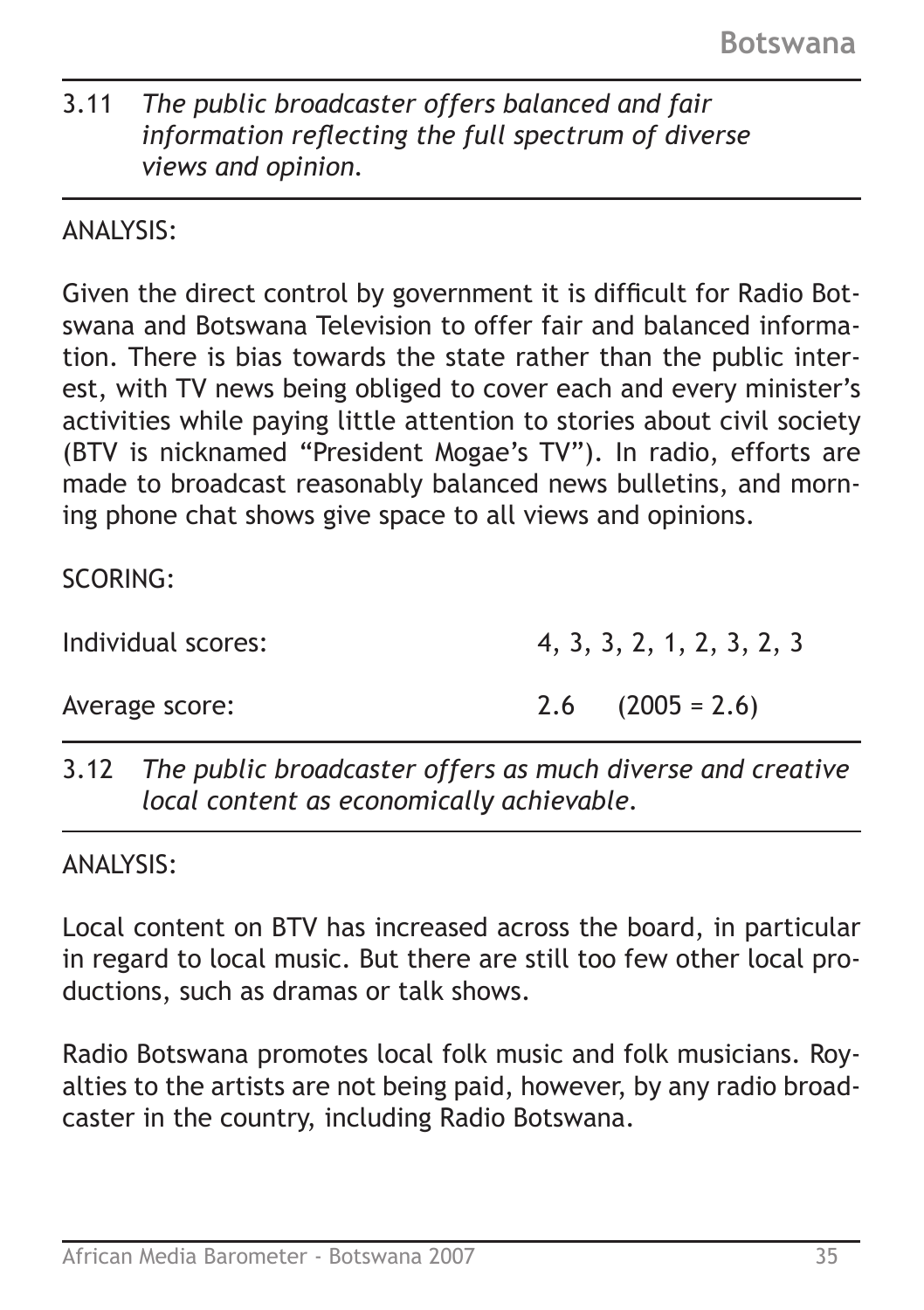SCORING:

Individual scores: 4, 3, 2, 4, 2, 4, 3, 2, 4

OVERALL SCORE FOR SECTOR 3: **2.0** (2005 = 1.7)

- Average score: 3.1 (2005 = 2.7)
	-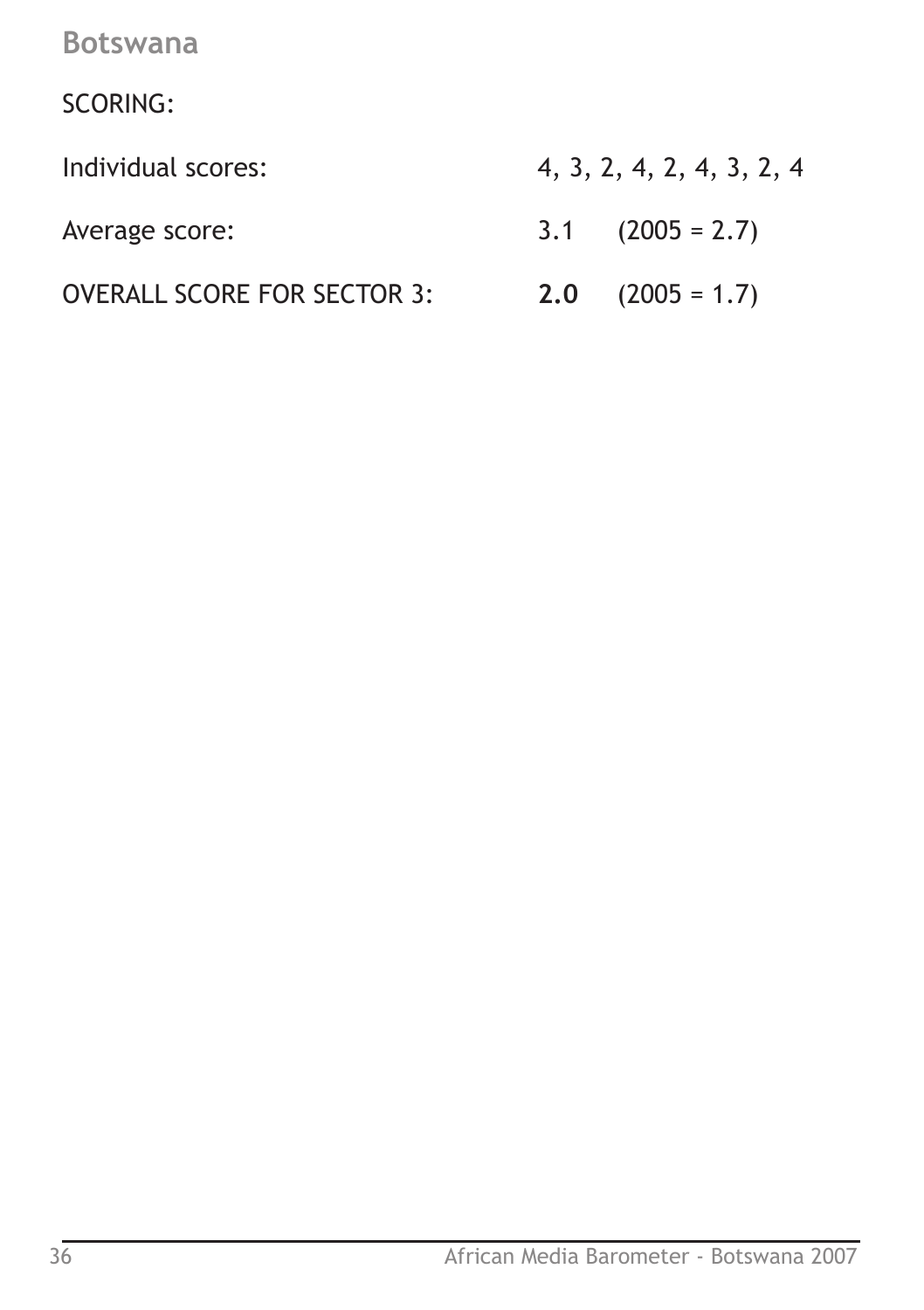# **Sector 4: The media practice high levels of professional standards.**

4.1 *The media follow voluntary codes of professional standards which are enforced by self- regulatory bodies.*

### ANALYSIS:

The Press Council of Botswana (PCB), which started its work in November 2004, is active and has experienced a very good response and support from the public in its first year of operation. It still needs to educate people more on its work, operations and structure – something it has not been able to do in a sustained manner due to scarce resources.

There have been some high profile cases, one of them involving a Member of Parliament. The case went through all the stages of the PCB process until it was settled. In all there were 12 cases in 2005, all of them resolved by the PCB, with five of them adjudicated, four mediated and three withdrawn. In 2006, there were fewer cases: four of them adjudicated, one withdrawn and one still pending.

The NBB, for its part, has dealt with complaints from individuals and its own staff about unacceptable remarks on the radio and taken up the issue with the concerned station. The radio station issued an apology as a result.

There seems to be little cooperation or coordination between the NBB and PCB – either because the PCB fails to engage the broadcasting regulatory body enough, or because NBB does not seem to recognise the PCB as a partner. For example, there was a case that involved possible racist broadcasting which could not be adjudicated properly. The NBB did not help in acquiring the tape in question although this is well within its purview. The radio station concerned claimed system breakdowns or power outages and was finally let off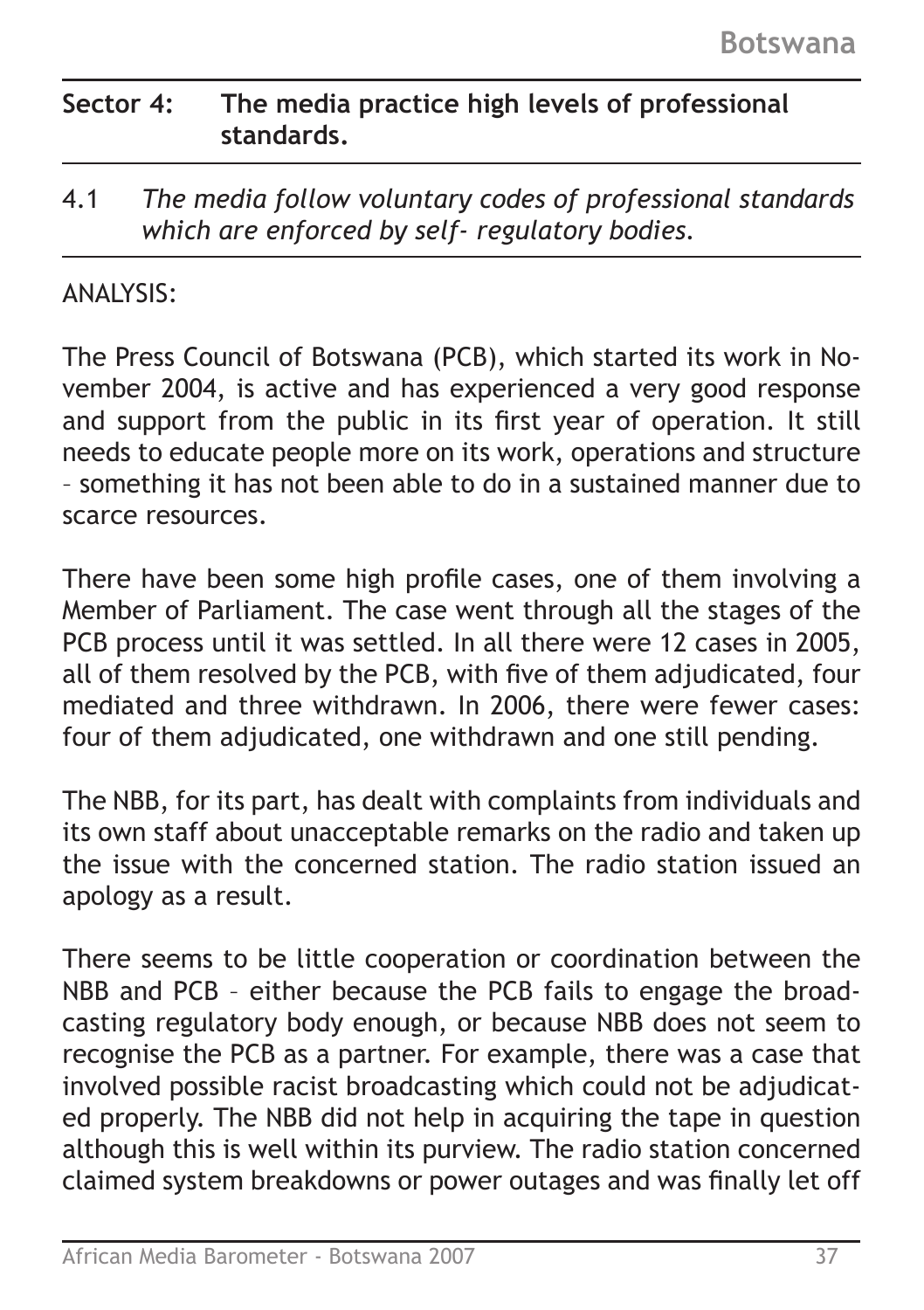the hook. The NBB and PCB need to sit down together and develop clear procedures for cooperation between them to avoid having some cases fall through the cracks.

The PCB's code of ethics is readily available and has been recognised or adopted by most media houses in the country. Most major media players are members. Newspapers use the PCB logo to indicate that fact and familiarise readers with the body. They also publish its complaints procedures and contact details. Most radio stations, however, do not provide such information.

SCORING:

Individual scores: 3, 4, 5, 2, 2, 4, 3, 3

Average score: 3.3 (2005 = 3.6)

4.2 *The standard of reporting follows the basic principles of accuracy and fairness.*

ANALYSIS:

The standard of reporting has deteriorated over the last two years. There are too many and frequent mistakes occurring in the Botswana media without anybody seeming to be doing much about it. There is also a lot of speculation and sensationalism in certain sections of the local press – especially in headlines. Generally too little effort is made to get the other side of the story. Proper analysis, investigative reporting and in-depth coverage of issues of national importance are lacking.

The increase in the number of newspapers is spreading talent more and more thinly. Journalists are highly mobile and there is a high turnover of staff in most media houses. Many lack both training and work experience.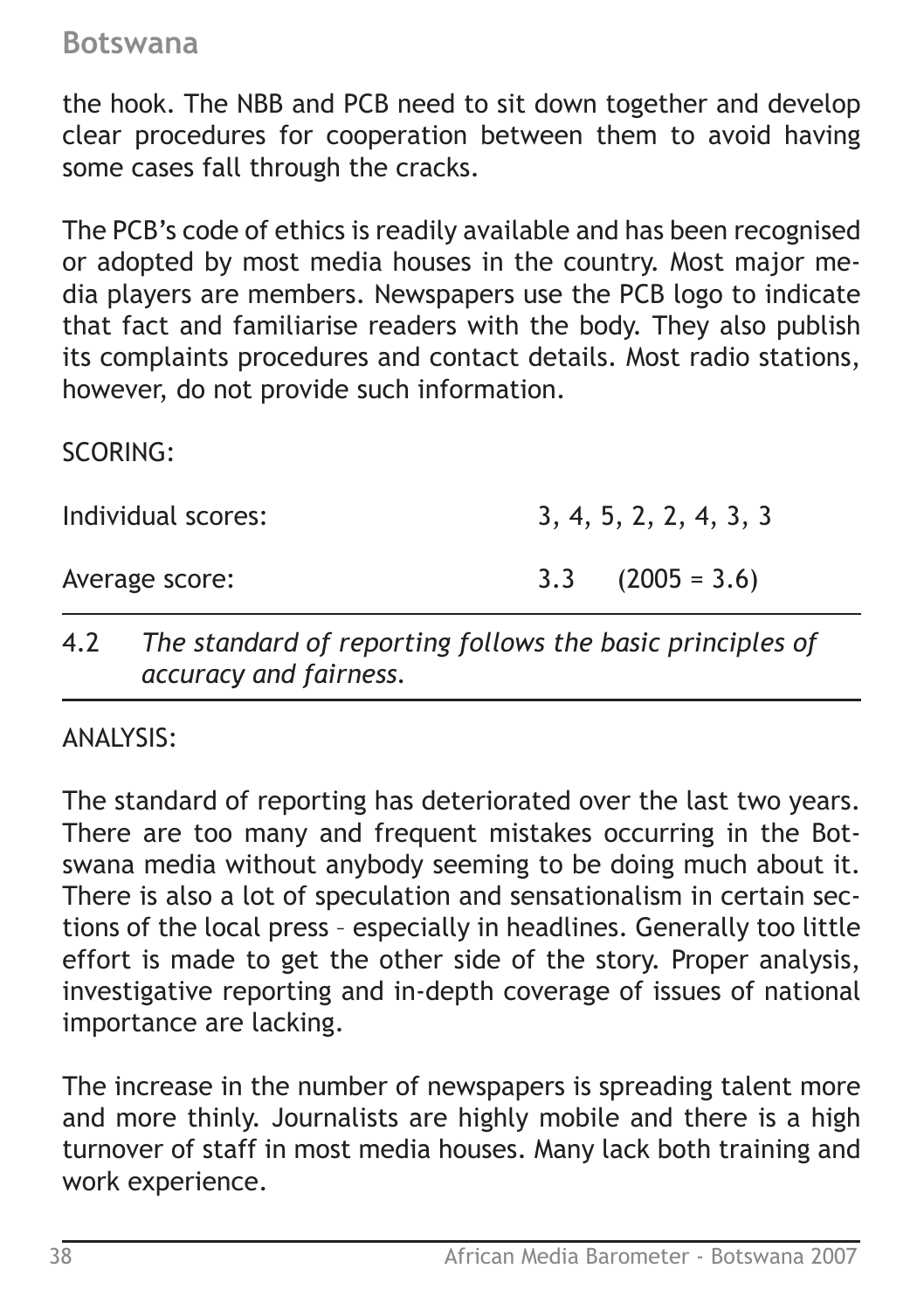PCB has been running training workshops in the work place and expects the media to be familiar with their code of ethics and the need to carry accurate and balanced stories. Media houses themselves need to become more pro-active. They should create a culture of mentoring in their organizations and pay more attention to training. Editors should challenge their reporters more to do their work properly and make sure they adhere to the basic principles of journalism.

There is very little contact between the new Department of Media Studies of the University of Botswana and local media houses. The first head of the department actively promoted such contacts but the culture of interaction and cooperation has since died. This is unfortunate because the Department can help the media reflect on the quality of their reporting or broadcasting.

There is also no diversity of experts writing in the papers and it seems that always the same political analysts get a chance. One of the reasons cited was that a lot of people do not dare to come forward and express their opinion in writing.

SCORING:

Individual scores: 2, 2, 2, 2, 2, 3, 2, 2

Average score: 2.1 (2005 = 2.9)

4.3 *The media cover the full spectrum of events, issues and cultures, including business/economics, cultural, local, and investigative stories.*

ANALYSIS:

Overall, newspapers try to cover more or less the full spectrum of events and issues but there is a clear lack of in-depth and investiga-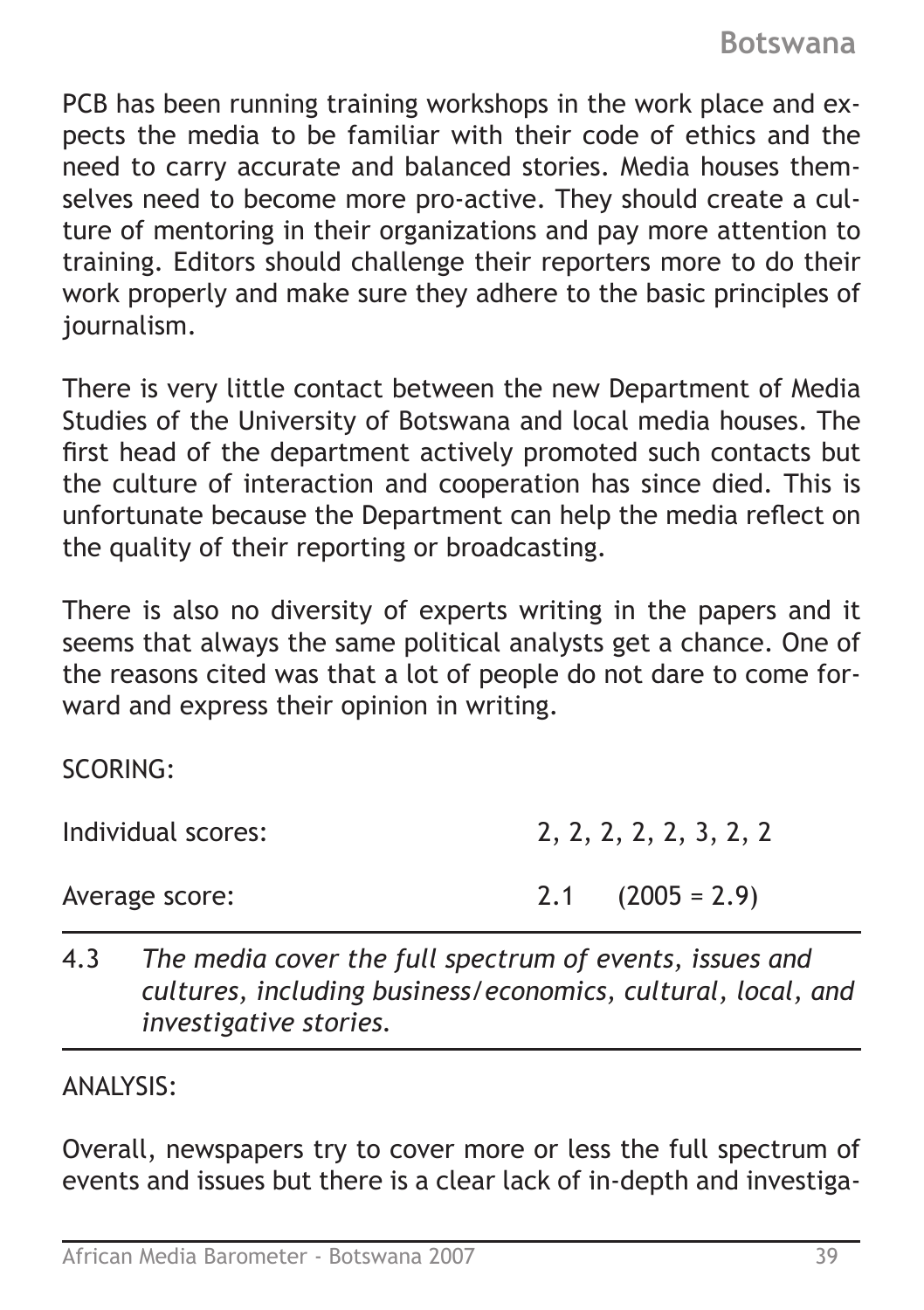tive reporting.

Many experienced journalists tend to be promoted and stop writing – which makes it necessary to train new staff in investigative reporting all the time. Others leave the profession for greener pastures, especially in public relations. Some newspapers are accused of being too cowardly and not taking up certain issues because they fear people in positions of power and influence.

Printing costs are very high and newspapers need advertisements in order to survive. The usual editorial/advertising ratio is 40:60. In view of increasing competition, the media can not afford to antagonize their advertisers. There is ongoing tension between the editorial and advertising teams, as the former always seek to cover only newsworthy events and not those directly linked to commercial interests and designed to make potential advertisers appear in a good light.

SCORING:

| Individual scores: | 2, 3, 4, 3, 3, 4, 3, 3 |                      |  |  |  |  |  |
|--------------------|------------------------|----------------------|--|--|--|--|--|
| Average score:     |                        | $3.1$ $(2005 = 3.0)$ |  |  |  |  |  |

# 4.4 *Gender mainstreaming is promoted in terms of equal participation of both sexes in the production process.*

ANALYSIS:

Gender imbalance is not a serious problem in the country. Most companies and media houses are equal opportunity employers, with merit being the more important criterion for hiring rather than gender considerations per se.

Women are in decision-making positions as owners and/or editors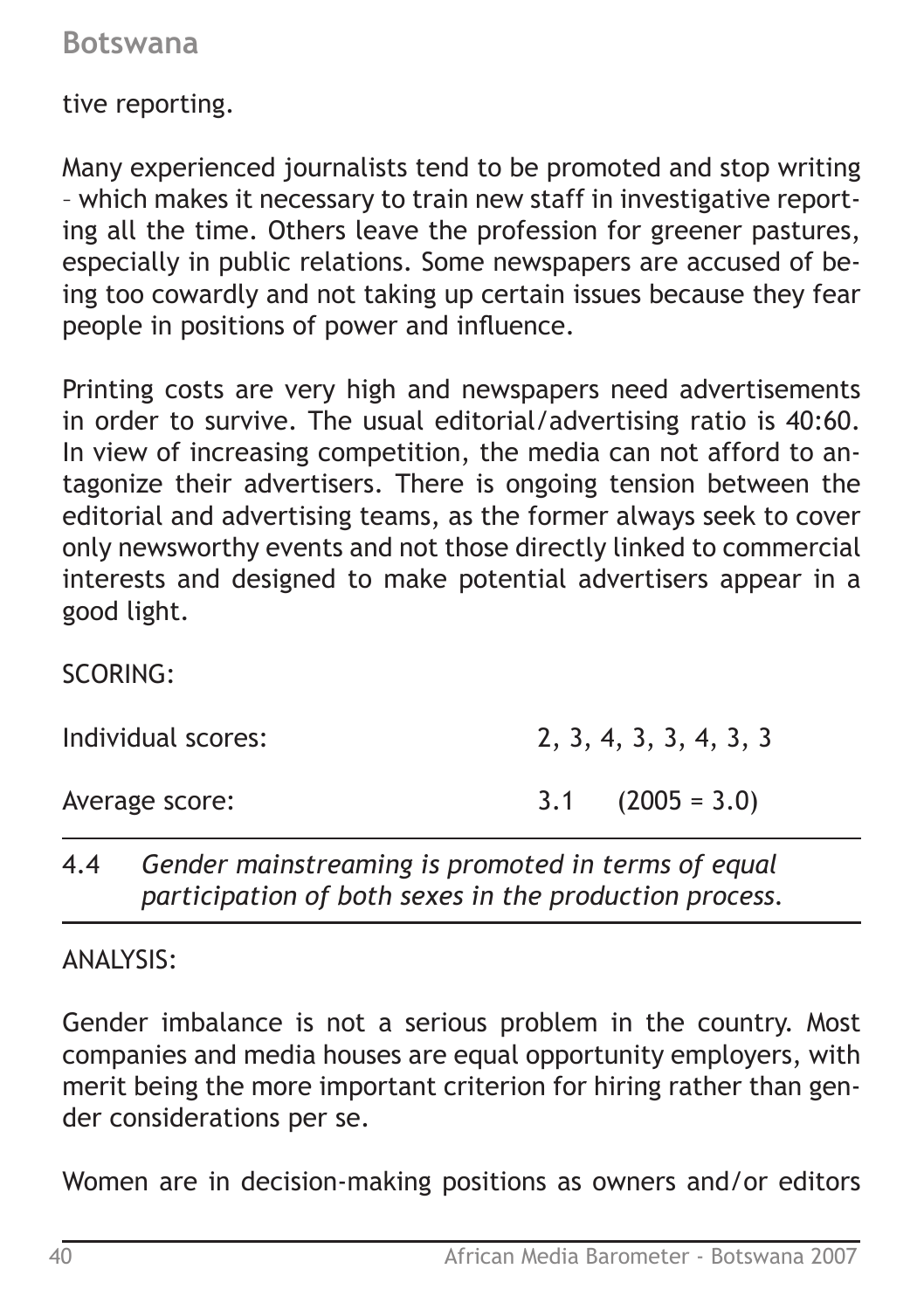at The Voice, Botswana Gazette and Sunday Tribune. BTV and Radio Botswana also have mostly women in their leadership positions.

When it comes to working on the beat, however, female journalists are often disadvantaged because they are not taken seriously by interviewees.

Given that very few women feature during journalism awards like those organized by MISA from time to time, the Botswana Media Women's Association (BOMWA) should be encouraged to make a greater effort to motivate women journalists to come forward and compete more for professional awards.

According to a study commissioned by MISA, only two media houses have gender policies in place (Voice and government media). Those that have no official policy claim to have unwritten gender practices and policies. Overall, there are no clear policy frameworks on gender mainstreaming. Organizations like Gender and the Media in Southern Africa (GEMSA) and Gender Links (GL) are active in helping the media to address the situation.

SCORING:

Individual scores: 2, 4, 4, 4, 2, 3, 3, 3

Average score: 3.1 (2005 = 2.9)

4.5 *Gender mainstreaming is reflected in the editorial content.*

ANALYSIS:

Various studies on the Botswana media such as a 2002 Gender Links study have shown that the editorial content of most media outlets is generally unbalanced, with 84 percent of all sources being male and only 16 percent female. This imbalance is getting worse rather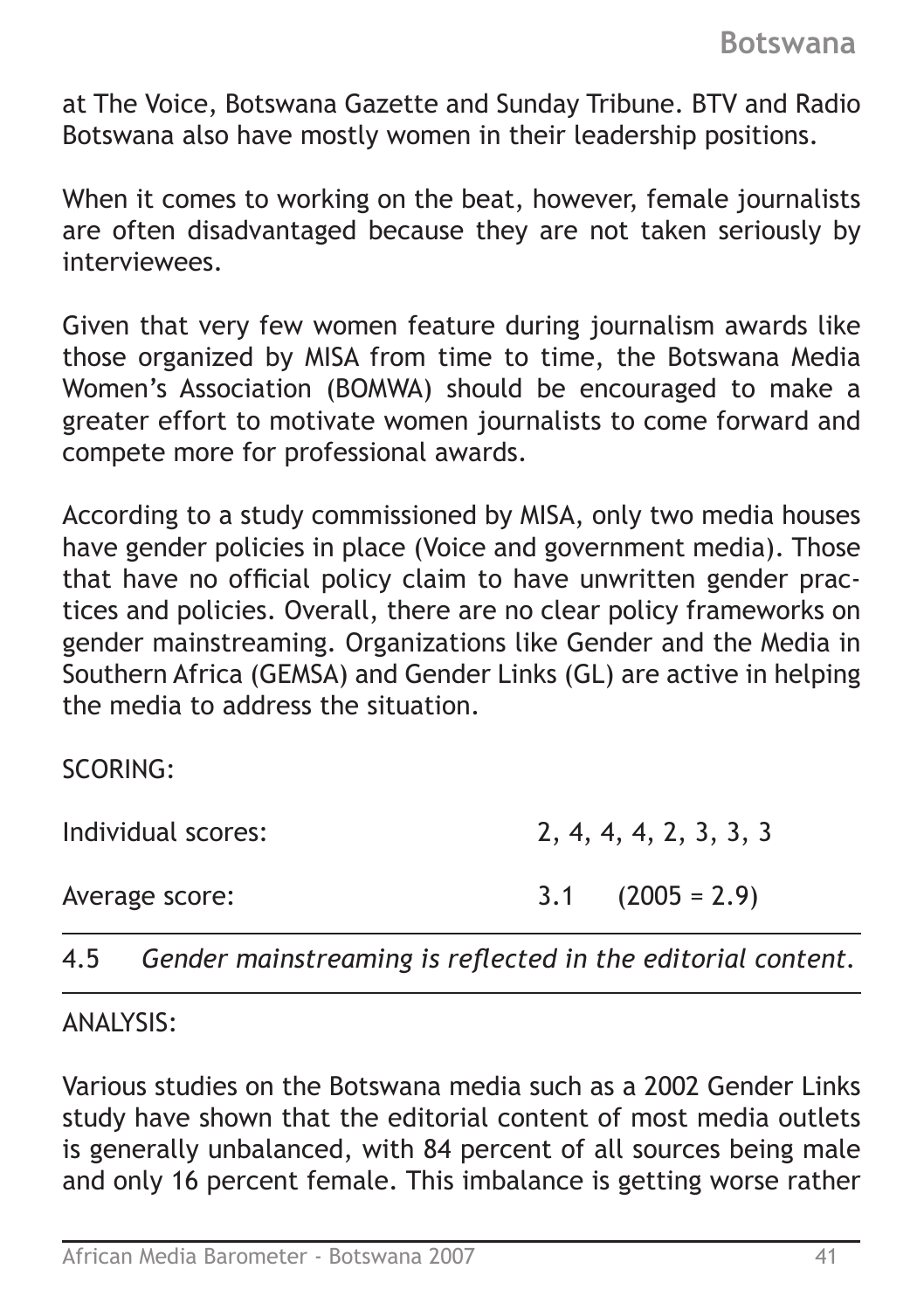than diminishing.

One of the reasons could be that while people generally do not trust the media and its accuracy in coverage, women are even more wary of being misrepresented and therefore tend to refuse to be interviewed.

There is a strong cultural component to this as women perceive themselves as more vulnerable and not liberated enough even though they may have climbed up the corporate ladder. Many women in high positions will rather delegate a requested interview to a male colleague. Journalists need to make a deliberate effort to seek out women and get their voices heard.

Another reason for the imbalance is that news coverage is often merely event rather than issue driven, and that gender topics could be better addressed in issue driven stories.

SCORING:

| Individual scores: | 2, 2, 2, 2, 2, 3, 3, 2 |
|--------------------|------------------------|
| Average score:     | $2.3$ $(2005 = 1.5)$   |

4.6 *Journalists and editors do not practice self-censorship.*

ANALYSIS:

Self-censorship on the part of journalists is common. Botswana is a small society and many people know each other intimately. This leads to a tendency not to report things about each other for fear of being ostracized by one's own community ("He is my mate, I leave this out …")..

As far as possible, editors try not to censor themselves. But they do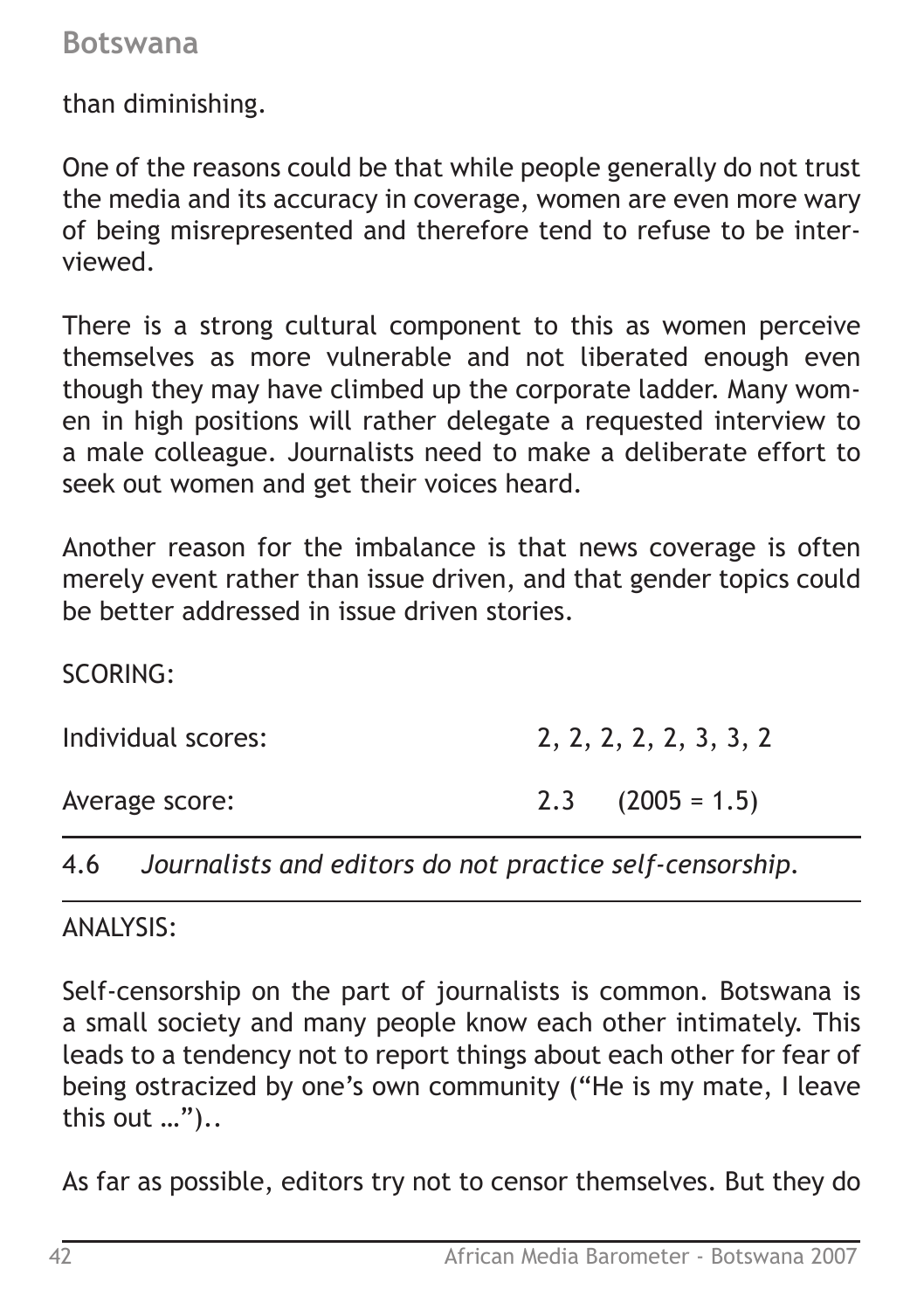face some cultural constraints, such as respect for elders. Sometimes self-censorship is practiced when editors do not cover a story that could damage or offend a potential advertiser or high profile personality. Editors have to live with an "unbelieving society" that thinks newspapers are quite prepared to make up their stories. However, the situation has not become so serious as to have reached a "stage of unhealthiness".

Self censorship should not be confused with holding an opinion or taking a political position – which editors are entitled to do. Editors and journalists are also free to join political parties of their choice but they should not be seen to be blatantly peddling their party-political positions. Most newspapers and journalists, however, are not affiliated to any political party.

SCORING:

| Individual scores: | 2, 2, 3, 2, 2, 3, 2, 3 |
|--------------------|------------------------|
| Average score:     | $2.4$ $(2005 = 2.5)$   |

4.7 *Owners of private media do not interfere with editorial independence.*

ANALYSIS:

Most newspaper managements do not interfere with the editorial independence of their publications.

Journalists are generally free to write what they want and editors only check their stories to make sure they are accurate and balanced. Editors are encouraged to be independent and non-partisan. This is included in their mission statements and holds true for most print media – with the exception of government media. Newspapers like Mmegi, Botswana Gazette, Sunday Standard and Botswana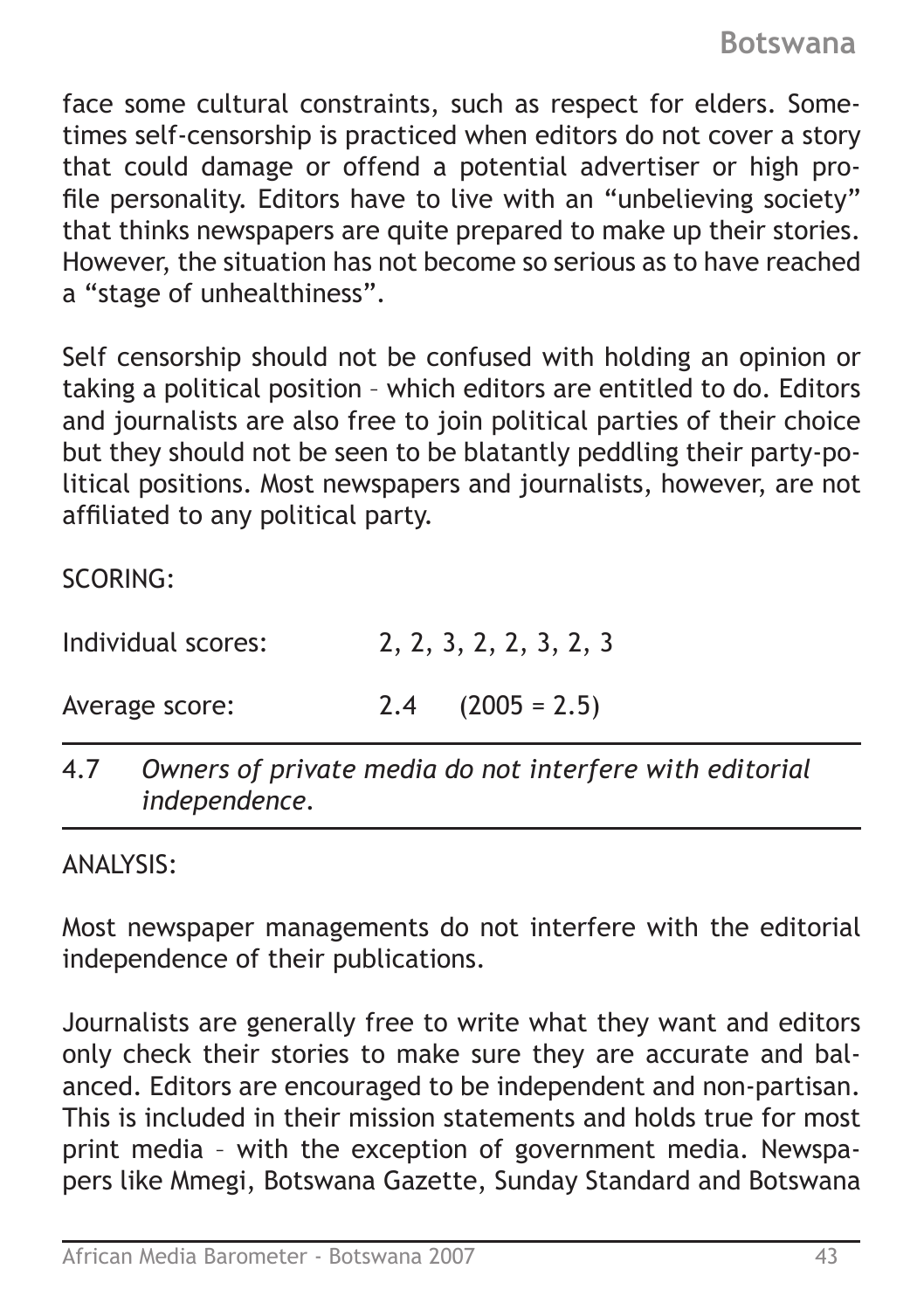Guardian have editorial charters which define the relationship between their owners and editors. Some papers are owned by families and individuals who feel they have the right to interfere in the editorial work of their publications.

SCORING:

Individual scores: 4, 5, 4, 4, 4, 4, 4, 3

Average score: 4.0 (2005 = 3.0)

4.8 *Salary levels and general working conditions for journalists and other media practitioners are adequate to discourage corruption.*

ANALYSIS:

Salaries for journalists in Botswana are mostly based on comparable industry salary levels. Journalists are expected to declare gifts and the nature of such gifts to determine whether or not they should be allowed to keep them. There are clear divisions between the editorial and the marketing departments in most media houses in the country.

While salary levels generally are high enough to serve as a disincentive for corruption, there are some cases of journalists allegedly being on the payroll of powerful people in business and politics.

SCORING:

Individual scores: 3, 4, 3, 3, 4, 3, 4, 3

Average score: 3.4 (2005 = 3.4)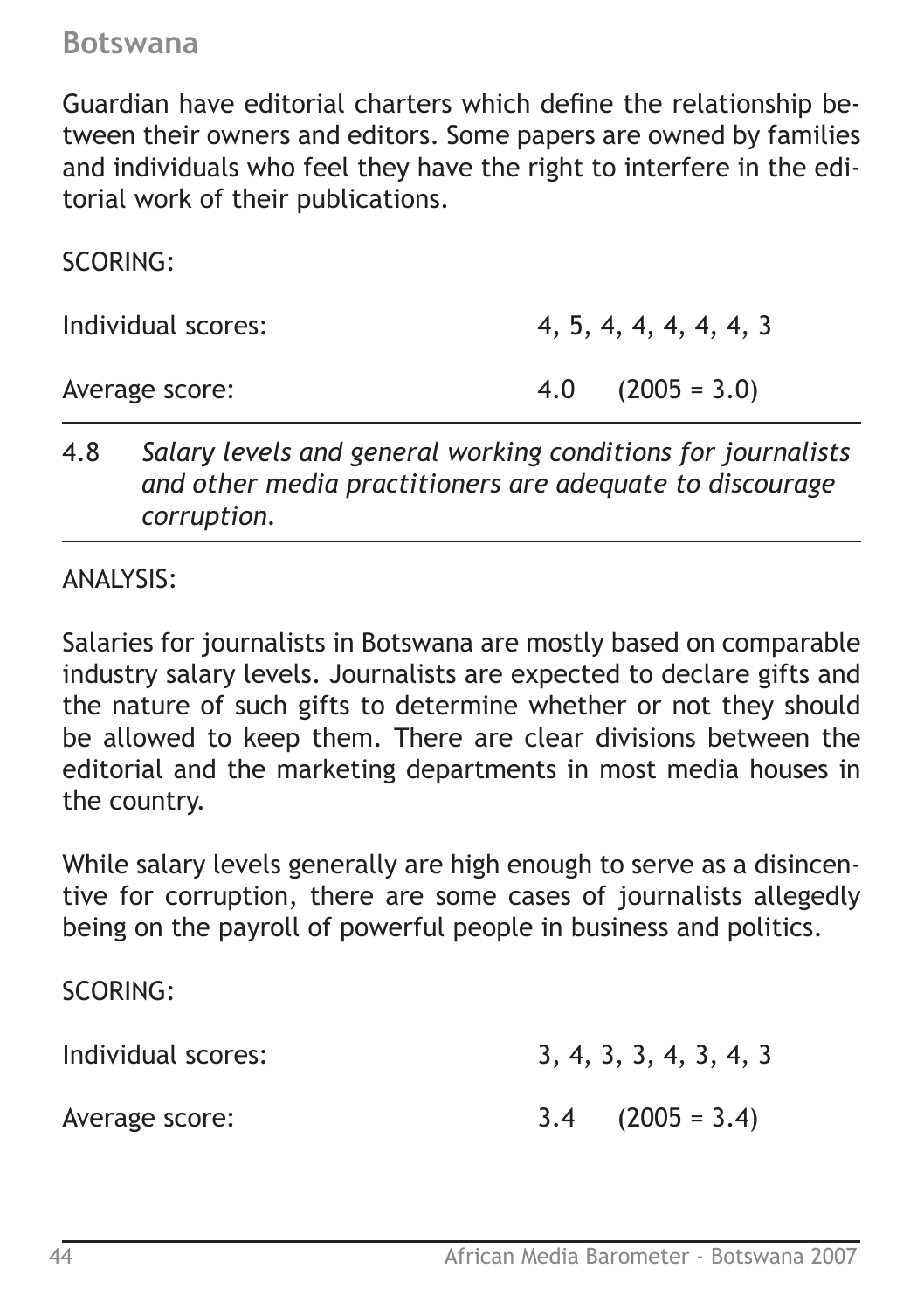# 4.9 *Training facilities offer formal qualification programmes for journalists as well as opportunities to upgrade their skills.*

ANALYSIS:

Short-term training is available and MISA informs media houses regularly on such opportunities. Many students were trained in media all over the world on government scholarships and locally at the University of Botswana. In addition there have also been many short courses offered by several institutions in the region. At the moment, there are even too many journalism graduates in the country and not enough full-time jobs available for them.

In spite of the various training options available, these do not seem to be making much impact. Journalists are either not actively seeking out these opportunities or they are not being taught appropriate skills. There also does not seem to be a culture of journalists challenging themselves to perform better.

SCORING: Individual scores: 5, 4, 4, 4, 3, 4, 3, 3 Average score: 3.8 (2005 = 4.0)

4.10 *Journalists and other media practitioners are organized in trade unions and/or professional associations.*

ANALYSIS:

Some of the old media organizations like the Botswana Journalists Association or the Botswana Press Club seem to have collapsed or are dysfunctional. However, apart from the Botswana MISA chapter and the Botswana Media Women's Association, there are also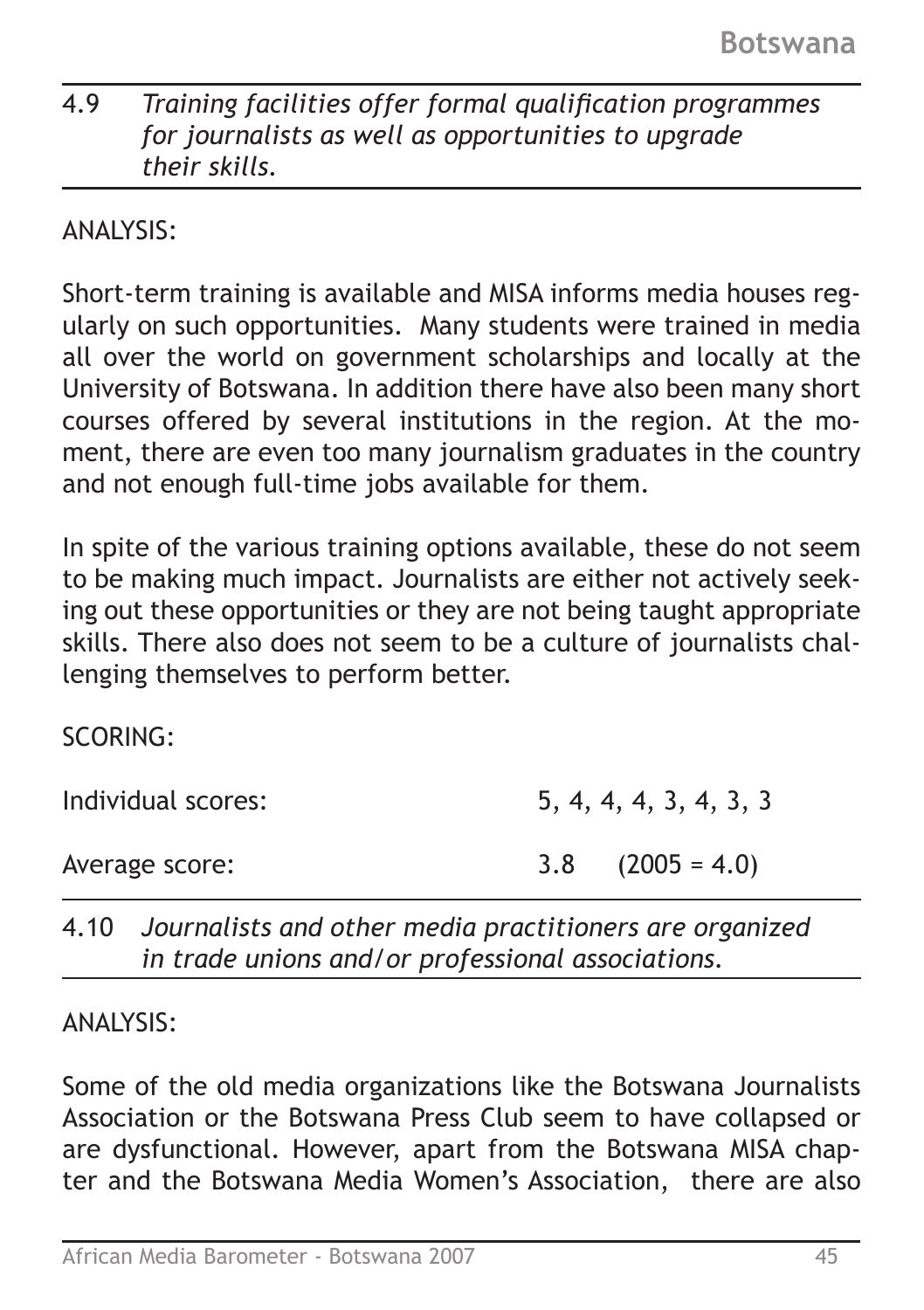a number of more recently established bodies like the Botswana Media Workers' Association, the Botswana Editors' Forum, Journalists Against HIV/AIDS, the Botswana Filmmakers Association and the Botswana Independent Producers Association.

SCORING:

| Individual scores:                 | 4, 4, 4, 5, 4, 4, 4, 5 |                      |
|------------------------------------|------------------------|----------------------|
| Average score:                     |                        | $4.3$ $(2005 = 3.6)$ |
| <b>OVERALL SCORE FOR SECTOR 4:</b> |                        | 3.2 $(2005 = 3.0)$   |
| <b>COUNTRY SCORE 2007:</b>         | 2.5                    | $(2005 = 2.2)$       |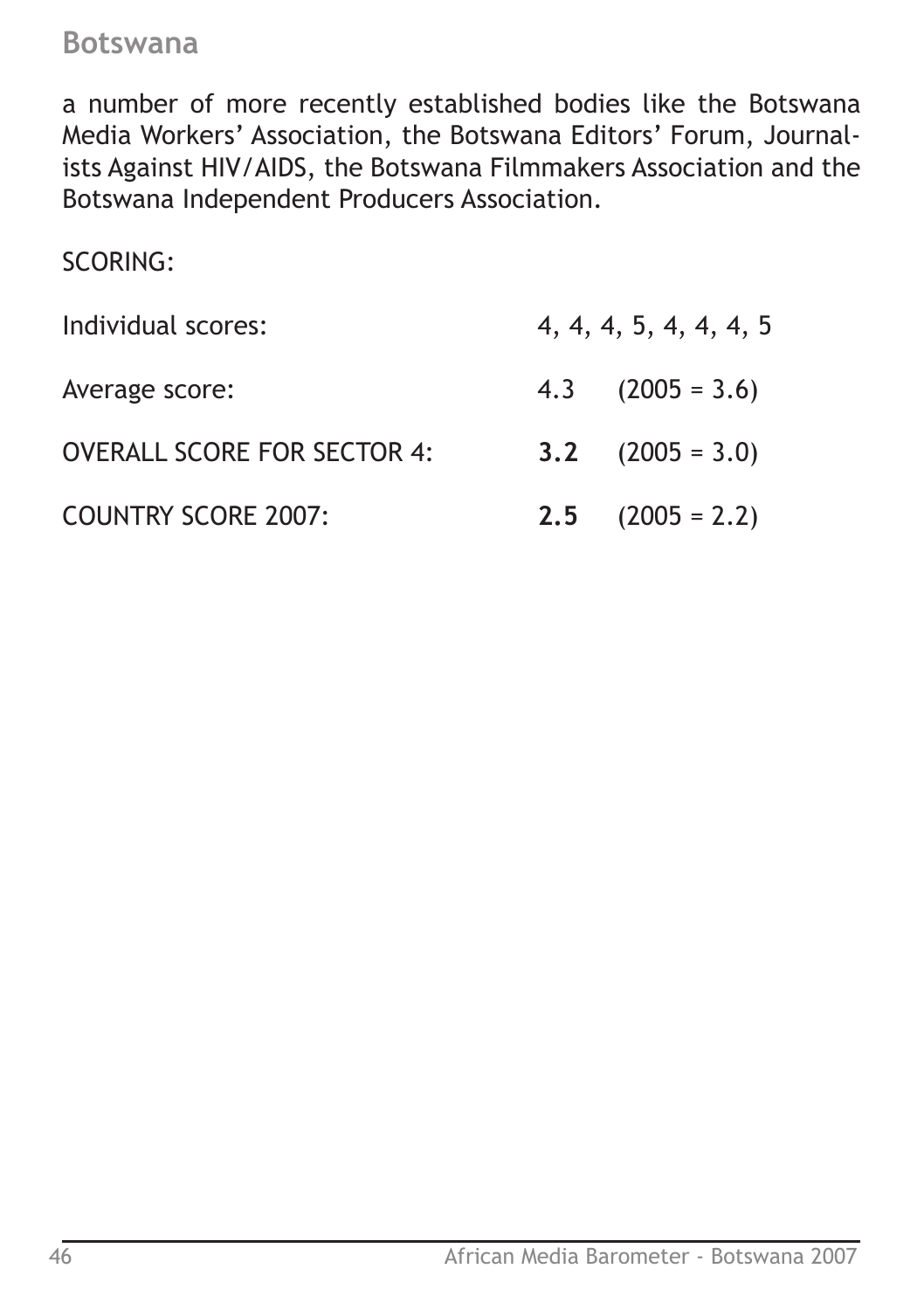# **Developments since 2005 and the way forward**

## *Positive developments in the last two years*

- The most notable developments occurred in the regulatory arena:
- The National Broadcasting Board (NBB), has advertised three new national private radio licenses that are expected to be awarded soon.
- In October 2006, the proposed broadcasting policy for Botswa na was tabled in Parliament, where it was debated at length and later deferred indefinitely. In order to get the process going again, MISA has organised a number of public relations exercises such as breakfast meetings with members of parliament.
- There has been some liberalisation of the communication technology sector in the form of the award of service-neutral licensing, which in turn is widely expected to accelerate the merger of the regulators NBB and the Botswana Telecommuni cations Authority (BTA). It will also allow for the production of more local content and increased accessibility of the mass media.
- The government ban on advertising in the various private news papers has been relaxed or lifted altogether.
- The establishment of the Press Council of Botswana (PCB) has had a positive impact. Now most newspapers report more carefully, ethically and sensitively. There has also been a drop in the number of lawsuits – partly because some people now complain to the PCB instead of running to the courts every time they feel maligned by the press.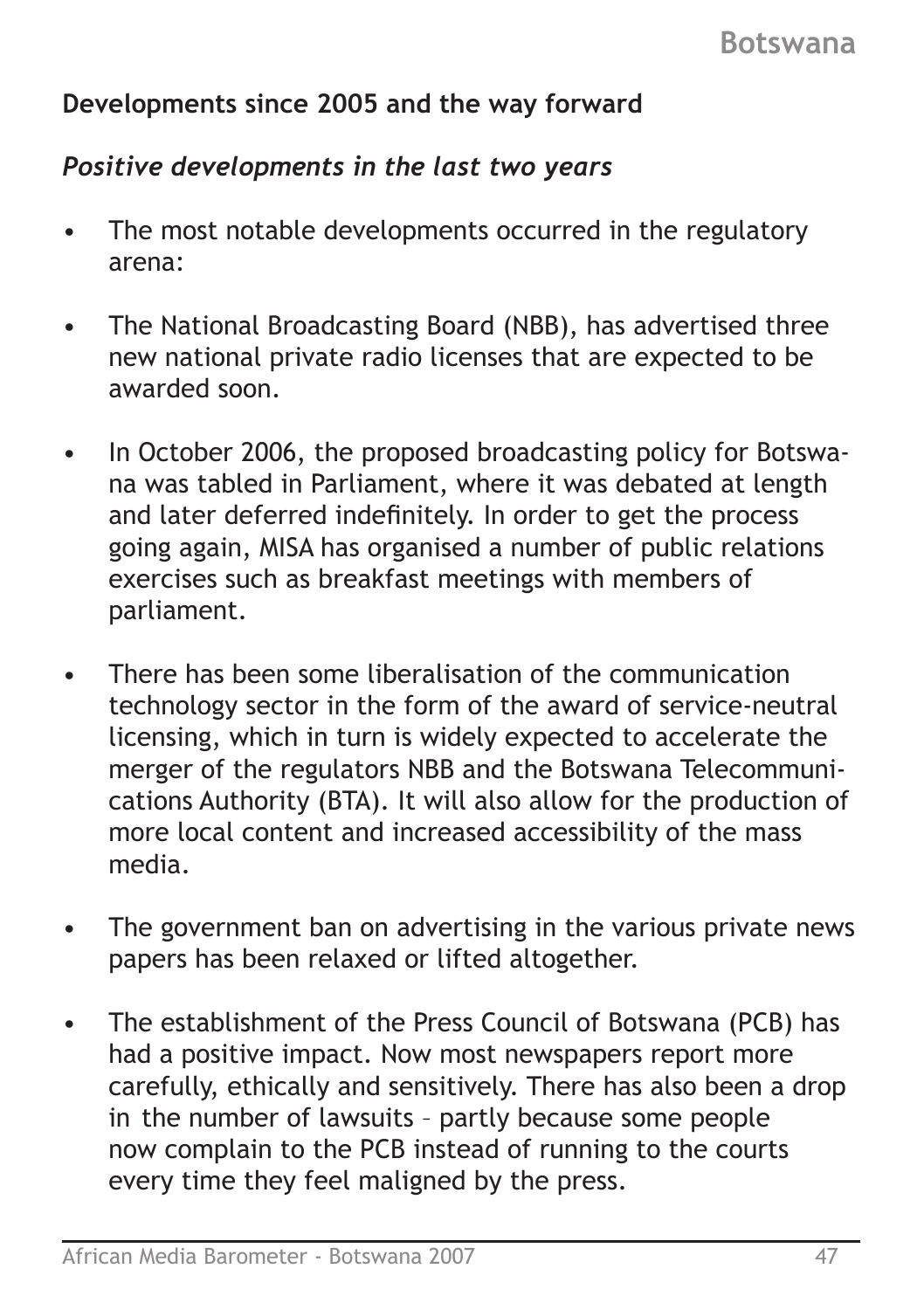• Generally, previously hostile and antagonistic relations between the local media and the government have improved and this has been attributed in large measure to the establishment of a government ministry that focuses on the media sector and would like it to succeed as its core busi ness – the Ministry of Communications, Science and Technol ogy. Discussions with the new minister and her staff have become more constructive, productive and objective.

# *Negative developments in the last two years*

- The old Mass Media Bill, which introduces a statutory press council, and a new Security and Intelligence Bill have been tabled in parliament. Given that government is determined to push through these two widely criticized pieces of legislation designed to curb the freedom of the media, the perceived normalisation of relations between government and the media could perhaps just be a lull before the storm.
- There have also been increasing harassment and assaults of photo-journalists at the courts of law and in full view of law enforcement officers who did not bother to arrest the culprits. MISA Botswana has already met with the Commissioner of Police over this matter – who acknowledged that this is unacceptable. Unfortunately, most media houses seem to be doing nothing while members of their staff are being abused and the Botswana Editors' Forum has also been silent on this matter.
- Government is planning to revive its own printing press and stop relying on commercial printers which could dent profitability in the industry.
- There is still no access to information legislation in place.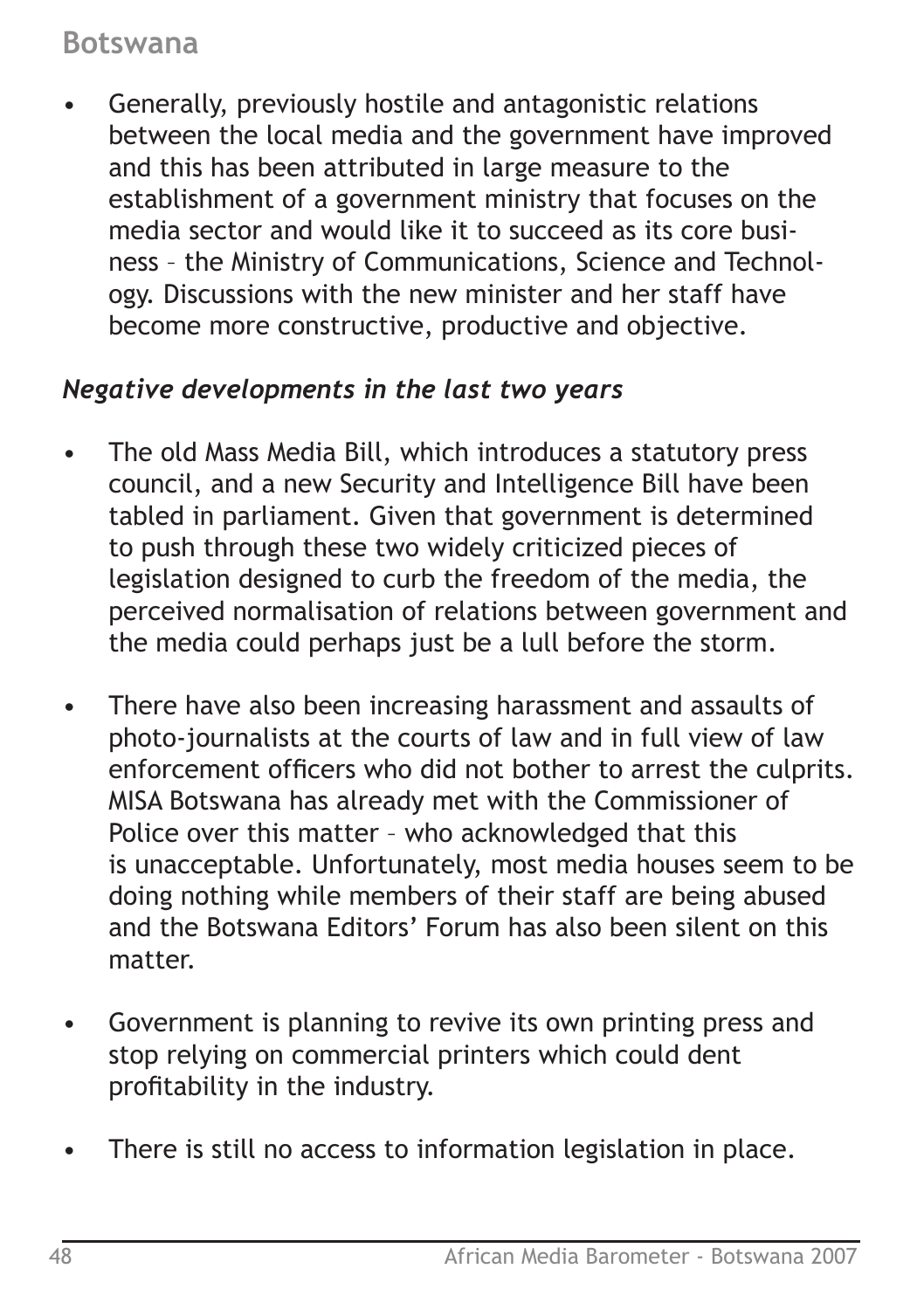- Foreign journalists perceived to be critical of government have been deported.
- There is a general apathy among editors in Botswana to take part in discussions on media issues.

### *The main drivers or actors for change*

- Currently, change is mainly technology driven: Developments in information communications technology might make the media more accessible to more people – costs for production and distribution of media content could come down.
- The general public demands more local content.
- Various pressure groups like MISA, BOCCIM continue lobbying.
- The newly-established Ministry of Communications, Science and Technology should be able to focus on its mandate and on media issues in particular without these being crowded out by the diversity of other issues being handled by the Office of the President where the media was previously based.
- The NBB has learnt a lot from networking and interacting with other regional and international regulatory bodies and other structures. Its members are now more knowledgeable, confident and assertive than they were a few years ago. Lobbyists of regulatory authorities have also become more knowledgeable and smarter.

# *Some of the possible obstacles for further positive change*

The political landscape is expected to change with the change in presidential leadership in 2008. This will occur against the background of a weak and divided political opposition.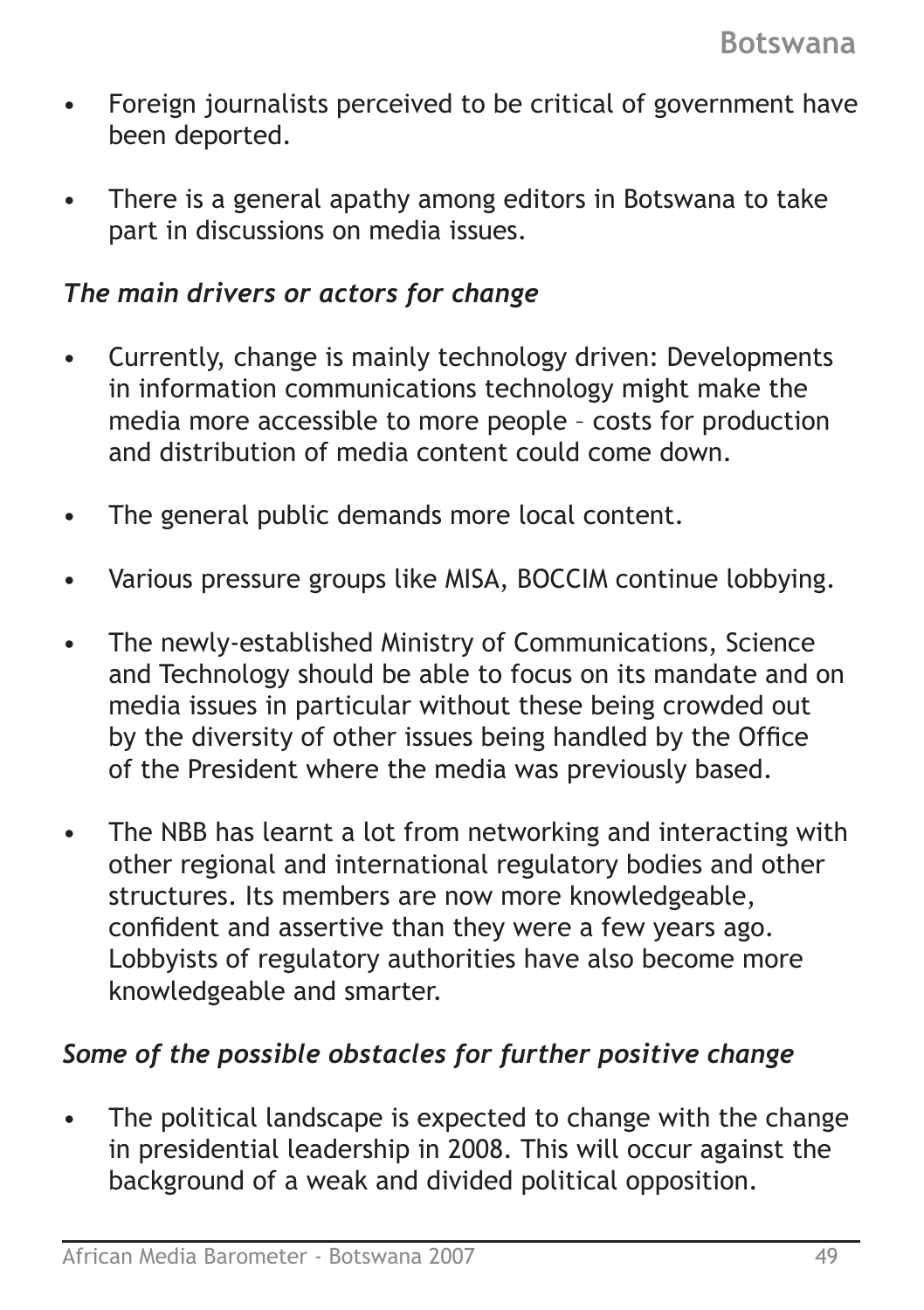- The limited resources available to NGOs might force them to make more concessions to the political establishment.
- Media-owners and editors are not pro-active, not interested in media reforms, even too scared to get involved in debates on media issues.
- There is a lack of commitment to develop indigenous language media. Given that most media owners are afraid of taking the high risks involved in such an endeavour, the support of donors might be required – similar to what they did in the past to foster change in relation to media diversity and pluralism.
- Local language broadcasting might be negatively affected by the tendency of the youth to prefer English over indigenous languages.
- Language rights are not respected in Botswana but they are important for nation-building and long-term peace.
- Media organizations are disorganized and there is poor commitment to professional development and growth.
- AIDS is killing capable and trained media personnel and reducing the number of buyers of media products.

# *Some of the activities needed over the next few years*

- The NBB should do more to sensitize the public on its work and to act more independently and proactively.
- MISA and other civic groups should intensify lobbying of the various authorities against unfavourable laws and policies.